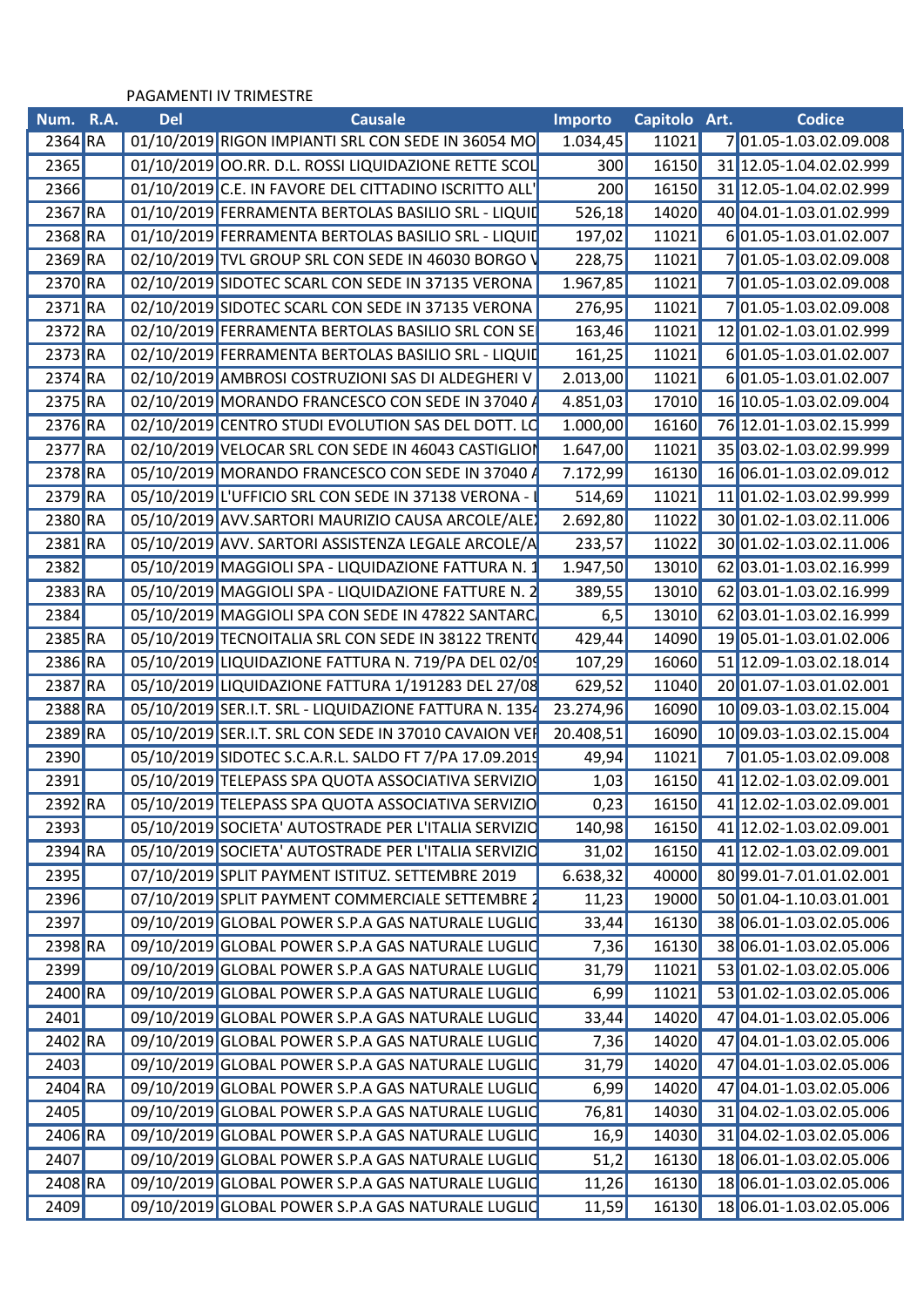| 2410 RA            | 09/10/2019 GLOBAL POWER S.P.A GAS NATURALE LUGLIC       | 2,55      | 16130 | 18 06.01-1.03.02.05.006       |
|--------------------|---------------------------------------------------------|-----------|-------|-------------------------------|
| 2411               | 09/10/2019 GLOBAL POWER S.P.A GAS NATURALE LUGLIC       | 9,99      | 16130 | 18 06.01-1.03.02.05.006       |
| 2412 RA            | 09/10/2019 GLOBAL POWER S.P.A GAS NATURALE LUGLIC       | 2,2       | 16130 | 18 06.01-1.03.02.05.006       |
| 2413               | 09/10/2019 GLOBAL POWER S.P.A GAS NATURALE LUGLIC       | 14,32     | 11021 | 28 05.02-1.03.02.05.006       |
| 2414 RA            | 09/10/2019 GLOBAL POWER S.P.A GAS NATURALE LUGLIO       | 3,15      | 11021 | 28 05.02-1.03.02.05.006       |
| 2415               | 09/10/2019 GLOBAL POWER S.P.A GAS NATURALE LUGLIC       | 31,79     | 11021 | 28 05.02-1.03.02.05.006       |
| 2416 RA            | 09/10/2019 GLOBAL POWER S.P.A GAS NATURALE LUGLIO       | 6,99      | 11021 | 28 05.02-1.03.02.05.006       |
| 2417               | 09/10/2019 GLOBAL POWER S.P.A GAS NATURALE LUGLIC       | 31,12     | 14070 | 28 05.02-1.03.02.05.006       |
| 2418 RA            | 09/10/2019 GLOBAL POWER S.P.A GAS NATURALE LUGLIC       | 6,85      | 14070 | 28 05.02-1.03.02.05.006       |
| 2419               | 11/10/2019 STIPENDI MESE DI OTTOBRE                     | 3.576,70  | 11010 | 10 01.01-1.03.02.01.001       |
| 2420               | 11/10/2019 Contributo IRAP - VERS.C/ENTE OTTOBRE        | 304,01    | 11010 | 15 01.01-1.02.01.01.001       |
| 2421               | 11/10/2019 STIPENDI MESE DI OTTOBRE                     | 337,14    | 11020 | 501.02-1.01.02.02.001         |
| 2422               | 11/10/2019 STIPENDI MESE DI OTTOBRE                     | 6,93      | 11020 | 10 01.02-1.01.01.01.002       |
| 2423               | 11/10/2019 STIPENDI MESE DI OTTOBRE                     | 2.801,19  | 11020 | 10 01.02-1.01.01.01.002       |
| 2424               | 11/10/2019 Contributo Cpdel - VERS.C/ENTE OTTOBRE       | 681,82    | 11020 | 20 01.02-1.01.02.01.001       |
| 2425               | 11/10/2019 Contributo TFR - VERS.C/ENTE OTTOBRE         | 137,53    | 11020 | 20 01.02-1.01.02.01.001       |
| $\overline{2}$ 426 | 11/10/2019 Contributo IRAP - VERS.C/ENTE OTTOBRE        | 147,44    | 11020 | 21 01.02-1.02.01.01.001       |
| 2427               | 11/10/2019 STIPENDI MESE DI OTTOBRE                     | 1.251,79  | 11020 | 25 01.02-1.01.01.01.002       |
| 2428               | 11/10/2019 Contributo Cpdel - VERS.C/ENTE OTTOBRE       | 297,93    | 11020 | 35 01.02-1.01.02.01.001       |
| 2429               | 11/10/2019 Contributo IRAP - VERS.C/ENTE OTTOBRE        | 106,4     | 11020 | 36 01.02-1.02.01.01.001       |
| 2430               | 11/10/2019 STIPENDI MESE DI OTTOBRE                     | 11,94     | 11022 | 85 01.03-1.01.01.01.002       |
| 2431               | 11/10/2019 STIPENDI MESE DI OTTOBRE                     | 4.723,45  | 11022 | 85 01.03-1.01.01.01.002       |
| 2432               | 11/10/2019 Contributo Cpdel - VERS.C/ENTE OTTOBRE       | 1.133, 12 | 11022 | 90 01.03-1.01.02.01.001       |
| 2433               | 11/10/2019 Contributo Inadel Previdenza - VERS.C/ENTE 0 | 98,42     | 11022 | 90 01.03-1.01.02.01.001       |
| 2434               | 11/10/2019 Contributo TFR - VERS.C/ENTE OTTOBRE         | 62,48     | 11022 | 90 01.03-1.01.02.01.001       |
| 2435               | 11/10/2019 Contributo IRAP - VERS.C/ENTE OTTOBRE        | 404,69    | 11022 | 9101.03-1.02.01.01.001        |
| 2436               | 11/10/2019 STIPENDI MESE DI OTTOBRE                     | 16,37     | 11030 | 10 01.06-1.01.01.01.002       |
| 2437               | 11/10/2019 STIPENDI MESE DI OTTOBRE                     | 6.860,00  | 11030 | 10 01.06-1.01.01.01.002       |
| 2438               | 11/10/2019 Contributo Cpdel - VERS.C/ENTE OTTOBRE       | 1.653,00  | 11030 | 20 01.06-1.01.02.01.001       |
| 2439               | 11/10/2019 Contributo Inadel Previdenza - VERS.C/ENTE ( | 99,83     |       | 11030 20 01.06-1.01.02.01.001 |
| 2440               | 11/10/2019 Contributo TFR - VERS.C/ENTE OTTOBRE         | 223,46    | 11030 | 20 01.06-1.01.02.01.001       |
| 2441               | 11/10/2019 Contributo IRAP - VERS.C/ENTE OTTOBRE        | 590,26    | 11030 | 25 01.06-1.02.01.01.001       |
| 2442               | 11/10/2019 STIPENDI MESE DI OTTOBRE                     | 4,34      | 11040 | 5 01.07-1.01.01.01.002        |
| 2443               | 11/10/2019 STIPENDI MESE DI OTTOBRE                     | 1.725,70  | 11040 | 5 01.07-1.01.01.01.002        |
| 2444               | 11/10/2019 Contributo Cpdel - VERS.C/ENTE OTTOBRE       | 411,75    | 11040 | 10 01.07-1.01.02.01.001       |
| 2445               | 11/10/2019 Contributo Inadel Previdenza - VERS.C/ENTE O | 49,21     | 11040 | 10 01.07-1.01.02.01.001       |
| 2446               | 11/10/2019 Contributo IRAP - VERS.C/ENTE OTTOBRE        | 147,05    | 11040 | 11 01.07-1.02.01.01.001       |
| 2447               | 11/10/2019 STIPENDI MESE DI OTTOBRE                     | 3,01      | 11070 | 20 01.04-1.01.01.01.002       |
| 2448               | 11/10/2019 STIPENDI MESE DI OTTOBRE                     | 1.176,68  | 11070 | 20 01.04-1.01.01.01.002       |
| 2449               | 11/10/2019 Contributo Cpdel - VERS.C/ENTE OTTOBRE       | 286,54    | 11070 | 30 01.04-1.01.02.01.001       |
| 2450               | 11/10/2019 Contributo TFR - VERS.C/ENTE OTTOBRE         | 57,86     | 11070 | 30 01.04-1.01.02.01.001       |
| 2451               | 11/10/2019 Contributo IRAP - VERS.C/ENTE OTTOBRE        | 102,34    | 11070 | 31 01.04-1.02.01.01.001       |
| 2452               | 11/10/2019 STIPENDI MESE DI OTTOBRE                     | 4,34      | 13010 | 10 03.01-1.01.01.01.002       |
| 2453               | 11/10/2019 STIPENDI MESE DI OTTOBRE                     | 1.785,25  | 13010 | 10 03.01-1.01.01.01.002       |
| 2454               | 11/10/2019 Contributo Cpdel - VERS.C/ENTE OTTOBRE       | 434,68    | 13010 | 20 03.01-1.01.02.01.001       |
| 2455               | 11/10/2019 Contributo TFR - VERS.C/ENTE OTTOBRE         | 87,85     | 13010 | 20 03.01-1.01.02.01.001       |
| 2456               | 11/10/2019 Contributo IRAP - VERS.C/ENTE OTTOBRE        | 155,24    | 13010 | 21 03.01-1.02.01.01.001       |
| 2457               | 11/10/2019 STIPENDI MESE DI OTTOBRE                     | 3,73      | 14040 | 10 04.06-1.01.01.01.002       |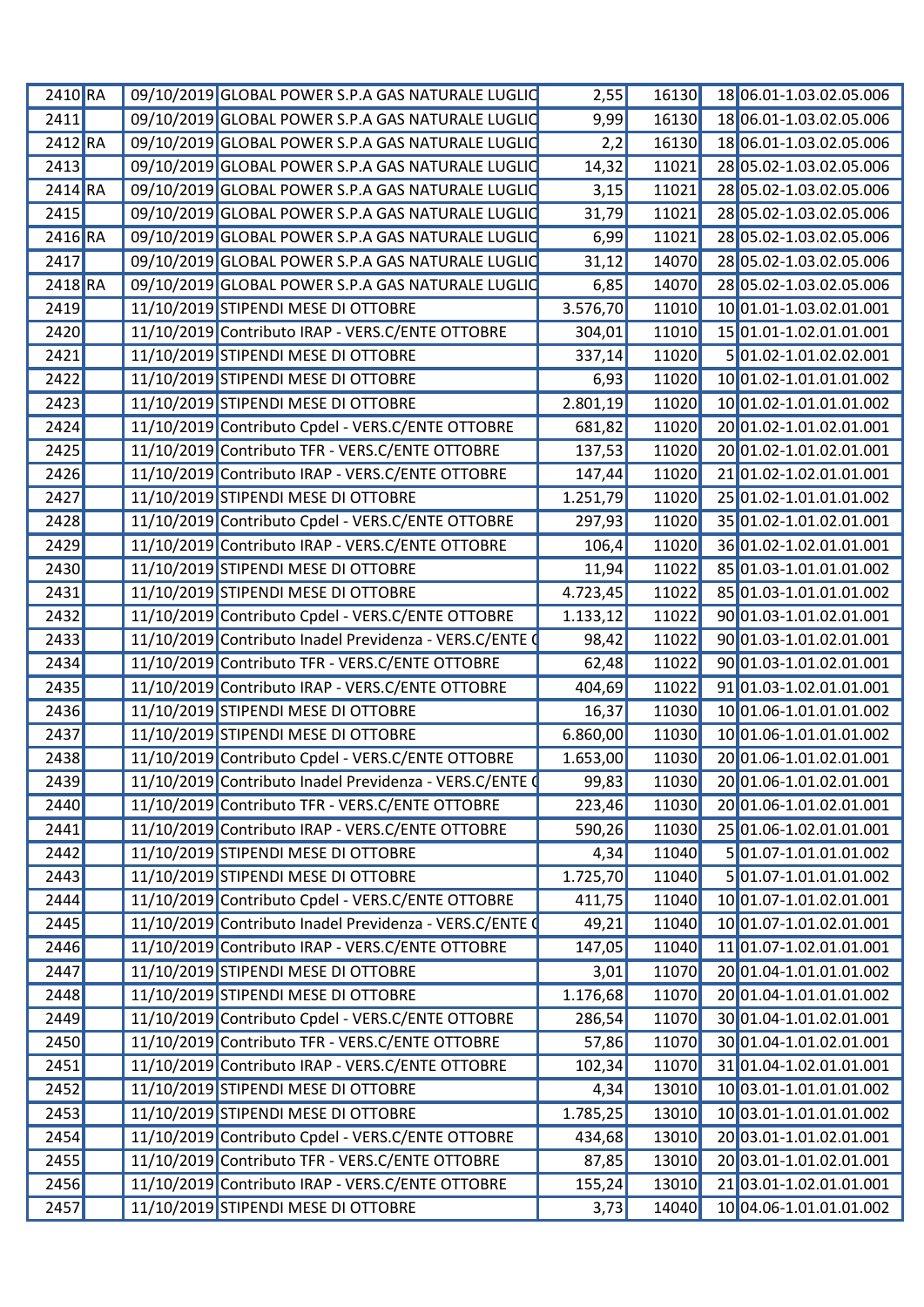| 2458    |  | 11/10/2019 STIPENDI MESE DI OTTOBRE                      | 1.627,39           | 14040 | 10 04.06-1.01.01.01.002 |
|---------|--|----------------------------------------------------------|--------------------|-------|-------------------------|
| 2459    |  | 11/10/2019 Contributo Cpdel - VERS.C/ENTE OTTOBRE        | 388,21             | 14040 | 20 04.06-1.01.02.01.001 |
| 2460    |  | 11/10/2019 Contributo Inadel Previdenza - VERS.C/ENTE 0  | 46,23              | 14040 | 20 04.06-1.01.02.01.001 |
| 2461    |  | 11/10/2019 Contributo IRAP - VERS.C/ENTE OTTOBRE         | 138,64             | 14040 | 35 04.06-1.02.01.01.001 |
| 2462    |  | 11/10/2019 STIPENDI MESE DI OTTOBRE                      | 2,48               | 16150 | 90 12.05-1.01.01.01.002 |
| 2463    |  | 11/10/2019 STIPENDI MESE DI OTTOBRE                      | 919,69             | 16150 | 90 12.05-1.01.01.01.002 |
| 2464    |  | 11/10/2019 Contributo Cpdel - VERS.C/ENTE OTTOBRE        | 223,9              | 16150 | 92 12.05-1.01.02.01.001 |
| 2465    |  | 11/10/2019 Contributo TFR - VERS.C/ENTE OTTOBRE          | 45,32              | 16150 | 92 12.05-1.01.02.01.001 |
| 2466    |  | 11/10/2019 Contributo IRAP - VERS.C/ENTE OTTOBRE         | 79,96              | 16150 | 94 12.05-1.02.01.01.001 |
| 2467    |  | 11/10/2019 STIPENDI MESE DI OTTOBRE                      | 506,88             | 19000 | 90 01.02-1.01.01.01.004 |
| 2468    |  | 11/10/2019 STIPENDI MESE DI OTTOBRE                      | 1.489,67           | 19000 | 90 01.02-1.01.01.01.004 |
| 2469    |  | 11/10/2019 STIPENDI MESE DI OTTOBRE                      | 885,46             | 19000 | 90 01.02-1.01.01.01.004 |
| 2470    |  | 11/10/2019 STIPENDI MESE DI OTTOBRE                      | 284,15             | 19000 | 90 01.02-1.01.01.01.004 |
| 2471    |  | 11/10/2019 Contributo Cpdel - VERS.C/ENTE OTTOBRE        | 755,9              | 19000 | 96 01.02-1.01.02.01.001 |
| 2472    |  | 11/10/2019 Contributo Inadel Previdenza - VERS.C/ENTE (  | 40,11              | 19000 | 96 01.02-1.01.02.01.001 |
| 2473    |  | 11/10/2019 Contributo TFR - VERS.C/ENTE OTTOBRE          | 6,1                | 19000 | 96 01.02-1.01.02.01.001 |
| 2474    |  | 11/10/2019 Contributo IRAP - VERS.C/ENTE OTTOBRE         | 265,64             | 19000 | 97 01.02-1.02.01.01.001 |
| 2475    |  | 11/10/2019 STIPENDI MESE DI OTTOBRE                      | 715,97             | 19002 | 11 01.02-1.01.01.01.004 |
| 2476    |  | 11/10/2019 Contributo Cpdel - VERS.C/ENTE OTTOBRE        | $\overline{2}12,9$ | 19002 | 12 01.06-1.01.02.01.001 |
| 2477    |  | 11/10/2019 Contributo Inadel Previdenza - VERS.C/ENTE 0  | 26,97              | 19002 | 12 01.06-1.01.02.01.001 |
| 2478    |  | 11/10/2019 Contributo IRAP - VERS.C/ENTE OTTOBRE         | 60,86              | 19002 | 13 01.06-1.02.01.01.001 |
| 2479    |  | 11/10/2019 Contrib. Cpdel - VERS. C/ENTE OTTOBRE         | 23,08              | 21060 | 44 01.05-2.02.01.09.002 |
| 2480    |  | 11/10/2019 Contributo IRAP - C/ENTE OTTOBRE              | 8,24               | 21060 | 44 01.05-2.02.01.09.002 |
| 2481    |  | 11/10/2019 STIPENDI MESE DI OTTOBRE                      | 96,96              | 21060 | 44 01.05-2.02.01.09.002 |
| 2482    |  | 11/10/2019 Contri. Cpdel . VERS. C/ENTE OTTOBRE          | 23,08              | 21060 | 44 01.05-2.02.01.09.002 |
| 2483    |  | 11/10/2019 Contribito IRAP - VERS. C/ENTE OTTOBRE        | 8,24               | 21060 | 44 01.05-2.02.01.09.002 |
| 2484    |  | 11/10/2019 STIPENDI MESE DI OTTOBRE                      | 96,96              | 21060 | 44 01.05-2.02.01.09.002 |
| 2485    |  | 11/10/2019 Contributo Cpdel - VERS.C/ENTE OTTOBRE        | 413,97             | 21060 | 44 01.05-2.02.01.09.002 |
| 2486    |  | 11/10/2019 Contributo IRAP - VERS.C/ENTE OTTOBRE         | 147,85             | 21060 | 44 01.05-2.02.01.09.002 |
| 2487    |  | 11/10/2019 STIPENDI MESE DI OTTOBRE                      | 1.739,37           | 21060 | 44 01.05-2.02.01.09.002 |
| 2488    |  | 11/10/2019 Contributo Cpdel - VERS.C/DIP.TE OTTOBRE      | 2.574,16           | 40000 | 10 99.01-7.01.02.02.001 |
| 2489    |  | 11/10/2019 Contributo F.do Prev.za e Credito - VERS.C/DI | 106,72             | 40000 | 10 99.01-7.01.02.02.001 |
| 2490    |  | 11/10/2019 Contributo Inadel Previdenza - VERS.C/DIP.TE  | 246,13             | 40000 | 10 99.01-7.01.02.02.001 |
| 2491    |  | 11/10/2019 Add.Com. - VERS. OTTOBRE                      | 81,14              | 40000 | 20 99.01-7.01.02.01.001 |
| 2492    |  | 11/10/2019 Add.Com. - VERS. OTTOBRE                      | 121,51             | 40000 | 20 99.01-7.01.02.01.001 |
| 2493    |  | 11/10/2019 IRPEF Codice 1001 - VERS. OTTOBRE             | 4.555,67           | 40000 | 20 99.01-7.01.02.01.001 |
| 2494    |  | 11/10/2019 STIPENDI MESE DI OTTOBRE                      | 798,01             | 40000 | 20 99.01-7.01.02.01.001 |
| 2495    |  | 11/10/2019 Veneto - Add.Reg. - VERS. OTTOBRE             | 57,95              | 40000 | 20 99.01-7.01.02.01.001 |
| 2496    |  | 11/10/2019 Veneto - Add.Reg. - VERS. OTTOBRE             | 323,84             | 40000 | 20 99.01-7.01.02.01.001 |
| 2497    |  | 11/10/2019 947-Cessione V / Prestito - VERS. OTTOBRE     | 348                | 40000 | 30 99.01-7.01.02.99.999 |
| 2498    |  | 11/10/2019 D84-CESSIONE IBL - VERS. OTTOBRE              | 147                | 40000 | 30 99.01-7.01.02.99.999 |
| 2499    |  | 11/10/2019 M36-Cessione V / Prestito - VERS. OTTOBRE     | 254                | 40000 | 30 99.01-7.01.02.99.999 |
| 2500    |  | 11/10/2019 P08-Cessione EUROCQS - VERS. OTTOBRE          | 347                | 40000 | 30 99.01-7.01.02.99.999 |
| 2501    |  | 11/10/2019 Sindacato CGIL - VERS. OTTOBRE                | 43,02              | 40000 | 30 99.01-7.01.02.99.999 |
| 2502    |  | 11/10/2019 Sindacato CISL - VERS. OTTOBRE                | 38,8               | 40000 | 30 99.01-7.01.02.99.999 |
| 2503    |  | 11/10/2019 Y10-Tratten. Cat. IO - VERS. OTTOBRE          | 53                 | 40000 | 30 99.01-7.01.02.99.999 |
| 2504    |  | 11/10/2019 GLOBAL POWER SPA ENERGIA ELETTRICA AGO        | 305,11             | 16130 | 39 06.01-1.03.02.05.004 |
| 2505 RA |  | 11/10/2019 GLOBAL POWER SPA ENERGIA ELETTRICA AGO        | 67,12              | 16130 | 39 06.01-1.03.02.05.004 |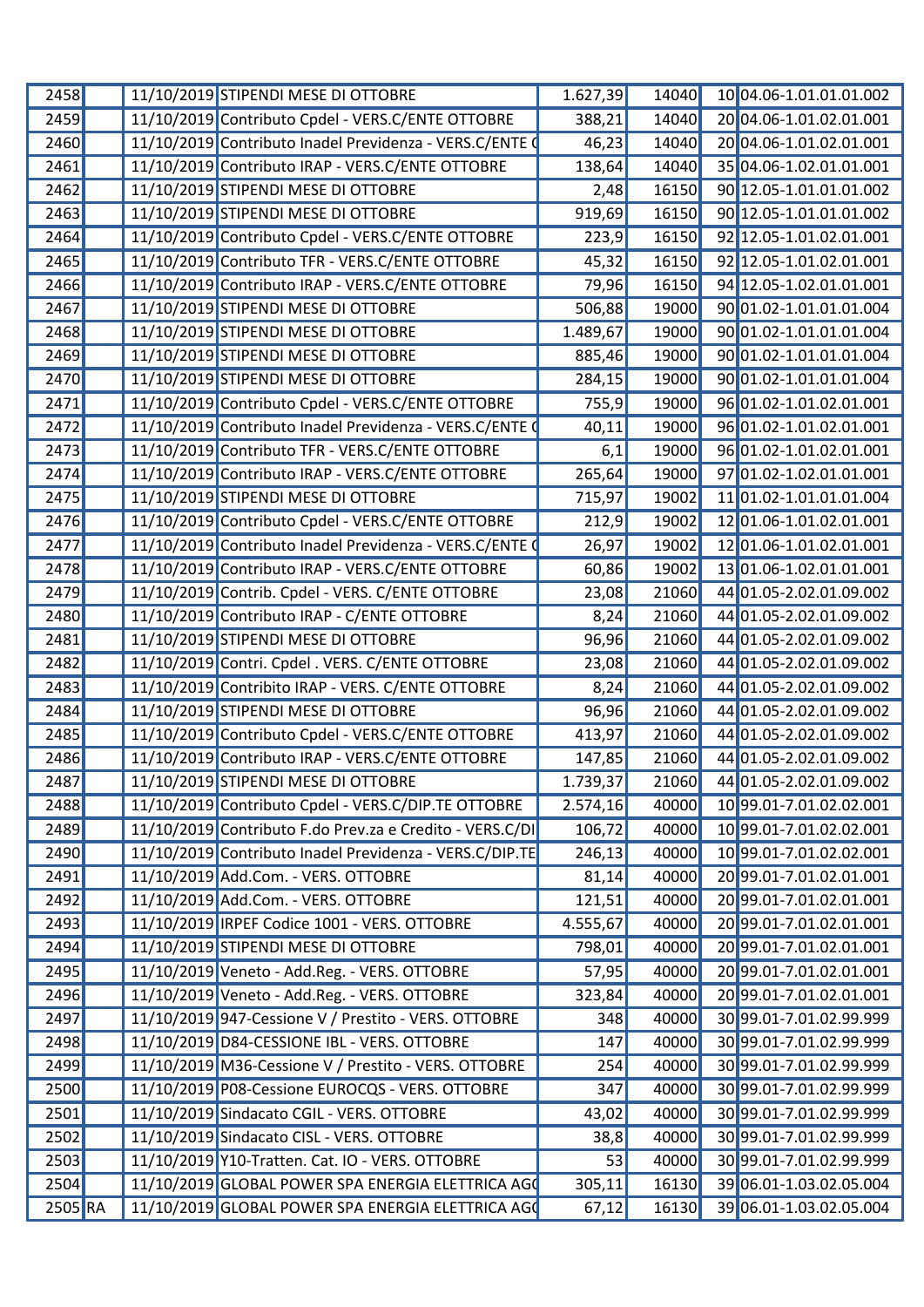| 2506                 | 11/10/2019 GLOBAL POWER SPA ENERGIA ELETTRICA AGO         | 76       | 11021 | 54 01.02-1.03.02.05.004          |
|----------------------|-----------------------------------------------------------|----------|-------|----------------------------------|
| $2507$ <sub>RA</sub> | 11/10/2019 GLOBAL POWER SPA ENERGIA ELETTRICA AGO         | 16,72    |       | 11021 54 01.02-1.03.02.05.004    |
| <b>2508</b>          | 11/10/2019 GLOBAL POWER SPA ENERGIA ELETTRICA AGO         | 172,2    | 14020 | 48 04.01-1.03.02.05.004          |
| 2509 RA              | 11/10/2019 GLOBAL POWER SPA ENERGIA ELETTRICA AGO         | 37,88    | 14020 | 48 04.01-1.03.02.05.004          |
| 2510                 | 11/10/2019 GLOBAL POWER SPA ENERGIA ELETTRICA AGO         | 134,25   | 14020 | 48 04.01-1.03.02.05.004          |
| $2511$ <sub>RA</sub> | 11/10/2019 GLOBAL POWER SPA ENERGIA ELETTRICA AGO         | 29,54    | 14020 | 48 04.01-1.03.02.05.004          |
| 2512                 | 12/10/2019 GLOBAL POWER SPA ENERGIA ELETTRICA AGO         | 12,68    | 14030 | 32 04.02-1.03.02.05.004          |
| $2513$ <sub>RA</sub> | 12/10/2019 GLOBAL POWER SPA ENERGIA ELETTRICA AGO         | 2,79     | 14030 | 32 04.02-1.03.02.05.004          |
| 2514                 | 12/10/2019 GLOBAL POWER SPA ENERGIA ELETTRICA AGO         | 96,37    | 14030 | 32 04.02-1.03.02.05.004          |
| 2515 RA              | 12/10/2019 GLOBAL POWER SPA ENERGIA ELETTRICA AGO         | 21,2     | 14030 | 32 04.02-1.03.02.05.004          |
| 2516                 | 12/10/2019 GLOBAL POWER SPA ENERGIA ELETTRICA AGO         | 95,79    | 14090 | 21 05.02-1.03.02.05.004          |
| $2517$ RA            | 12/10/2019 GLOBAL POWER SPA ENERGIA ELETTRICA AGO         | 21,07    | 14090 | 2105.02-1.03.02.05.004           |
| 2518                 | 12/10/2019 GLOBAL POWER SPA ENERGIA ELETTRICA AGO         | 226,36   | 16130 | 19 06.01-1.03.02.05.004          |
| 2519 RA              | 12/10/2019 GLOBAL POWER SPA ENERGIA ELETTRICA AGO         |          |       | 19 06.01-1.03.02.05.004          |
|                      |                                                           | 49,8     | 16130 |                                  |
| 2520                 | 12/10/2019 GLOBAL POWER SPA ENERGIA ELETTRICA AGO         | 269,01   | 16130 | 19 06.01-1.03.02.05.004          |
| $2521$ <sub>RA</sub> | 12/10/2019 GLOBAL POWER SPA ENERGIA ELETTRICA AGO         | 59,18    | 16130 | 19 06.01-1.03.02.05.004          |
| 2522                 | 12/10/2019 GLOBAL POWER SPA ENERGIA ELETTRICA AGO         | 301,18   | 16130 | 19 06.01-1.03.02.05.004          |
| $2523$ <sub>RA</sub> | 12/10/2019 GLOBAL POWER SPA ENERGIA ELETTRICA AGO         | 66,26    | 16130 | 19 06.01-1.03.02.05.004          |
| 2524                 | 12/10/2019 GLOBAL POWER SPA ENERGIA ELETTRICA AGO         | 175,82   | 16130 | 19 06.01-1.03.02.05.004          |
| $2525$ <sub>RA</sub> | 12/10/2019 GLOBAL POWER SPA ENERGIA ELETTRICA AGO         | 38,68    | 16130 | 19 06.01-1.03.02.05.004          |
| 2526                 | 12/10/2019 GLOBAL POWER SPA ENERGIA ELETTRICA AGO         | 181,49   | 11021 | 29 05.02-1.03.02.05.004          |
| $2527$ <sub>RA</sub> | 12/10/2019 GLOBAL POWER SPA ENERGIA ELETTRICA AGO         | 39,93    | 11021 | 29 05.02-1.03.02.05.004          |
| 2528                 | 12/10/2019 GLOBAL POWER SPA ENERGIA ELETTRICA AGO         | 97,8     | 14070 | 29 05.02-1.03.02.05.004          |
| 2529 RA              | 12/10/2019 GLOBAL POWER SPA ENERGIA ELETTRICA AGO         | 21,52    | 14070 | 29 05.02-1.03.02.05.004          |
| 2530                 | 12/10/2019 GLOBAL POWER SPA ENERGIA ELETTRICA AGO         | 36,4     | 16090 | 33 09.03-1.03.02.05.004          |
| $2531$ <sub>RA</sub> | 12/10/2019 GLOBAL POWER SPA ENERGIA ELETTRICA AGO         | 8,01     | 16090 | 33 09.03-1.03.02.05.004          |
| 2532                 | 12/10/2019 GLOBAL POWER SPA ENERGIA ELETTRICA AGO         | 891,53   | 14070 | 20 05.02-1.03.02.05.004          |
| $2533$ RA            | 12/10/2019 GLOBAL POWER SPA ENERGIA ELETTRICA AGO         | 196,14   | 14070 | 20 05.02-1.03.02.05.004          |
|                      |                                                           |          |       |                                  |
| 2534                 | 12/10/2019 GLOBAL POWER SPA ENERGIA ELETTRICA AGO         | 80,13    | 11021 | 4 08.01-1.03.02.05.004           |
|                      | 2535 RA 12/10/2019 GLOBAL POWER SPA ENERGIA ELETTRICA AGO | 17,63    | 11021 | $\boxed{4}$ 08.01-1.03.02.05.004 |
| 2536                 | 12/10/2019 GLOBAL POWER SPA ENERGIA ELETTRICA AGO         | 42,91    | 11021 | 4 08.01-1.03.02.05.004           |
| 2537 RA              | 12/10/2019 GLOBAL POWER SPA ENERGIA ELETTRICA AGO         | 9,44     | 11021 | 4 08.01-1.03.02.05.004           |
| 2538                 | 14/10/2019 LIQUIDAZIONE FT. n. 66/E DEL 12/09/19 IN FA    | 69,4     | 16150 | 50 12.03-1.03.02.15.009          |
| 2539                 | 14/10/2019 LIQUIDAZIONE FT. n.69/E DEL 12/09/19 IN FA     | 70,35    | 16150 | 50 12.03-1.03.02.15.009          |
| 2540                 | 14/10/2019 LIQUIDAZIONE SOMME DOVUTE ALLO STATO           | 1.158,51 | 11040 | 25 01.07-1.04.01.01.001          |
| 2541                 | 14/10/2019 LIQUIDAZIONE SOMME DOVUTE ALLO STATO           | 889,87   | 11040 | 25 01.07-1.04.01.01.001          |
| 2542                 | 14/10/2019 IGEAMED SRL CON SEDE IN 00153 ROMA (RM         | 1.253,14 | 11030 | 80 01.02-1.03.02.13.005          |
| 2543                 | 14/10/2019 IGEAMED SRL CON SEDE IN 00153 ROMA (RM         | 303,91   | 11030 | 80 01.02-1.03.02.13.005          |
| $2544$ <sub>RA</sub> | 14/10/2019 TIM SPA TELEFONIA FISSA 2019                   | 59,87    | 11021 | 55 01.02-1.03.02.05.001          |
| $2545$ <sub>RA</sub> | 14/10/2019 SPESE LEGALI PER RICORSI E DOMICILIATARI       | 253,76   | 11022 | 30 01.02-1.03.02.11.006          |
| 2546                 | 14/10/2019 AUTORITA NAZIONALE ANTICORRUZIONE - AN         | 30       | 11022 | 40 01.02-1.03.02.13.999          |
|                      |                                                           |          |       |                                  |
| 2547                 | 18/10/2019 GLOBAL POWER SPA ENERGIA ELETTRICA AGO         | 21,35    | 16060 | 52 12.09-1.03.02.05.004          |
| $2548$ <sub>RA</sub> | 18/10/2019 GLOBAL POWER SPA ENERGIA ELETTRICA AGO         | 4,7      | 16060 | 52 12.09-1.03.02.05.004          |
| 2549                 | 18/10/2019 GLOBAL POWER SPA ENERGIA ELETTRICA AGO         | 29,25    | 16060 | 52 12.09-1.03.02.05.004          |
| 2550 RA              | 18/10/2019 GLOBAL POWER SPA ENERGIA ELETTRICA AGO         | 6,44     | 16060 | 52 12.09-1.03.02.05.004          |
| 2551                 | 18/10/2019 WELCOME ITALIA SPA RETE TELEFONICA E INT       | 215      | 11021 | 55 01.02-1.03.02.05.001          |
| $2552$ <sub>RA</sub> | 18/10/2019 WELCOME ITALIA SPA RETE TELEFONICA E IN        | 47,3     | 11021 | 55 01.02-1.03.02.05.001          |
| 2553                 | 18/10/2019 WELCOME ITALIA SPA RETE TELEFONICA E IN        | 115,07   | 11021 | 55 01.02-1.03.02.05.001          |
|                      |                                                           |          |       |                                  |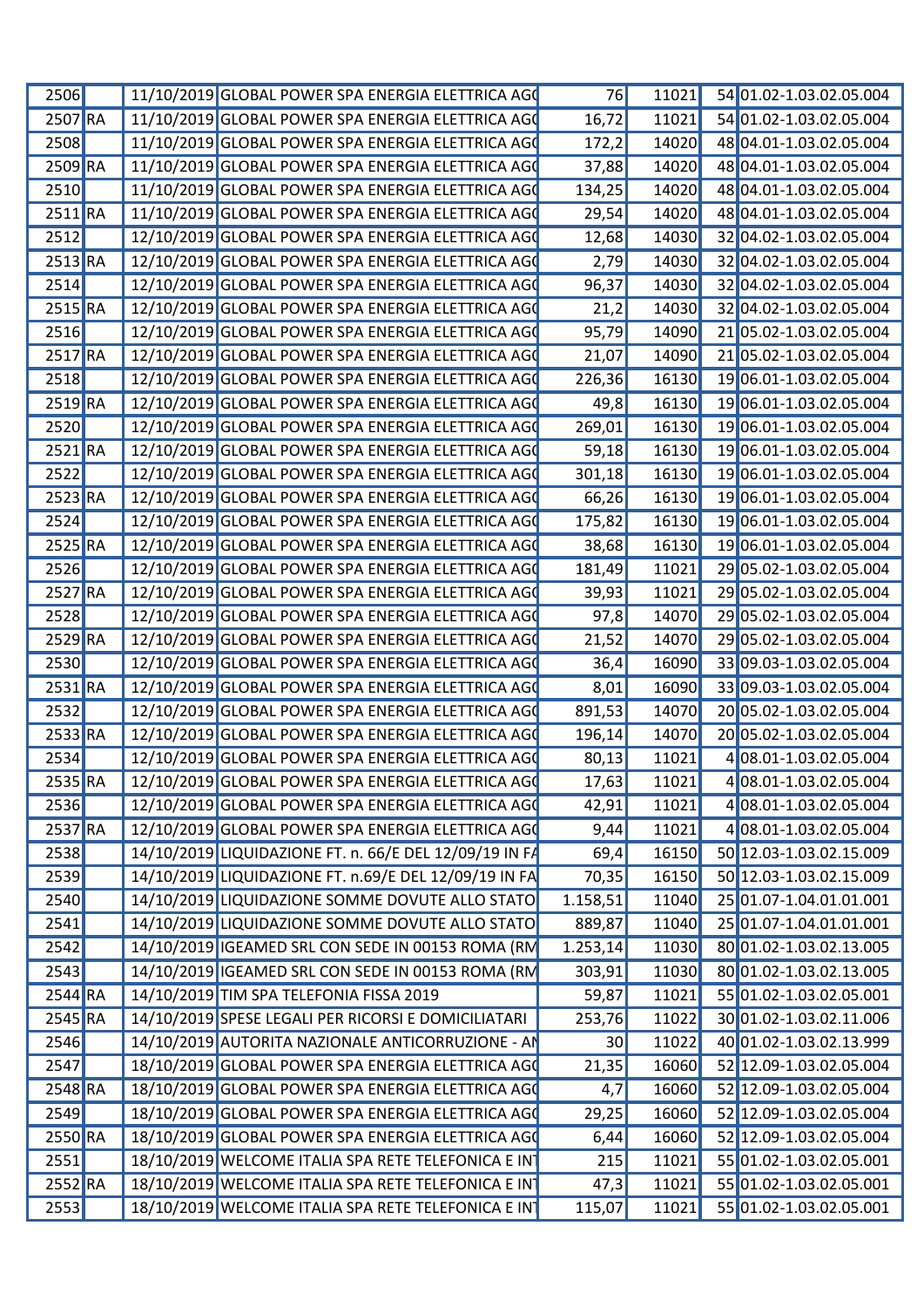| $2554$ <sub>RA</sub> | 18/10/2019 WELCOME ITALIA SPA RETE TELEFONICA E INT               | 25,32    | 11021 | 55 01.02-1.03.02.05.001         |
|----------------------|-------------------------------------------------------------------|----------|-------|---------------------------------|
| 2555                 | 18/10/2019 WELCOME ITALIA SPA RETE TELEFONICA E IN                | 105,94   | 14030 | 33 04.02-1.03.02.05.001         |
| 2556 RA              | 18/10/2019 WELCOME ITALIA SPA RETE TELEFONICA E IN                | 23,31    | 14030 | 33 04.02-1.03.02.05.001         |
| <b>2557</b>          | 18/10/2019 WELCOME ITALIA SPA RETE TELEFONICA E IN                | 55,06    | 14090 | 17 05.02-1.03.02.05.001         |
| $2558$ RA            | 18/10/2019 WELCOME ITALIA SPA RETE TELEFONICA E IN                | 12,11    | 14090 | 17 05.02-1.03.02.05.001         |
| <b>2559</b>          | 18/10/2019 TIM SPA TELEFONIA 4 BIM.2019                           | 60,8     | 11021 | 55 01.02-1.03.02.05.001         |
| 2560 RA              | 18/10/2019 TIM SPA TELEFONIA 4 BIM.2019                           | 13,38    | 11021 | 55 01.02-1.03.02.05.001         |
| 2561                 | 18/10/2019 TIM SPA 5 BIM.2019                                     | 135      | 14020 | 49 04.01-1.03.02.05.001         |
| $2562$ <sub>RA</sub> | 18/10/2019 TIM SPA 5 BIM.2019                                     | 27,5     | 14020 | 49 04.01-1.03.02.05.001         |
| 2563                 | 18/10/2019 TIM SPA 5 BIM.2019                                     | 185,62   | 14020 | 49 04.01-1.03.02.05.001         |
|                      |                                                                   |          |       |                                 |
| $2564$ RA            | 18/10/2019 TIM SPA 5 BIM.2019                                     | 38,64    | 14020 | 49 04.01-1.03.02.05.001         |
| $2565$ <sub>RA</sub> | 21/10/2019 GLOBAL POWER S.P.A. GAS NATURALE DIC. 2                | 3.297,19 | 16130 | 38 06.01-1.03.02.05.006         |
| $2566$ RA            | 21/10/2019 GLOBAL POWER S.P.A. GAS NATURALE DIC.                  | 3.394,50 | 11021 | 53 01.02-1.03.02.05.006         |
| 2567 RA              | 21/10/2019 GLOBAL POWER S.P.A. GAS NATURALE SCUO                  | 2.600,00 | 14030 | 31 04.02-1.03.02.05.006         |
| 2568 RA              | 21/10/2019 GLOBAL POWER S.P.A. GAS NATURALE DIC.20                | 820      | 16130 | 18 06.01-1.03.02.05.006         |
| $2569$ RA            | 21/10/2019 GLOBAL POWER S.P.A. GAS NATURALE DIC. 2                | 486,61   | 16130 | 18 06.01-1.03.02.05.006         |
| 2570 RA              | 21/10/2019 GLOBAL POWER S.P.A. GAS NATURALE NOV                   | 718,95   | 14030 | 31 04.02-1.03.02.05.006         |
| 2571 RA              | 21/10/2019 GLOBAL POWER S.P.A. GAS NATURALE NOV                   | 321,52   | 11021 | 28 05.02-1.03.02.05.006         |
| 2572 RA              | 21/10/2019 GLOBAL POWER S.P.A. GAS NATURALE NOV.                  | 546,14   | 14070 | 28 05.02-1.03.02.05.006         |
| 2573 RA              | 21/10/2019 GLOBAL POWER S.P.A. GAS NATURALE NOV.                  | 700      | 16130 | 18 06.01-1.03.02.05.006         |
| 2574 RA              | 21/10/2019 GLOBAL POWER S.P.A. GAS NATURALE NOV.                  | 600      | 16130 | 18 06.01-1.03.02.05.006         |
| 2575 RA              | 21/10/2019 GLOBAL POWER S.P.A GAS NATURALE NOV. 2                 | 4.951,99 | 14020 | 47 04.01-1.03.02.05.006         |
|                      |                                                                   |          |       |                                 |
| 2576                 | 21/10/2019 RIACCREDITO ASSEGNI TRAENZA CONTRIBUTO                 | 98       | 40000 | 50 99.01-7.02.99.99.999         |
| 2577                 | 21/10/2019 RIACCREDITO ASSEGNI TRAENZA CONTRIBUTO                 | 48       | 40000 | 50 99.01-7.02.99.99.999         |
| <b>2578</b>          | 23/10/2019 CONTRIBUTI ASSOCIATIVI ANCI VENETO: QUO                | 507,09   | 11022 | 60 01.01-1.03.02.99.003         |
| $2579$ RA            | 23/10/2019 FERRAMENTA BERTOLAS BASILIO SRL CON SE                 | 371,37   | 14020 | 40 04.01-1.03.01.02.999         |
| 2580 RA              | 23/10/2019 FERRAMENTA BERTOLAS BASILIO SRL - LIQUI                | 134,2    | 11021 | 601.05-1.03.01.02.007           |
| <b>2581</b>          | 23/10/2019 C.E. IN FAVORE DEL CITTADINO ISCRITTO ALLA             | 200      | 16150 | 31 12.05-1.04.02.02.999         |
| 2582                 | 23/10/2019 C.E. PER ADESIONE PROGETTO SIL DELLULSS 9              | 225      | 16150 | 54 12.04-1.04.02.02.999         |
|                      | 2583 RA 23/10/2019 MORANDO FRANCESCO CON SEDE IN 37040 4 2.264,65 |          |       | 16130  16  06.01-1.03.02.09.012 |
|                      | 23/10/2019 ACCATRE SRL CON SEDE IN 30020 MARCON (Y                |          | 16090 |                                 |
| 2584 RA              |                                                                   | 4.800,00 |       | 14 09.03-1.03.02.17.001         |
| 2585 RA              | 23/10/2019 ACCATRE SRL CON SEDE IN 30020 MARCON (Y                | 568      |       | 11021 11 01.02-1.03.02.99.999   |
| 2586 RA              | 23/10/2019 PUBLIKA STP CON SEDE IN 46019 VIADANA (N               | 1.126,06 | 11022 | 10 01.02-1.03.02.19.007         |
| 2587 RA              | 23/10/2019 PUBLIKA STP CON SEDE IN 46019 VIADANA (N               | 444,08   | 11021 | 11 01.02-1.03.02.99.999         |
| 2588 RA              | 26/10/2019 CONCESSIONE 2 ACCONTO CONTRIBUTO A FA                  | 1.800,00 | 14070 | 60 05.02-1.04.04.01.001         |
| 2589 RA              | 26/10/2019 CA.VI. ANTINCENDI SRLS CON SEDE IN 37050               | 1.122,40 | 11021 | 16 01.05-1.03.02.04.004         |
| 2590 RA              | 26/10/2019 VELOCAR SRL CON SEDE IN 46043 CASTIGLION               | 1.647,00 | 11021 | 35 03.02-1.03.02.99.999         |
| 2591 RA              | 26/10/2019 FANTASY RIDES INDUSTRY SRL CON SEDE IN 3               | 488      | 14030 | 16 04.02-1.03.02.09.004         |
| 2592 RA              | 26/10/2019 SICONTRAF SRL CON SEDE IN 37060 CASTEL D               | 756,4    | 17010 | 16 10.05-1.03.02.09.004         |
| 2593 RA              | 26/10/2019 CASA DEI DETERSIVI E PROFUMI SNC CON SED               | 225,19   | 11021 | 901.05-1.03.01.02.999           |
|                      | 26/10/2019 CASA DEI DETERSIVI E PROFUMI SNC CON SEL               |          | 11021 | 901.05-1.03.01.02.999           |
| 2594 RA              |                                                                   | 125,16   |       |                                 |
| 2595 RA              | 26/10/2019 DANESE MARIO CON SEDE IN 37047 SAN BON                 | 880      | 16130 | 32 06.02-1.03.02.99.999         |
| $2596$ RA            | 29/10/2019 VETROCLIMA SRL CON SEDE IN 37044 COLOG                 | 732      | 11021 | 6 01.05-1.03.01.02.007          |
| $2597$ RA            | 29/10/2019 SE.CAM SRL CON SEDE IN 25047 DARFO BOAF                | 2.504,66 | 17010 | 16 10.05-1.03.02.09.004         |
| 2598 RA              | 29/10/2019 ABATEL SNC CONNETTIVITA TELEFONICA VOI                 | 7.500,00 | 21060 | 44 01.05-2.02.01.09.002         |
| 2599 RA              | 29/10/2019 ZANETTI SERVIZI SRL CON SEDE IN 37045 LEG.             | 158,6    | 11021 | 701.05-1.03.02.09.008           |
| 2600 RA              | 29/10/2019 ECOTRAFFIC SRL CON SEDE IN 46040 GUIDIZZ               | 5.171,45 | 17010 | 16 10.05-1.03.02.09.004         |
| 2601 RA              | 29/10/2019 ACCATRE SRL CON SEDE IN 30020 MARCON (Y                | 585,6    |       | 11022 11 01.02-1.03.02.19.005   |
|                      |                                                                   |          |       |                                 |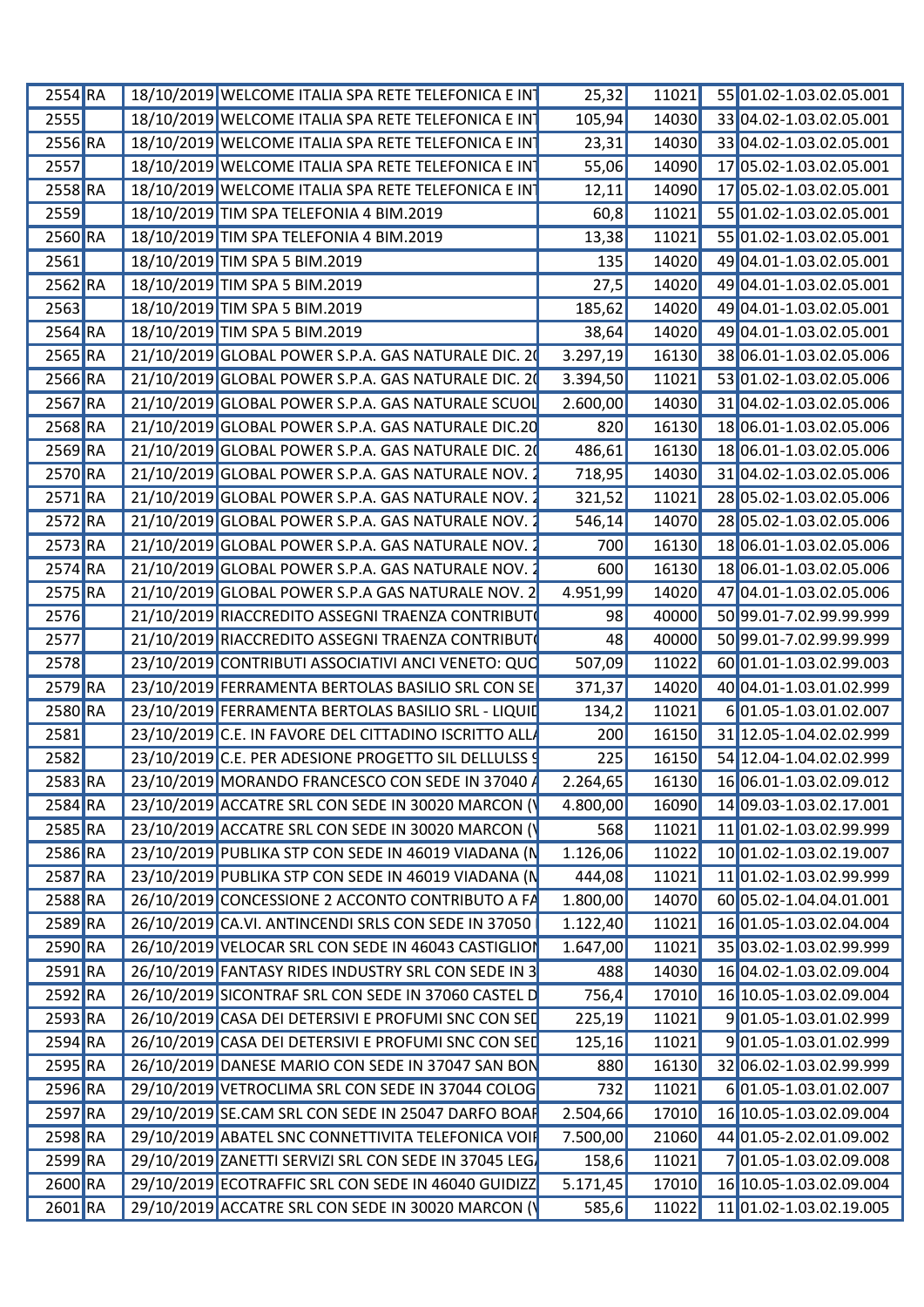| $2602$ <sub>RA</sub> | 29/10/2019 LUFFICIO SRL CON SEDE IN 37138 VERONA (V        | 73,2      |       | 11022 11 01.02-1.03.02.19.005 |
|----------------------|------------------------------------------------------------|-----------|-------|-------------------------------|
| $2603$ RA            | 29/10/2019 LUFFICIO SRL CON SEDE IN 37138 VERONA (V        | 73,2      |       | 11021 11 01.02-1.03.02.99.999 |
| 2604 RA              | 29/10/2019 AGSM LIGHTING SRL CON SEDE IN 37100 VER         | 41.363,15 | 17010 | 46 10.05-1.03.02.15.015       |
| 2605                 | 29/10/2019 ASSEGNO DI CURA ICDM 2 TRIM.2019                | 1.200,00  | 16150 | 60 12.02-1.04.02.02.999       |
| 2606                 | 29/10/2019 ASSEGNO DI CURA ICDM 2 TRIM.2019                | 400       | 16150 | 60 12.02-1.04.02.02.999       |
| 2607                 | 30/10/2019 POSTE ITALIANE SERVIZIO DI SPEDIZIONE MA        | 1.065,00  | 11021 | 25 01.02-1.03.02.16.002       |
| 2608 RA              | 30/10/2019 LUFFICIO SRL CON SEDE IN 37138 VERONA (V        | 663,68    | 11021 | 11 01.02-1.03.02.99.999       |
| 2609 RA              | 30/10/2019 LUFFICIO SRL CON SEDE IN 37138 VERONA (V        | 366       | 14020 | 41 04.01-1.03.02.09.004       |
| $2610$ RA            | 30/10/2019 COMPITALIA SRL CON SEDE IN 37047 SAN BO         | 951,6     | 11021 | 10 01.02-1.03.01.02.999       |
| 2611 RA              | 30/10/2019 MORANDO FRANCESCO CON SEDE IN 37040             | 4.851,03  | 16120 | 11 09.05-1.03.02.09.012       |
| 2612 RA              | 30/10/2019 SER.I.T. SRL CON SEDE IN 37010 CAVAION VER      | 23.274,96 | 16090 | 10 09.03-1.03.02.15.004       |
| 2613 RA              | 30/10/2019 RIGON IMPIANTI SRL CON SEDE IN 36054 MC         | 320,16    | 11021 | 701.05-1.03.02.09.008         |
| 2614                 | 30/10/2019 C.E. PER SOSTEGNO ALLA SITUAZIONE SOCIO-        | 350       | 16150 | 31 12.05-1.04.02.02.999       |
|                      |                                                            |           |       |                               |
| 2615                 | 30/10/2019 C.E. PER SOSTEGNO ALLA SITUAZIONE SOCIO-        | 200       | 16150 | 31 12.05-1.04.02.02.999       |
| 2616                 | 30/10/2019 C.E. PER SOSTEGNO ALLA SITUAZIONE SOCIO-        | 300       | 16150 | 31 12.05-1.04.02.02.999       |
| 2617                 | 30/10/2019 C.E. ADESIONE AL PROGETTO RIA 5 ANNUALIT        | 300       | 16150 | 55 12.04-1.04.02.02.999       |
| 2618                 | 30/10/2019 ASSOCIAZIONE ARCOLE PER VOI OTTOBRE.20          | 1.870,00  | 16150 | 35 12.02-1.04.04.01.001       |
| 2619                 | 30/10/2019 ASSOCIAZIONE ARCOLE PER VOI GESTIONE BI         | 600       | 14070 | 42 05.02-1.04.04.01.001       |
| 2620                 | 30/10/2019 ASSOCIAZIONE ARCOLE PER VOI GESTIONE DE         | 120       | 14090 | 24 05.02-1.04.04.01.001       |
| 2621                 | 30/10/2019 SULLE ORME DI SOAVE ASSISTENZA ABITATIV         | 200       | 16150 | 31 12.05-1.04.02.02.999       |
| 2622                 | 30/10/2019 C.E. OTTOBRE 2019 PER SOSTEGNO AL NUCLE         | 350       | 16150 | 31 12.05-1.04.02.02.999       |
| 2623                 | 30/10/2019 C.E. OTTOBRE 2019 PER GRAVE SITUAZIONE          | 100       | 16150 | 31 12.05-1.04.02.02.999       |
| 2624                 | 30/10/2019 C.E. OTTOBRE 2019 PER N. 02 MINORI IN AFF       | 400       | 16110 | 21 12.01-1.04.02.02.999       |
| 2625                 | 30/10/2019 C.E. OTTOBRE 2019 PER SOSTEGNO ALLA SITU        | 500       | 16150 | 31 12.05-1.04.02.02.999       |
| 2626                 | 30/10/2019 C.E. OTTOBRE 2019 PER ADESIONE PROGETTO         | 200       | 16150 | 55 12.04-1.04.02.02.999       |
| 2627                 | 04/11/2019 ACQUE VERONESI STORNO ADDEBITO                  | 953,02    | 40000 | 50 99.01-7.02.99.99.999       |
| 2628                 | 04/11/2019 GLOBAL POWER S.P.A GAS NATURALE AGOST           | 32,86     | 16130 | 38 06.01-1.03.02.05.006       |
| 2629 RA              | 04/11/2019 GLOBAL POWER S.P.A GAS NATURALE AGOST           | 7,23      | 16130 | 38 06.01-1.03.02.05.006       |
|                      | 04/11/2019 GLOBAL POWER S.P.A GAS NATURALE AGOST           |           |       |                               |
| 2630                 |                                                            | 31,79     | 11021 | 53 01.02-1.03.02.05.006       |
|                      | 2631 RA   04/11/2019 GLOBAL POWER S.P.A GAS NATURALE AGOST | 6,99      |       | 11021 53 01.02-1.03.02.05.006 |
| 2632                 | 04/11/2019 GLOBAL POWER S.P.A GAS NATURALE AGOST           | 32,86     | 14020 | 47 04.01-1.03.02.05.006       |
| 2633 RA              | 04/11/2019 GLOBAL POWER S.P.A GAS NATURALE AGOST           | 7,23      | 14020 | 47 04.01-1.03.02.05.006       |
| 2634                 | 04/11/2019 GLOBAL POWER S.P.A GAS NATURALE GAZZO           | 31,79     | 14020 | 47 04.01-1.03.02.05.006       |
| 2635 RA              | 04/11/2019 GLOBAL POWER S.P.A GAS NATURALE GAZZO           | 6,99      | 14020 | 47 04.01-1.03.02.05.006       |
| 2636                 | 05/11/2019 GLOBAL POWER S.P.A GAS NATURALE AGOST           | 47,63     | 14030 | 31 04.02-1.03.02.05.006       |
| $2637$ RA            | 05/11/2019 GLOBAL POWER S.P.A GAS NATURALE AGOST           | 10,48     | 14030 | 31 04.02-1.03.02.05.006       |
| 2638                 | 05/11/2019 GLOBAL POWER S.P.A GAS NATURALE AGOST           | 66,95     | 16130 | 18 06.01-1.03.02.05.006       |
| $2639$ RA            | 05/11/2019 GLOBAL POWER S.P.A GAS NATURALE AGOST           | 14,73     | 16130 | 18 06.01-1.03.02.05.006       |
| 2640                 | 05/11/2019 GLOBAL POWER S.P.A GAS NATURALE AGOST           | 17,15     | 16130 | 18 06.01-1.03.02.05.006       |
| $2641$ <sub>RA</sub> | 05/11/2019 GLOBAL POWER S.P.A GAS NATURALE AGOST           | 3,77      | 16130 | 18 06.01-1.03.02.05.006       |
| 2642                 | 05/11/2019 GLOBAL POWER S.P.A GAS NATURALE AGOST           | 9,83      | 16130 | 18 06.01-1.03.02.05.006       |
| $2643$ <sub>RA</sub> | 05/11/2019 GLOBAL POWER S.P.A GAS NATURALE AGOST           | 2,16      | 16130 | 18 06.01-1.03.02.05.006       |
|                      | 05/11/2019 GLOBAL POWER S.P.A GAS NATURALE AGOST           |           |       |                               |
| 2644                 |                                                            | 14,08     | 11021 | 28 05.02-1.03.02.05.006       |
| $2645$ RA            | 05/11/2019 GLOBAL POWER S.P.A GAS NATURALE AGOST           | 3,1       | 11021 | 28 05.02-1.03.02.05.006       |
| 2646                 | 05/11/2019 GLOBAL POWER S.P.A GAS NATURALE AGOST           | 31,79     | 11021 | 28 05.02-1.03.02.05.006       |
| $2647$ RA            | 05/11/2019 GLOBAL POWER S.P.A GAS NATURALE AGOST           | 6,99      | 11021 | 28 05.02-1.03.02.05.006       |
| 2648                 | 05/11/2019 GLOBAL POWER S.P.A GAS NATURALE AGOST           | 30,49     | 14070 | 28 05.02-1.03.02.05.006       |
| 2649 RA              | 05/11/2019 GLOBAL POWER S.P.A GAS NATURALE AGOST           | 6,71      |       | 14070 28 05.02-1.03.02.05.006 |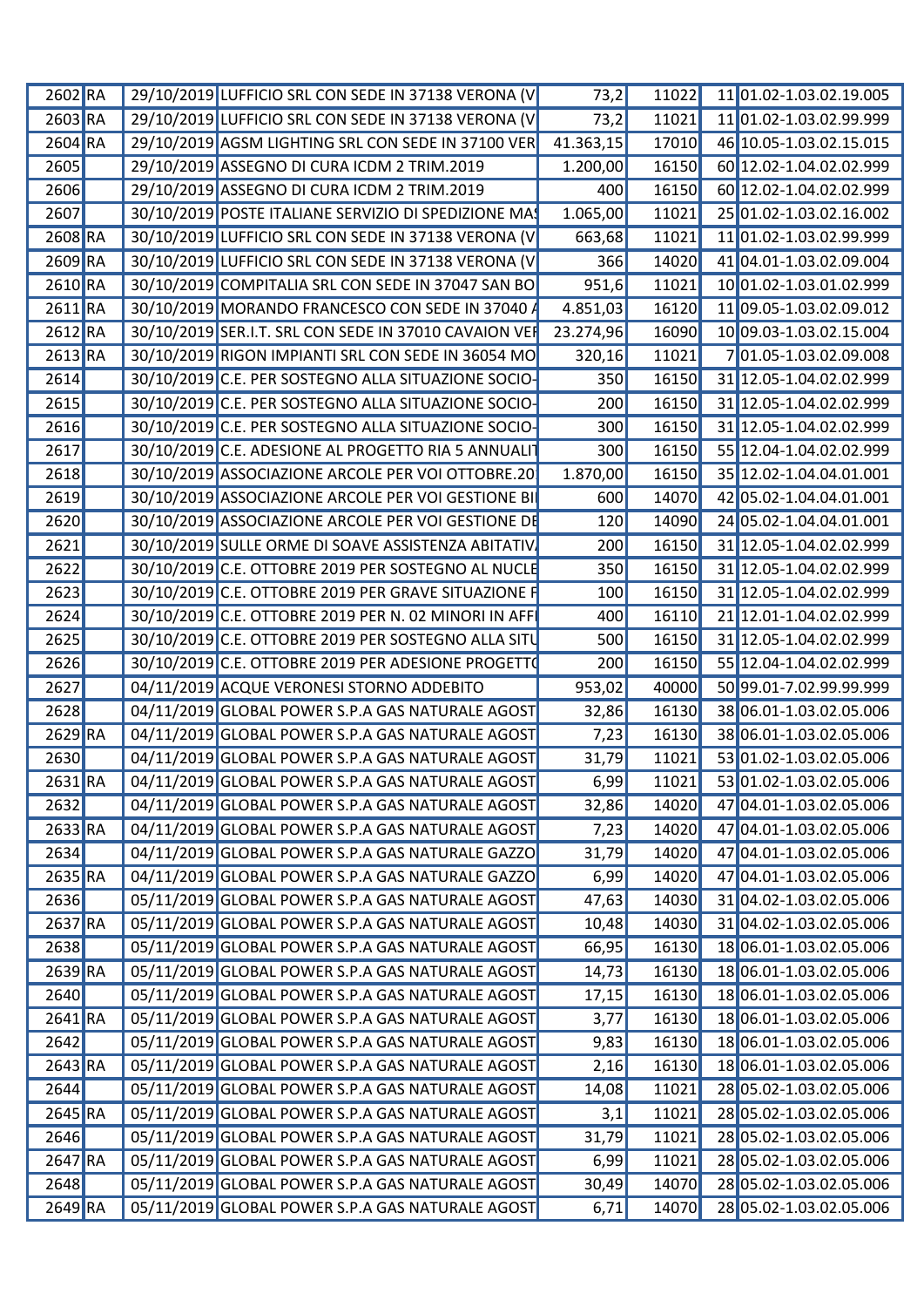| 2650                 |  | 05/11/2019 GLOBAL POWER SPA ENERGIA ELETTRICA SET    | 429,47     | 16130 | 39 06.01-1.03.02.05.004         |
|----------------------|--|------------------------------------------------------|------------|-------|---------------------------------|
| 2651 RA              |  | 05/11/2019 GLOBAL POWER SPA ENERGIA ELETTRICA SET    | 94,48      | 16130 | 39 06.01-1.03.02.05.004         |
| 2652                 |  | 05/11/2019 GLOBAL POWER SPA ENERGIA ELETTRICA SET    | 154,96     | 11021 | 54 01.02-1.03.02.05.004         |
| 2653 RA              |  | 05/11/2019 GLOBAL POWER SPA ENERGIA ELETTRICA SET    | 34,09      | 11021 | 54 01.02-1.03.02.05.004         |
| 2654                 |  | 05/11/2019 GLOBAL POWER SPA ENERGIA ELETTRICA SET    | 302,89     | 14020 | 48 04.01-1.03.02.05.004         |
| 2655 RA              |  | 05/11/2019 GLOBAL POWER SPA ENERGIA ELETTRICA SET    | 66,64      | 14020 | 48 04.01-1.03.02.05.004         |
| 2656                 |  | 05/11/2019 GLOBAL POWER SPA ENERGIA ELETTRICA SET    | 221,53     | 14020 | 48 04.01-1.03.02.05.004         |
| 2657 RA              |  | 05/11/2019 GLOBAL POWER SPA ENERGIA ELETTRICA SET    | 48,74      | 14020 | 48 04.01-1.03.02.05.004         |
| 2658                 |  | 05/11/2019 GLOBAL POWER SPA ENERGIA ELETTRICA SET    | 243,87     | 14030 | 32 04.02-1.03.02.05.004         |
| 2659 RA              |  | 05/11/2019 GLOBAL POWER SPA ENERGIA ELETTRICA SET    | 53,65      | 14030 | 32 04.02-1.03.02.05.004         |
| 2660                 |  | 05/11/2019 GLOBAL POWER SPA ENERGIA ELETTRICA SET    | 150,59     | 14030 | 32 04.02-1.03.02.05.004         |
| 2661 RA              |  | 05/11/2019 GLOBAL POWER SPA ENERGIA ELETTRICA SET    | 33,13      | 14030 | 32 04.02-1.03.02.05.004         |
| 2662                 |  | 09/11/2019 GLOBAL POWER SPA ENERGIA ELETTRICA SET    | 137,02     | 14090 | 21 05.02-1.03.02.05.004         |
| 2663 RA              |  | 09/11/2019 GLOBAL POWER SPA ENERGIA ELETTRICA SET    | 30,14      | 14090 | 2105.02-1.03.02.05.004          |
| 2664                 |  | 09/11/2019 GLOBAL POWER SPA ENERGIA ELETTRICA SET    | 190,98     | 16130 | 19 06.01-1.03.02.05.004         |
| 2665 RA              |  | 09/11/2019 GLOBAL POWER SPA ENERGIA ELETTRICA SET    | 42,02      | 16130 | 19 06.01-1.03.02.05.004         |
| 2666                 |  | 09/11/2019 GLOBAL POWER SPA ENERGIA ELETTRICA SET    | 232,48     | 16130 | 19 06.01-1.03.02.05.004         |
| 2667 RA              |  | 09/11/2019 GLOBAL POWER SPA ENERGIA ELETTRICA SET    | 51,15      | 16130 | 19 06.01-1.03.02.05.004         |
| 2668                 |  | 09/11/2019 GLOBAL POWER SPA ENERGIA ELETTRICA SET    | 209,49     | 16130 | 19 06.01-1.03.02.05.004         |
| 2669 RA              |  | 09/11/2019 GLOBAL POWER SPA ENERGIA ELETTRICA SET    | 46,09      | 16130 | 19 06.01-1.03.02.05.004         |
| 2670                 |  | 09/11/2019 GLOBAL POWER SPA ENERGIA ELETTRICA SET    | 211,71     | 16130 | 19 06.01-1.03.02.05.004         |
| 2671 RA              |  | 09/11/2019 GLOBAL POWER SPA ENERGIA ELETTRICA SET    | 46,58      | 16130 | 19 06.01-1.03.02.05.004         |
| 2672                 |  | 09/11/2019 GLOBAL POWER SPA ENERGIA ELETTRICA SET    | 279,16     | 11021 | 29 05.02-1.03.02.05.004         |
| 2673 RA              |  | 09/11/2019 GLOBAL POWER SPA ENERGIA ELETTRICA SET    | 61,42      | 11021 | 29 05.02-1.03.02.05.004         |
| 2674                 |  | 09/11/2019 GLOBAL POWER SPA ENERGIA ELETTRICA SET    | 100,42     | 14070 | 29 05.02-1.03.02.05.004         |
| 2675 RA              |  | 09/11/2019 GLOBAL POWER SPA ENERGIA ELETTRICA SET    | 22,09      | 14070 | 29 05.02-1.03.02.05.004         |
| 2676                 |  | 09/11/2019 GLOBAL POWER SPA ENERGIA ELETTRICA SET    | 30,92      | 16090 | 33 09.03-1.03.02.05.004         |
| 2677 RA              |  | 09/11/2019 GLOBAL POWER SPA ENERGIA ELETTRICA SET    | 6,8        | 16090 | 33 09.03-1.03.02.05.004         |
| 2678                 |  | 09/11/2019 GLOBAL POWER SPA ENERGIA ELETTRICA SET    | 523,31     | 14070 | 20 05.02-1.03.02.05.004         |
| 2679 RA              |  | 09/11/2019 GLOBAL POWER SPA ENERGIA ELETTRICA SET    | 115,13     |       | $14070$ 20 05.02-1.03.02.05.004 |
| 2680                 |  | 09/11/2019 GLOBAL POWER SPA ENERGIA ELETTRICA SET    | 20,93      | 16060 | 52 12.09-1.03.02.05.004         |
| 2681 RA              |  | 09/11/2019 GLOBAL POWER SPA ENERGIA ELETTRICA SET    | 4,6        | 16060 | 52 12.09-1.03.02.05.004         |
| 2682                 |  | 09/11/2019 GLOBAL POWER SPA ENERGIA ELETTRICA SET    | 25,14      | 16060 | 52 12.09-1.03.02.05.004         |
| 2683 RA              |  | 09/11/2019 GLOBAL POWER SPA ENERGIA ELETTRICA SET    | 5,53       | 16060 | 52 12.09-1.03.02.05.004         |
| 2684                 |  | 09/11/2019 GLOBAL POWER SPA ENERGIA ELETTRICA SET    | 96,31      | 11021 | 4 08.01-1.03.02.05.004          |
| 2685 RA              |  | 09/11/2019 GLOBAL POWER SPA ENERGIA ELETTRICA SET    | 21,19      | 11021 | 4 08.01-1.03.02.05.004          |
| 2686                 |  | 09/11/2019 GLOBAL POWER SPA ENERGIA ELETTRICA SET    | 42,03      | 11021 | 4 08.01-1.03.02.05.004          |
|                      |  |                                                      |            |       |                                 |
| 2687 RA              |  | 09/11/2019 GLOBAL POWER SPA ENERGIA ELETTRICA SET    | 9,25       | 11021 | 4 08.01-1.03.02.05.004          |
| 2688                 |  | 09/11/2019 WELCOME ITALIA SPA RETE TELEFONICA E INT  | 215        | 11021 | 55 01.02-1.03.02.05.001         |
| 2689 RA              |  | 09/11/2019 WELCOME ITALIA SPA RETE TELEFONICA E INT  | 47,3       | 11021 | 55 01.02-1.03.02.05.001         |
| 2690                 |  | 09/11/2019 WELCOME ITALIA SPA RETE TELEFONICA E IN   | 127,01     | 11021 | 55 01.02-1.03.02.05.001         |
| 2691 RA              |  | 09/11/2019 WELCOME ITALIA SPA RETE TELEFONICA E IN   | 27,94      | 11021 | 55 01.02-1.03.02.05.001         |
| 2692                 |  | 09/11/2019 WELCOME ITALIA SPA RETE TELEFONICA E IN   | 112,11     | 14030 | 33 04.02-1.03.02.05.001         |
| $2693$ <sub>RA</sub> |  | 09/11/2019 WELCOME ITALIA SPA RETE TELEFONICA E IN   | 24,66      | 14030 | 33 04.02-1.03.02.05.001         |
| 2694                 |  | 09/11/2019 WELCOME ITALIA SPA RETE TELEFONICA E IN   | 55,63      | 14090 | 17 05.02-1.03.02.05.001         |
| 2695 RA              |  | 09/11/2019 WELCOME ITALIA SPA RETE TELEFONICA E IN   | 12,24      | 14090 | 17 05.02-1.03.02.05.001         |
| 2696                 |  | 11/11/2019 PUNTO CONTABILE DI GIOVANNI RAVALLI LIQ   | 95,23      | 14020 | 51 04.01-1.03.01.01.002         |
| 2697                 |  | 11/11/2019 OO.RR D.L.ROSSI RISORSE DESTINATE PER LAN | 14.203, 12 | 14010 | 55 04.01-1.04.04.01.001         |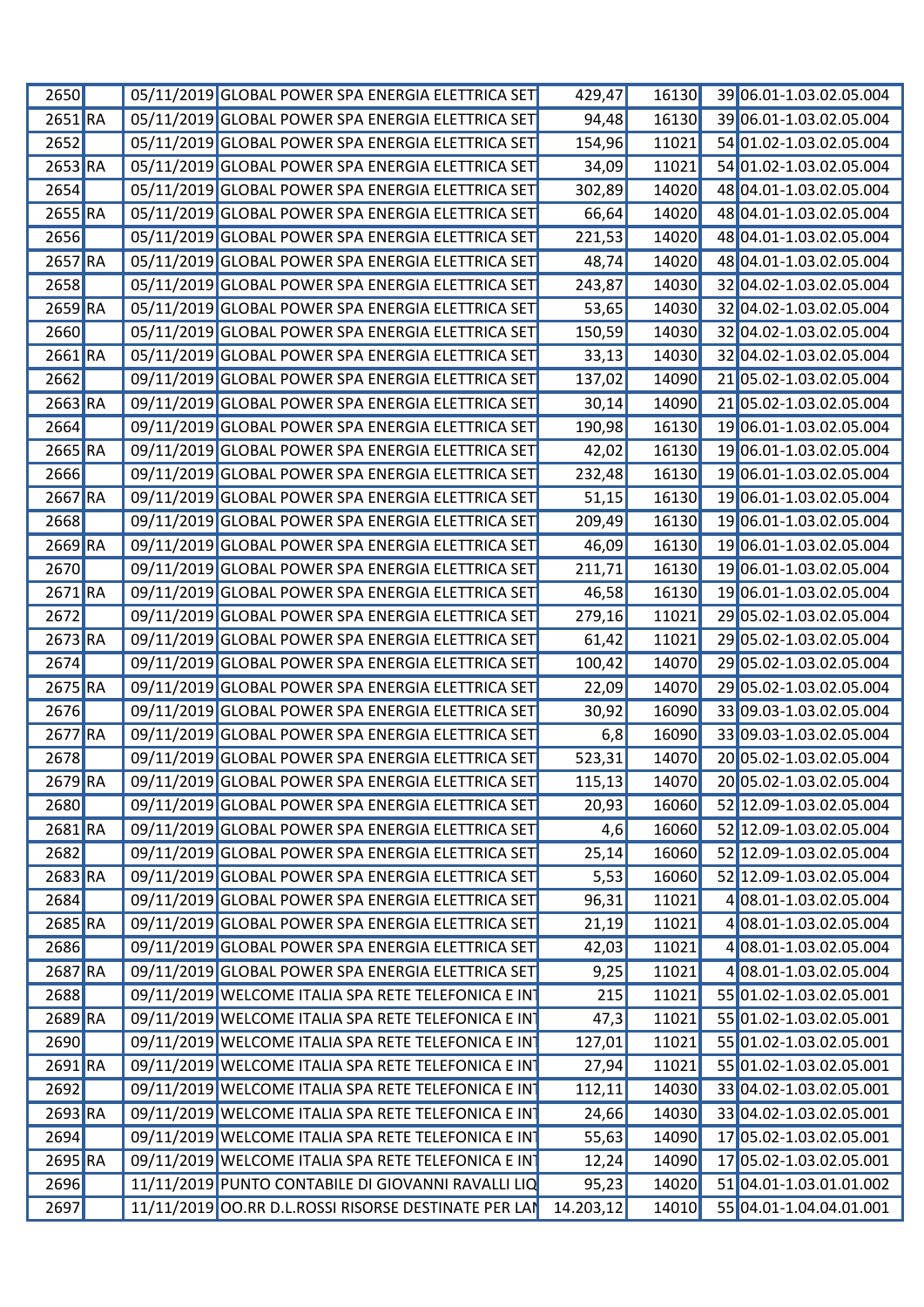| 2698                 | 11/11/2019 SCUOLA DELLINFANZIA MADONNA DI FATIMA                                                      | 5.474,95  | 14010 | 55 04.01-1.04.04.01.001       |
|----------------------|-------------------------------------------------------------------------------------------------------|-----------|-------|-------------------------------|
| 2699                 | 11/11/2019 ULSS 9 SCALIGERA - ASSISTENTE FISICA PER M                                                 | 448,91    |       | 16110 32 12.01-1.03.02.99.999 |
| 2700                 | 11/11/2019 LIQUIDAZIONE FT. n. 77/E DEL 14/09/19 IN F/                                                | 69,4      | 16150 | 50 12.03-1.03.02.15.009       |
| 2701                 | 11/11/2019 LIQUIDAZIONE FT.n.78/ E DEL 14/10/19 IN FA                                                 | 46,9      | 16150 | 50 12.03-1.03.02.15.009       |
| 2702 RA              | 11/11/2019 CASA DEI DETERSIVI E PROFUMI SNC CON SED                                                   | 189       | 11021 | 901.05-1.03.01.02.999         |
| 2703 RA              | 11/11/2019 CASA DEI DETERSIVI E PROFUMI SNC CON SED                                                   | 94,6      | 11021 | 901.05-1.03.01.02.999         |
| $2704$ <sub>RA</sub> | 11/11/2019 LIQUIDAZIONE FATTURA 866/PA DEL 14/10/2                                                    | 600,04    | 16060 | 51 12.09-1.03.02.18.014       |
| 2705 RA              | 11/11/2019 GBS GLOBAL SECURITY SRL CON SEDE IN 3604                                                   | 343,43    | 11021 | 701.05-1.03.02.09.008         |
| 2706 RA              | 11/11/2019 SER.I.T. SRL CON SEDE IN 37010 CAVAION VER                                                 | 22.758,09 | 16090 | 10 09.03-1.03.02.15.004       |
| 2707 RA              | 11/11/2019 FERRAMENTA BERTOLAS BASILIO SRL CON SE                                                     | 903,29    | 11030 | 40 01.06-1.03.01.02.004       |
| 2708 RA              | 11/11/2019 TERMOSANITARIA PASINATO SRL CON SEDE                                                       | 804,22    | 11021 | 601.05-1.03.01.02.007         |
|                      |                                                                                                       |           |       |                               |
| 2709 RA              | 11/11/2019 TECNOAMBIENTE SNC CON SEDE IN 45020 CA                                                     | 3.440,14  | 16010 | 22 09.02-1.03.02.18.014       |
| 2710 RA              | 11/11/2019 TECNOAMBIENTE SNC CON SEDE IN 45020 CA                                                     | 187,38    | 11021 | 701.05-1.03.02.09.008         |
| $2711$ <sub>RA</sub> | 11/11/2019 BETTINI BUS SAS CON SEDE IN 36045 LONIGO                                                   | 370       | 14070 | 51 05.02-1.03.02.02.005       |
| $2712$ <sub>RA</sub> | 11/11/2019 BETTINI BUS SAS CON SEDE IN 36045 LONIGO                                                   | 20        | 16130 | 32 06.02-1.03.02.99.999       |
| 2713                 | 11/11/2019 IGEAMED SRL CON SEDE IN 00153 ROMA (RM                                                     | 16,82     | 11021 | 16 01.05-1.03.02.04.004       |
| 2714                 | 11/11/2019 IGEAMED SRL CON SEDE IN 00153 ROMA (RM                                                     | 246,86    | 11030 | 80 01.02-1.03.02.13.005       |
| 2715 RA              | 11/11/2019 PA.GI SRL CON SEDE IN 37040 ARCOLE (VR) -                                                  | 115,9     | 11030 | 71 01.06-1.03.02.09.001       |
| 2716 RA              | 11/11/2019 PA.GI SRL CON SEDE IN 37040 ARCOLE (VR)                                                    | 912,33    | 16150 | 41 12.02-1.03.02.09.001       |
| <b>2717</b>          | 11/11/2019 C.E. IN FAVORE DEL CITTADINO ISCRITTO ALL                                                  | 400       | 16110 | 21 12.01-1.04.02.02.999       |
| 2718                 | 11/11/2019 IRPEF 104/E MESE OTTOBRE 2019                                                              | 501,28    | 40000 | 20 99.01-7.01.02.01.001       |
| 2719                 | 11/11/2019 IRPEF 106/E MESE DI OTTOBRE 2019                                                           |           | 40000 | 20 99.01-7.01.02.01.001       |
| 2720                 | 11/11/2019 SPLIT PAYMENT ISTITUZIONALE 620/E MESE (                                                   | 29.072,09 | 40000 | 80 99.01-7.01.01.02.001       |
| 2721                 | 11/11/2019 SLIT PAYMENT COMMERCIALE 621/E MESE O                                                      |           | 19000 | 50 01.04-1.10.03.01.001       |
|                      |                                                                                                       | 11,14     |       |                               |
| 2722                 | 15/11/2019 TELEPASS SPA QUOTA ASSOCIATIVA SERVIZIO                                                    | 1,03      | 16150 | 41 12.02-1.03.02.09.001       |
| 2723 RA              | 15/11/2019 TELEPASS SPA QUOTA ASSOCIATIVA SERVIZIO                                                    | 0,23      | 16150 | 41 12.02-1.03.02.09.001       |
| 2724                 | 15/11/2019 SOCIETA AUTOSTRADE PER LITALIA SERVIZIO                                                    | 151,15    | 16150 | 41 12.02-1.03.02.09.001       |
| 2725 RA              | 15/11/2019 SOCIETA AUTOSTRADE PER LITALIA SERVIZIO                                                    | 33,25     | 16150 | 41 12.02-1.03.02.09.001       |
| 2726 RA              | 15/11/2019 C.P. IMPRESA EDILE DI CALDAMA GEOM.PAOL 39.152,22                                          |           | 21060 | 42 01.05-2.02.01.09.002       |
|                      | 2727 RA 16/11/2019 C.P.IMPRESA EDILE DI CALDANA P. LAVORI DI 110.042,11 21060 40 01.05-2.02.01.09.002 |           |       |                               |
| 2728                 | 16/11/2019 LIQUIDAZIONE FATTURA A FAVORE DELLA DIT                                                    | 62,1      |       | 14020 51 04.01-1.03.01.01.002 |
| 2729                 | 16/11/2019 LIQUIDAZIONE FATTURA A FAVORE DELLA DIT                                                    | 197,99    |       | 14020 51 04.01-1.03.01.01.002 |
| 2730                 | 16/11/2019 LIQUIDAZIONE FATTURA A FAVORE DELLA DIT                                                    | 53,89     | 14020 | 51 04.01-1.03.01.01.002       |
| 2731                 | 16/11/2019 LIQUIDAZIONE FATTURA A FAVORE DELLA DIT                                                    | 71,21     | 14020 | 51 04.01-1.03.01.01.002       |
| 2732 RA              | 16/11/2019 FERRAMENTA BERTOLAS BASILIO SRL CON SE                                                     | 461,6     | 14030 | 10 04.02-1.03.01.02.007       |
| $2733$ RA            | 16/11/2019 LIQUIDAZIONE BOXXAPPS                                                                      | 2.305,80  |       | 11022 11 01.02-1.03.02.19.005 |
| 2734                 | 16/11/2019 FORNITURA DEI LIBRI DI TESTO PER LA SCUOL                                                  |           |       | 14020 51 04.01-1.03.01.01.002 |
|                      |                                                                                                       | 125,31    |       |                               |
| 2735                 | 16/11/2019 FORNITURA DEI LIBRI DI TESTO PER LA SCUOL                                                  | 4.072,95  | 14020 | 5104.01-1.03.01.01.002        |
| 2736                 | 18/11/2019 STIPENDI MESE DI NOVEMBRE                                                                  | 3.576,70  |       | 11010 10 01.01-1.03.02.01.001 |
| 2737                 | 18/11/2019 Contributo IRAP - VERS.C/ENTE NOVEMBRE                                                     | 304,01    | 11010 | $1501.01 - 1.02.01.01.001$    |
| 2738                 | 18/11/2019 STIPENDI MESE DI NOVEMBRE                                                                  | 337,14    | 11020 | 5 01.02-1.01.02.02.001        |
| 2739                 | 18/11/2019 STIPENDI MESE DI NOVEMBRE                                                                  | 6,93      | 11020 | 10 01.02-1.01.01.01.002       |
| 2740                 | 18/11/2019 STIPENDI MESE DI NOVEMBRE                                                                  | 2.801,19  |       | 11020 10 01.02-1.01.01.01.002 |
| 2741                 | 18/11/2019 Contributo Cpdel - VERS.C/ENTE NOVEMBRE                                                    | 681,83    |       | 11020 20 01.02-1.01.02.01.001 |
| 2742                 | 18/11/2019 Contributo TFR - VERS.C/ENTE NOVEMBRE                                                      | 137,53    | 11020 | 20 01.02-1.01.02.01.001       |
| 2743                 | 18/11/2019 Contributo IRAP - VERS.C/ENTE NOVEMBRE                                                     | 147,44    |       | 11020 21 01.02-1.02.01.01.001 |
| 2744                 | 18/11/2019 STIPENDI MESE DI NOVEMBRE                                                                  | 1.251,79  |       | 11020 25 01.02-1.01.01.01.002 |
| 2745                 | 18/11/2019 Contributo Cpdel - VERS.C/ENTE NOVEMBRE                                                    | 297,93    |       | 11020 35 01.02-1.01.02.01.001 |
|                      |                                                                                                       |           |       |                               |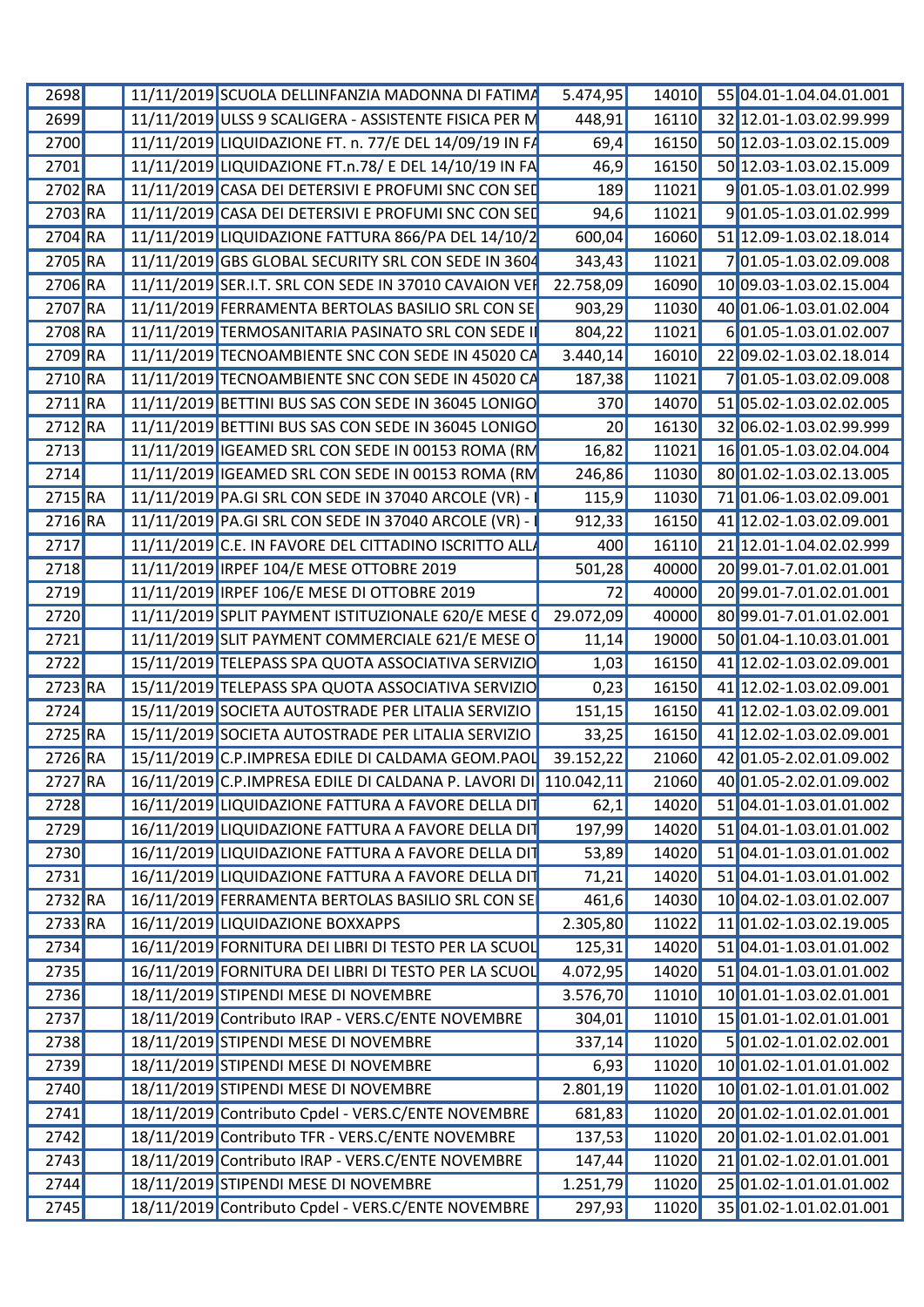| 2746 |  | 18/11/2019 Contributo IRAP - VERS.C/ENTE NOVEMBRE       | 106,4                 | 11020 | 36 01.02-1.02.01.01.001 |
|------|--|---------------------------------------------------------|-----------------------|-------|-------------------------|
| 2747 |  | 18/11/2019 STIPENDI MESE DI NOVEMBRE                    | 12,04                 | 11022 | 85 01.03-1.01.01.01.002 |
| 2748 |  | 18/11/2019 STIPENDI MESE DI NOVEMBRE                    | 4.959,03              | 11022 | 85 01.03-1.01.01.01.002 |
| 2749 |  | 18/11/2019 Contributo Cpdel - VERS.C/ENTE NOVEMBRE      | 1.190,50              | 11022 | 90 01.03-1.01.02.01.001 |
| 2750 |  | 18/11/2019 Contributo Inadel Previdenza - VERS.C/ENTE I | 98,42                 | 11022 | 90 01.03-1.01.02.01.001 |
| 2751 |  | 18/11/2019 Contributo TFR - VERS.C/ENTE NOVEMBRE        | 74,06                 | 11022 | 90 01.03-1.01.02.01.001 |
| 2752 |  | 18/11/2019 Contributo IRAP - VERS.C/ENTE NOVEMBRE       | 425,12                | 11022 | 91 01.03-1.02.01.01.001 |
| 2753 |  | 18/11/2019 STIPENDI MESE DI NOVEMBRE                    | 18,16                 | 11030 | 10 01.06-1.01.01.01.002 |
| 2754 |  | 18/11/2019 STIPENDI MESE DI NOVEMBRE                    | $\overline{7.279,50}$ | 11030 | 10 01.06-1.01.01.01.002 |
| 2755 |  | 18/11/2019 Contributo Cpdel - VERS.C/ENTE NOVEMBRE      | 1.755,01              | 11030 | 20 01.06-1.01.02.01.001 |
| 2756 |  | 18/11/2019 Contributo Inadel Previdenza - VERS.C/ENTE I | 99,82                 | 11030 | 20 01.06-1.01.02.01.001 |
| 2757 |  | 18/11/2019 Contributo TFR - VERS.C/ENTE NOVEMBRE        | 243,97                | 11030 | 20001.06-1.01.02.01.001 |
| 2758 |  | 18/11/2019 Contributo IRAP - VERS.C/ENTE NOVEMBRE       | 626,8                 | 11030 | 25 01.06-1.02.01.01.001 |
| 2759 |  | 18/11/2019 STIPENDI MESE DI NOVEMBRE                    | 4,34                  | 11040 | 5 01.07-1.01.01.01.002  |
| 2760 |  | 18/11/2019 STIPENDI MESE DI NOVEMBRE                    | 1.725,70              | 11040 | 5 01.07-1.01.01.01.002  |
| 2761 |  | 18/11/2019 Contributo Cpdel - VERS.C/ENTE NOVEMBRE      | 411,75                | 11040 | 10 01.07-1.01.02.01.001 |
| 2762 |  | 18/11/2019 Contributo Inadel Previdenza - VERS.C/ENTE I | 49,21                 | 11040 | 10 01.07-1.01.02.01.001 |
| 2763 |  | 18/11/2019 Contributo IRAP - VERS.C/ENTE NOVEMBRE       | 147,05                | 11040 | 11 01.07-1.02.01.01.001 |
| 2764 |  | 18/11/2019 STIPENDI MESE DI NOVEMBRE                    | 3,01                  | 11070 | 20 01.04-1.01.01.01.002 |
| 2765 |  | 18/11/2019 STIPENDI MESE DI NOVEMBRE                    | 1.176,68              | 11070 | 20 01.04-1.01.01.01.002 |
| 2766 |  | 18/11/2019 Contributo Cpdel - VERS.C/ENTE NOVEMBRE      | 286,54                | 11070 | 30 01.04-1.01.02.01.001 |
| 2767 |  | 18/11/2019 Contributo TFR - VERS.C/ENTE NOVEMBRE        | 57,86                 | 11070 | 30 01.04-1.01.02.01.001 |
| 2768 |  | 18/11/2019 Contributo IRAP - VERS.C/ENTE NOVEMBRE       | 102,34                | 11070 | 31 01.04-1.02.01.01.001 |
| 2769 |  | 18/11/2019 STIPENDI MESE DI NOVEMBRE                    | 4,34                  | 13010 | 10 03.01-1.01.01.01.002 |
| 2770 |  | 18/11/2019 STIPENDI MESE DI NOVEMBRE                    | 1.785,25              | 13010 | 10 03.01-1.01.01.01.002 |
| 2771 |  | 18/11/2019 Contributo Cpdel - VERS.C/ENTE NOVEMBRE      | 434,68                | 13010 | 20 03.01-1.01.02.01.001 |
| 2772 |  | 18/11/2019 Contributo TFR - VERS.C/ENTE NOVEMBRE        | 87,85                 | 13010 | 20 03.01-1.01.02.01.001 |
| 2773 |  | 18/11/2019 Contributo IRAP - VERS.C/ENTE NOVEMBRE       | 155,24                | 13010 | 2103.01-1.02.01.01.001  |
| 2774 |  | 18/11/2019 STIPENDI MESE DI NOVEMBRE                    | 3,73                  | 14040 | 10 04.06-1.01.01.01.002 |
| 2775 |  | 18/11/2019 STIPENDI MESE DI NOVEMBRE                    | $\overline{1.627,39}$ | 14040 | 10 04.06-1.01.01.01.002 |
| 2776 |  | 18/11/2019 Contributo Cpdel - VERS.C/ENTE NOVEMBRE      | 388,21                | 14040 | 20 04.06-1.01.02.01.001 |
| 2777 |  | 18/11/2019 Contributo Inadel Previdenza - VERS.C/ENTE I | 46,23                 | 14040 | 20 04.06-1.01.02.01.001 |
| 2778 |  | 18/11/2019 Contributo IRAP - VERS.C/ENTE NOVEMBRE       | 138,64                | 14040 | 35 04.06-1.02.01.01.001 |
| 2779 |  | 18/11/2019 STIPENDI MESE DI NOVEMBRE                    | 2,48                  | 16150 | 90 12.05-1.01.01.01.002 |
| 2780 |  | 18/11/2019 STIPENDI MESE DI NOVEMBRE                    | 919,69                | 16150 | 90 12.05-1.01.01.01.002 |
| 2781 |  | 18/11/2019 Contributo Cpdel - VERS.C/ENTE NOVEMBRE      | 223,9                 | 16150 | 92 12.05-1.01.02.01.001 |
| 2782 |  | 18/11/2019 Contributo TFR - VERS.C/ENTE NOVEMBRE        | 45,32                 | 16150 | 92 12.05-1.01.02.01.001 |
| 2783 |  | 18/11/2019 Contributo IRAP - VERS.C/ENTE NOVEMBRE       | 79,96                 | 16150 | 94 12.05-1.02.01.01.001 |
| 2784 |  | 18/11/2019 STIPENDI MESE DI NOVEMBRE                    | 524,95                | 19000 | 90 01.02-1.01.01.01.004 |
| 2785 |  | 18/11/2019 STIPENDI MESE DI NOVEMBRE                    | 1.489,67              | 19000 | 90 01.02-1.01.01.01.004 |
| 2786 |  | 18/11/2019 STIPENDI MESE DI NOVEMBRE                    | 868,15                | 19000 | 90 01.02-1.01.01.01.004 |
| 2787 |  | 18/11/2019 STIPENDI MESE DI NOVEMBRE                    | 284,15                | 19000 | 90 01.02-1.01.01.01.004 |
| 2788 |  | 18/11/2019 Contributo Cpdel - VERS.C/ENTE NOVEMBRE      | 760,95                | 19000 | 96 01.02-1.01.02.01.001 |
| 2789 |  | 18/11/2019 Contributo Inadel Previdenza - VERS.C/ENTE I | 40,11                 | 19000 | 96 01.02-1.01.02.01.001 |
| 2790 |  | 18/11/2019 Contributo TFR - VERS.C/ENTE NOVEMBRE        | 6,1                   | 19000 | 96 01.02-1.01.02.01.001 |
| 2791 |  | 18/11/2019 Contributo IRAP - VERS.C/ENTE NOVEMBRE       | 265,7                 | 19000 | 97 01.02-1.02.01.01.001 |
| 2792 |  | 18/11/2019 STIPENDI MESE DI NOVEMBRE                    | 846,15                | 19002 | 11 01.02-1.01.01.01.004 |
| 2793 |  | 18/11/2019 Contributo Cpdel - VERS.C/ENTE NOVEMBRE      | 201,38                | 19002 | 12 01.06-1.01.02.01.001 |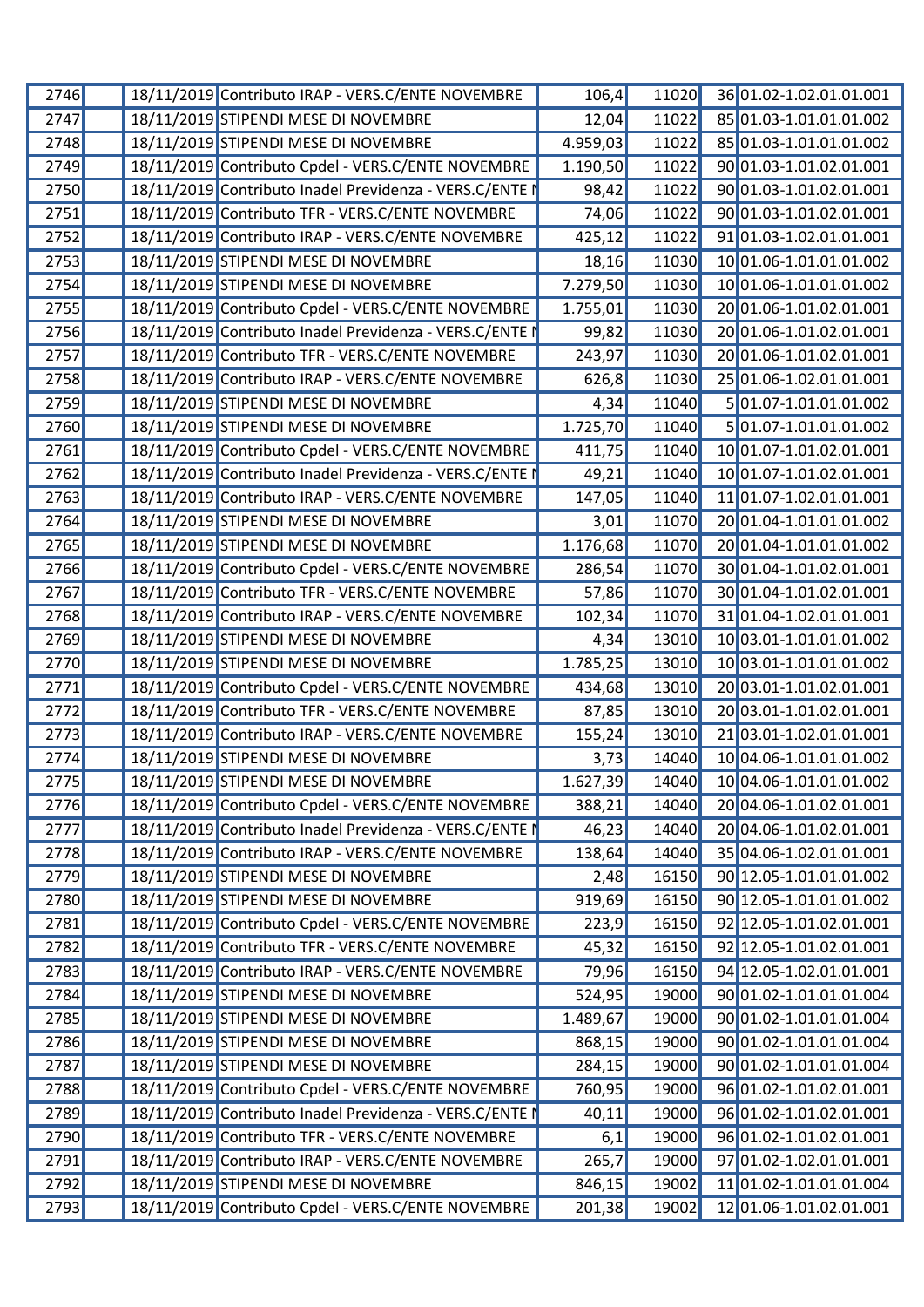| 2794        | 18/11/2019 Contributo Inadel Previdenza - VERS.C/ENTE I  | 24,37            | 19002 | 12 01.06-1.01.02.01.001       |
|-------------|----------------------------------------------------------|------------------|-------|-------------------------------|
| <b>2795</b> | 18/11/2019 Contributo IRAP - VERS.C/ENTE NOVEMBRE        | 71,92            |       | 19002 13 01.06-1.02.01.01.001 |
| 2796        | 18/11/2019 Contributo Cpdel - VERS.C/DIP.TE NOVEMBRE     | 2.463,60         | 40000 | 10 99.01-7.01.02.02.001       |
| 2797        | 18/11/2019 Contributo F.do Prev.za e Credito - VERS.C/DI | 102,36           | 40000 | 10 99.01-7.01.02.02.001       |
| 2798        | 18/11/2019 Contributo Inadel Previdenza - VERS.C/DIP.TE  | 248,73           | 40000 | 10 99.01-7.01.02.02.001       |
| 2799        | 18/11/2019 Add.Com. - VERS. NOVEMBRE                     | 81,08            | 40000 | 20 99.01-7.01.02.01.001       |
| 2800        | 18/11/2019 Add.Com. - VERS. NOVEMBRE                     | 121,51           | 40000 | 20 99.01-7.01.02.01.001       |
| 2801        | 18/11/2019 IRPEF Codice 1001 - VERS. NOVEMBRE            | 4.527,05         | 40000 | 20 99.01-7.01.02.01.001       |
| 2802        | 18/11/2019 STIPENDI MESE DI NOVEMBRE                     | 772,28           | 40000 | 20 99.01-7.01.02.01.001       |
|             |                                                          |                  |       |                               |
| 2803        | 18/11/2019 Veneto - Add.Reg. - VERS. NOVEMBRE            | 57,99            | 40000 | 20 99.01-7.01.02.01.001       |
| 2804        | 18/11/2019 Veneto - Add.Reg. - VERS. NOVEMBRE            | 323,62           | 40000 | 20 99.01-7.01.02.01.001       |
| 2805        | 18/11/2019 947-Cessione V / Prestito - VERS. NOVEMBRE    | 348              | 40000 | 30 99.01-7.01.02.99.999       |
| 2806        | 18/11/2019 D84-CESSIONE IBL - VERS. NOVEMBRE             | 147              | 40000 | 3099.01-7.01.02.99.999        |
| 2807        | 18/11/2019 M36-Cessione V / Prestito - VERS. NOVEMBRI    | 254              | 40000 | 30 99.01-7.01.02.99.999       |
| 2808        | 18/11/2019 P08-Cessione EUROCQS - VERS. NOVEMBRE         | 347              | 40000 | 3099.01-7.01.02.99.999        |
| <b>2809</b> | 18/11/2019 Sindacato CGIL - VERS. NOVEMBRE               | 43,02            | 40000 | 30 99.01-7.01.02.99.999       |
| 2810        | 18/11/2019 Sindacato CISL - VERS. NOVEMBRE               | 38,8             | 40000 | 30 99.01-7.01.02.99.999       |
| 2811        | 18/11/2019 Y10-Tratten. Cat. IO - VERS. NOVEMBRE         | 53               | 40000 | 3099.01-7.01.02.99.999        |
| 2812        | 20/11/2019 DGRV n. 1338/13 e 1047/15 IMPEGNO DI SPE      | 720              | 16150 | 60 12.02-1.04.02.02.999       |
| 2813 RA     | 21/11/2019 AVV. RUFFO RICCARDO CON STUDIO IN 3712.       |                  |       | 11022 30 01.02-1.03.02.11.006 |
|             |                                                          | 7.587,42         |       |                               |
| 2814        | 21/11/2019 DGRV n. 1338/13 e 1047/15 IMPEGNO DI SPE      | 720              | 16150 | 60 12.02-1.04.02.02.999       |
| 2815        | 21/11/2019 DGRV n. 1338/13 e 1047/15 IMPEGNO DI SPE      | 720              | 16150 | 60 12.02-1.04.02.02.999       |
| 2816        | 21/11/2019 DGRV n. 1338/13 e 1047/15 IMPEGNO DI SPE      | 720              | 16150 | 60 12.02-1.04.02.02.999       |
| 2817        | 21/11/2019 DGRV n. 1338/13 e 1047/15 IMPEGNO DI SPE      | 720              | 16150 | 60 12.02-1.04.02.02.999       |
| 2818        | 21/11/2019 DGRV n. 1338/13 e 1047/15 IMPEGNO DI SPE      | 720              | 16150 | 60 12.02-1.04.02.02.999       |
| <b>2819</b> | 21/11/2019 DGRV n. 1338/13 e 1047/15 IMPEGNO DI SPE      | 720              | 16150 | 60 12.02-1.04.02.02.999       |
| 2820        | 21/11/2019 DGRV n. 1338/13 e 1047/15 IMPEGNO DI SPE      | 720              |       | 16150 60 12.02-1.04.02.02.999 |
| <b>2821</b> | 21/11/2019 DGRV n. 1338/13 e 1047/15 IMPEGNO DI SPE      | 480              |       | 16150 60 12.02-1.04.02.02.999 |
|             | 21/11/2019 DGRV n. 1338/13 e 1047/15 IMPEGNO DI SPE      |                  |       |                               |
| 2822        |                                                          | 720              |       | 16150 60 12.02-1.04.02.02.999 |
| 2823        | 21/11/2019 DGRV n. 1338/13 e 1047/15 IMPEGNO DI SPE      | 720              |       | 16150 60 12.02-1.04.02.02.999 |
| 2824        | 21/11/2019 DGRV n. 1338/13 e 1047/15 IMPEGNO DI SPE      | 720              |       | 16150 60 12.02-1.04.02.02.999 |
| 2825        | 21/11/2019 DGRV n. 1338/13 e 1047/15 IMPEGNO DI SPE      | 360              |       | 16150 60 12.02-1.04.02.02.999 |
| 2826        | 21/11/2019 DGRV n. 1338/13 e 1047/15 IMPEGNO DI SPE      | $\overline{720}$ |       | 16150 60 12.02-1.04.02.02.999 |
| 2827        | 21/11/2019 DGRV n. 1338/13 e 1047/15 IMPEGNO DI SPE      | 720              |       | 16150 60 12.02-1.04.02.02.999 |
| 2828        | 21/11/2019 DGRV n. 1338/13 e 1047/15 IMPEGNO DI SPE      | 720              |       | 16150 60 12.02-1.04.02.02.999 |
| 2829        | 21/11/2019 DGRV n. 1338/13 e 1047/15 IMPEGNO DI SPE      | 720              |       | 16150 60 12.02-1.04.02.02.999 |
| 2830        | 21/11/2019 DGRV n. 1338/13 e 1047/15 IMPEGNO DI SPE      | 720              |       | 16150 60 12.02-1.04.02.02.999 |
|             |                                                          |                  |       |                               |
| 2831        | 21/11/2019 DGRV n. 1338/13 e 1047/15 IMPEGNO DI SPE      | 720              |       | 16150 60 12.02-1.04.02.02.999 |
| 2832        | 21/11/2019 DGRV n. 1338/13 e 1047/15 IMPEGNO DI SPE      | 720              |       | 16150 60 12.02-1.04.02.02.999 |
| 2833        | 21/11/2019 DGRV n. 1338/13 e 1047/15 IMPEGNO DI SPE      | 720              |       | 16150 60 12.02-1.04.02.02.999 |
| 2834        | 21/11/2019 DGRV n. 1338/13 e 1047/15 IMPEGNO DI SPE      | 720              |       | 16150 60 12.02-1.04.02.02.999 |
| 2835        | 21/11/2019 DGRV n. 1338/13 e 1047/15 IMPEGNO DI SPE      | $\overline{720}$ |       | 16150 60 12.02-1.04.02.02.999 |
| 2836        | 21/11/2019 DGRV n. 1338/13 e 1047/15 IMPEGNO DI SPE      | 720              |       | 16150 60 12.02-1.04.02.02.999 |
| 2837        | 21/11/2019 DGRV n. 1338/13 e 1047/15 IMPEGNO DI SPE      | 720              |       | 16150 60 12.02-1.04.02.02.999 |
| 2838        | 21/11/2019 DGRV n. 1338/13 e 1047/15 IMPEGNO DI SPE      | 720              |       | 16150 60 12.02-1.04.02.02.999 |
| 2839        | 21/11/2019 DGRV n. 1338/13 e 1047/15 IMPEGNO DI SPE      | $\overline{720}$ |       | 16150 60 12.02-1.04.02.02.999 |
|             |                                                          |                  |       |                               |
| 2840        | 21/11/2019 DGRV n. 1338/13 e 1047/15 IMPEGNO DI SPE      | 720              |       | 16150 60 12.02-1.04.02.02.999 |
| 2841        | 21/11/2019 DGRV n. 1338/13 e 1047/15 IMPEGNO DI SPE      | 240              |       | 16150 60 12.02-1.04.02.02.999 |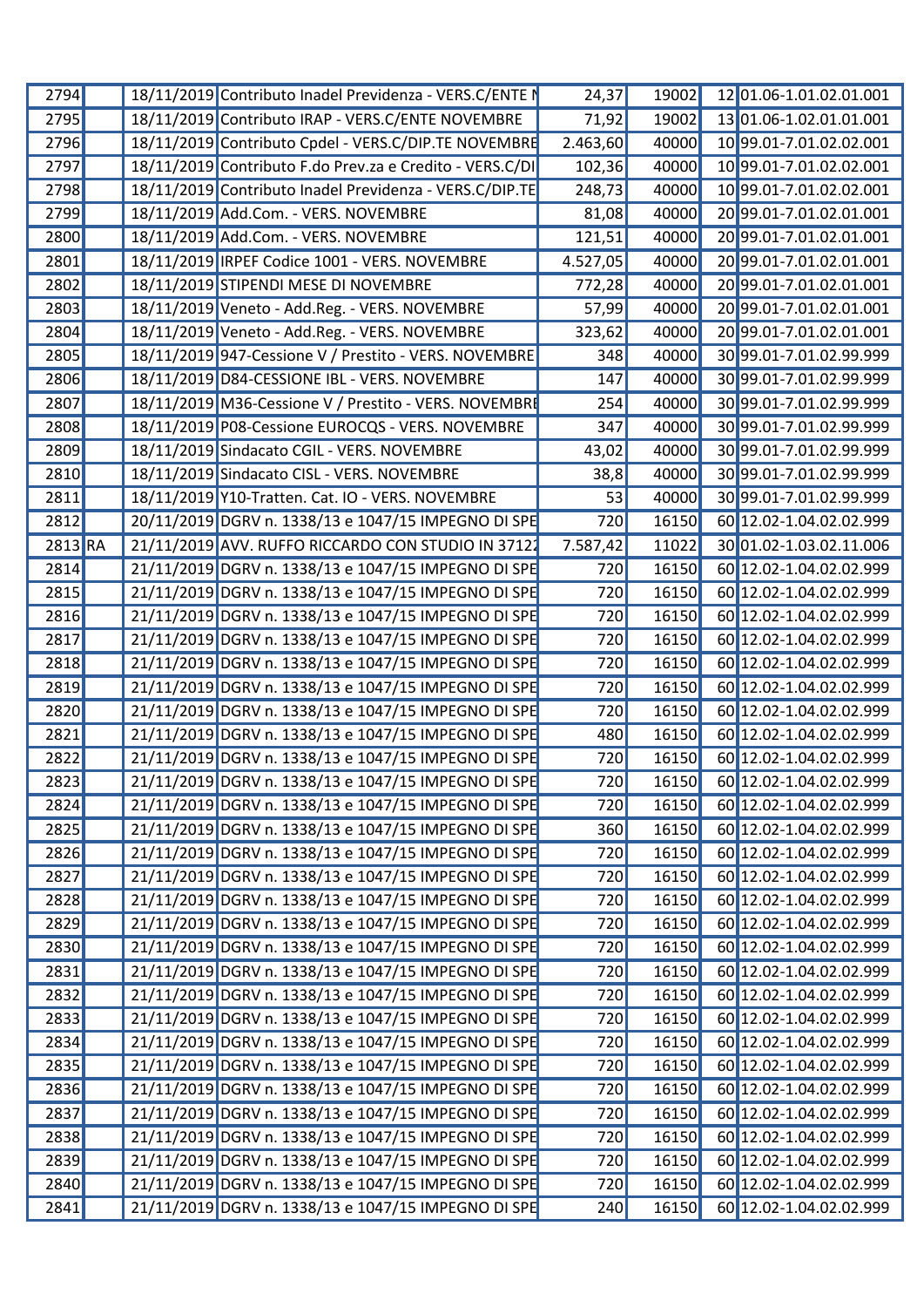| 2842                 | 21/11/2019 C.E. IN FAVORE DEL CITTADINO ISCRITTO ALL      | 225       |       | 16150 54 12.04-1.04.02.02.999        |
|----------------------|-----------------------------------------------------------|-----------|-------|--------------------------------------|
| <b>2843</b>          | 21/11/2019 GLOBAL POWER FATTURE ERRATE RESPINTE           | 30,77     |       | 40000 50 99.01-7.02.99.99.999        |
| 2844                 | 21/11/2019 GLOBAL POWER FATTURE ERRATE RESPINTE           | 15,19     | 40000 | 50 99.01-7.02.99.99.999              |
| 2845                 | 21/11/2019 GLOBAL POWER FATTURE ERRATE RESPINTE           | 43,92     | 40000 | 50 99.01-7.02.99.99.999              |
| 2846                 | 21/11/2019 GLOBAL POWER FATTURE ERRATE RESPINTE           | 10,51     | 40000 | 50 99.01-7.02.99.99.999              |
| 2847                 | 21/11/2019 GLOBAL POWER FATTURE ERRATE RESPINTE           | 79,29     | 40000 | 50 99.01-7.02.99.99.999              |
| 2848                 | 21/11/2019 GLOBAL POWER FATTURE ERRATE RESPINTE           | 30,77     | 40000 | 50 99.01-7.02.99.99.999              |
| 2849                 | 21/11/2019 GLOBAL POWER FATTURE ERRATE RESPINTE           | 30,77     | 40000 | 50 99.01-7.02.99.99.999              |
| 2850                 | 21/11/2019 GLOBAL POWER FATTURE ERRATE RESPINTE           | 30,77     | 40000 | 50 99.01-7.02.99.99.999              |
| 2851                 | 21/11/2019 GLOBAL POWER FATTURE ERRATE RESPINTE           | 57,53     | 40000 | 50 99.01-7.02.99.99.999              |
| 2852                 | 21/11/2019 GLOBAL POWER FATTURE ERRATE RESPINTE           | 33,22     | 40000 | 50 99.01-7.02.99.99.999              |
| 2853                 | 21/11/2019 GLOBAL POWER FATTURE ERRATE RESPINTE           | 65,43     |       | 40000 50 99.01-7.02.99.99.999        |
| 2854                 | 25/11/2019 CONTRIBUTO PER ATTIVITA DI GREST ESTIVO        | 1.240,00  |       | 16110 31 12.01-1.04.02.05.999        |
|                      |                                                           |           |       |                                      |
| 2855                 | 25/11/2019 CONTRIBUTO PER ATTIVITA DI GREST ESTIVO        | 2.260,00  |       | 16110 31 12.01-1.04.02.05.999        |
| 2856                 | 25/11/2019 CONTRIBUTO PER ATTIVITA DI GREST ESTIVO        | 1.500,00  |       | 16110 31 12.01-1.04.02.05.999        |
| 2857                 | 25/11/2019 CONTRIBUTO PER ATTIVITA DI GREST ESTIVO        | 1.700,00  |       | 16110 31 12.01-1.04.02.05.999        |
| 2858 RA              | 26/11/2019 RECA ITALIA SRL CON SEDE IN 37040 GAZZOL       | 262,3     |       | 16010 34 11.01-1.03.01.04.999        |
| 2859 RA              | 26/11/2019 LUFFICIO SRL CON SEDE IN 37138 VERONA (V       | 1.102,00  | 11021 | 11 01.02-1.03.02.99.999              |
| 2860 RA              | 26/11/2019 SE.CAM SRL CON SEDE IN 25047 DARFO BOAI        | 671       | 40000 | 50 99.01-7.02.99.99.999              |
| $2861$ <sub>RA</sub> | 26/11/2019 RIGON IMPIANTI SRL CON SEDE IN 36054 MO        | 594,14    | 11021 | 701.05-1.03.02.09.008                |
| 2862 RA              | 26/11/2019 SER.I.T. SRL CON SEDE IN 37010 CAVAION VER     | 23.274,96 | 16090 | 10 09.03-1.03.02.15.004              |
| $2863$ <sub>RA</sub> | 26/11/2019 ERREGI SERVICE SRL CON SEDE IN 37036 SAN       | 1.416,66  | 14020 | 41 04.01-1.03.02.09.004              |
| 2864                 | 26/11/2019 ALFA CONSULENZE SRL CON SEDE IN 37126 V        | 810       |       | 11021 90 01.02-1.03.01.01.002        |
| 2865                 | 26/11/2019 ALFA CONSULENZE SRL CON SEDE IN 37126 V        | 690       | 11021 | 11 01.02-1.03.02.99.999              |
| 2866 RA              | 26/11/2019 ING. BISIGHIN LORIS CON STUDIO IN 37045 L      | 2.410,72  | 11030 | 50 01.06-1.03.02.10.001              |
| 2867 RA              | 27/11/2019 GLOBAL POWER SPA CAMPI SPORTIVI GAZZO          | 206,94    |       | 16130 19 06.01-1.03.02.05.004        |
| 2868 RA              | 27/11/2019 GLOBAL POWER SPA ENERGIA ELETTRICA OT          | 492,94    |       | 16130 39 06.01-1.03.02.05.004        |
| $2869$ <sub>RA</sub> | 27/11/2019 GLOBAL POWER SPA ENERGIA ELETTRICA SET         | 127,9     |       | 11021 54 01.02-1.03.02.05.004        |
| 2870 RA              | 27/11/2019 GLOBAL POWER SPA ENERGIA ELETTRICA OT          | 517,61    |       | 14020 48 04.01-1.03.02.05.004        |
|                      | 2871 RA 27/11/2019 GLOBAL POWER SPA ENERGIA ELETTRICA OTT |           |       | 407,83 14020 48 04.01-1.03.02.05.004 |
|                      |                                                           |           |       |                                      |
| 2872 RA              | 27/11/2019 GLOBAL POWER SPA ENERGIA ELETTRICA OTT         | 502,86    |       | 14030 32 04.02-1.03.02.05.004        |
| $2873$ <sub>RA</sub> | 27/11/2019 GLOBAL POWER SPA ENERGIA ELETTRICA OTT         | 224,87    |       | 14030 32 04.02-1.03.02.05.004        |
| 2874 RA              | 27/11/2019 GLOBAL POWER SPA ENERGIA ELETTRICA OTT         | 283,19    |       | 14090 21 05.02-1.03.02.05.004        |
| 2875 RA              | 27/11/2019 GLOBAL POWER SPA FORNITURA DI ENERGIA          | 668,18    | 16130 | 19 06.01-1.03.02.05.004              |
| 2876 RA              | 27/11/2019 GLOBAL POWER SPA ENERGIA ELETTRICA OT          | 384,07    |       | 16130 19 06.01-1.03.02.05.004        |
| 2877 RA              | 27/11/2019 GLOBAL POWER SPA ENERGIA ELETTRICA OTT         | 237,22    |       | 11021 29 05.02-1.03.02.05.004        |
| 2878 RA              | 27/11/2019 GLOBAL POWER SPA ENERGIA ELETTRICA OT          | 178,16    |       | 14070 29 05.02-1.03.02.05.004        |
| 2879 RA              | 27/11/2019 GLOBAL POWER SPA ENERGIA ELETTRICA OT          | 40,32     |       | 16090 33 09.03-1.03.02.05.004        |
| 2880 RA              | 27/11/2019 GLOBAL POWER SPA ENERGIA ELETTRICA OT          | 938,99    |       | 14070 20 05.02-1.03.02.05.004        |
| 2881 RA              | 27/11/2019 GLOBAL POWER SPA ENERGIA ELETTRICA OT          | 25,13     |       | 16060 52 12.09-1.03.02.05.004        |
| 2882 RA              | 27/11/2019 GLOBAL POWER SPA ENERGIA ELETTRICA OT          | 30,54     |       | 16060 52 12.09-1.03.02.05.004        |
| 2883 RA              | 27/11/2019 GLOBAL POWER SPA ENERGIA ELETTRICA OT          | 124       | 11021 | 408.01-1.03.02.05.004                |
| 2884 RA              | 27/11/2019 GLOBAL POWER SPA ENERGIA ELETTRICA OTT         | 55,85     | 11021 | 4 08.01-1.03.02.05.004               |
| <b>2885</b>          | 27/11/2019 C.E. IN FAVORE DEL CITTADINO ISCRITTO ALL      | 200       |       | 16150 31 12.05-1.04.02.02.999        |
| 2886                 | 27/11/2019 C.E. PER SOSTEGNO ALLA SITUAZIONE ECONO        | 350       |       | 16150 31 12.05-1.04.02.02.999        |
|                      |                                                           |           |       |                                      |
| 2887                 | 27/11/2019 REINTROITO ASSEGNO DI CURA 2 SEM.2018 F        | 718       |       | 16150 60 12.02-1.04.02.02.999        |
| 2888                 | 27/11/2019 CONTRIBUTO REGIONALE IMPEGNATIVA DI C          |           |       | 16150 60 12.02-1.04.02.02.999        |
| 2889                 | 27/11/2019 CONTRIBUTO REGIONALE IMPEGNATIVA DI C          | 720       |       | 16150 60 12.02-1.04.02.02.999        |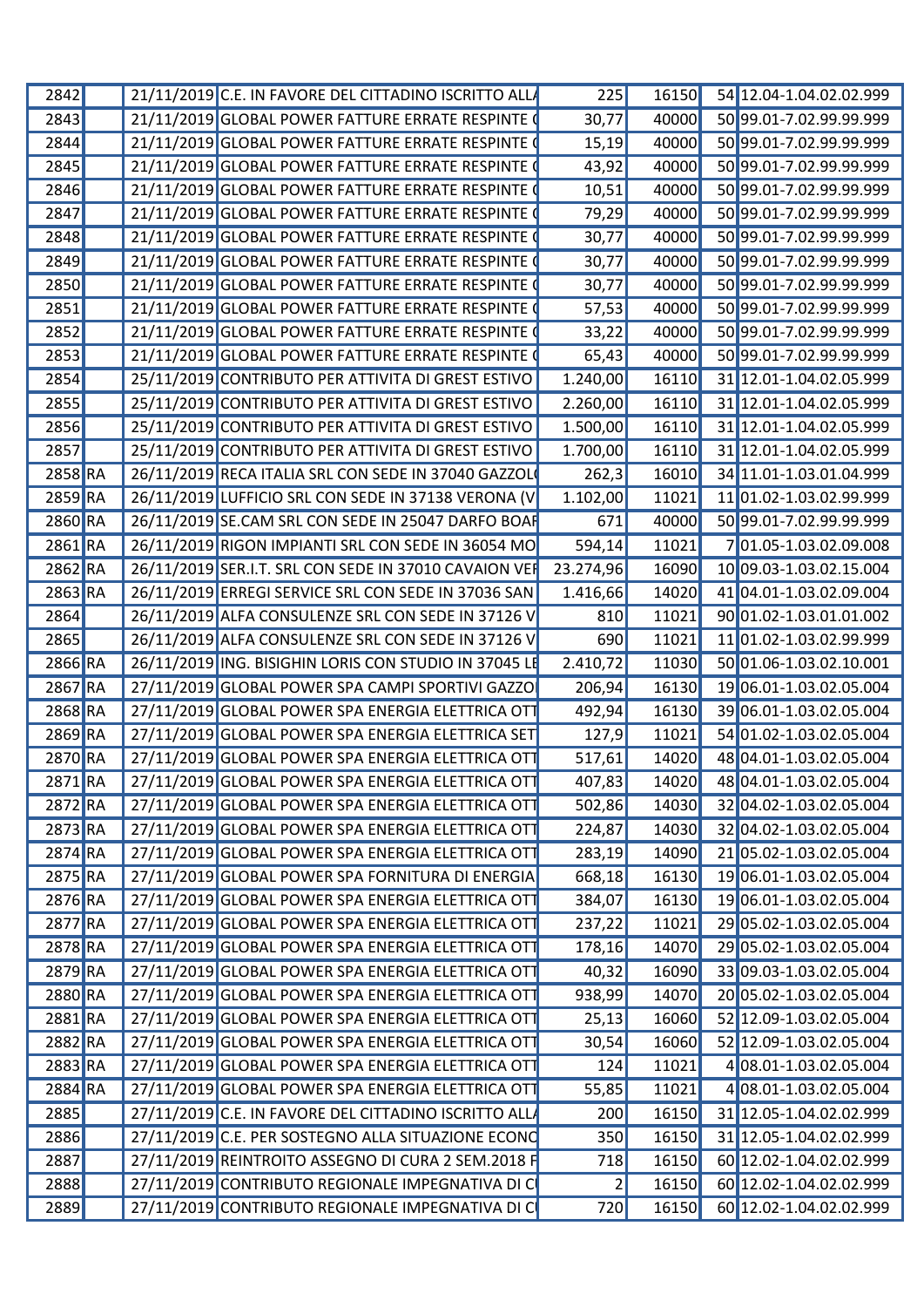| 2890                 | 27/11/2019 DGRV n. 1338/13 e 1047/15 IMPEGNO DI SPE                  | 240      |                | 16150 60 12.02-1.04.02.02.999 |
|----------------------|----------------------------------------------------------------------|----------|----------------|-------------------------------|
| 2891                 | 27/11/2019 DGRV n. 1338/13 e 1047/15 IMPEGNO DI SPE                  | 720      |                | 16150 60 12.02-1.04.02.02.999 |
| 2892                 | 27/11/2019 DGRV n. 1338/13 e 1047/15 IMPEGNO DI SPE                  | 472      | 16150          | 60 12.02-1.04.02.02.999       |
| <b>2893</b>          | 27/11/2019 CONTRIBUTO REGIONALE IMPEGNATIVA DI C                     | 248      | 16150          | 60 12.02-1.04.02.02.999       |
| 2894                 | 27/11/2019 CONTRIBUTO REGIONALE IMPEGNATIVA DI C                     | 413      | 16150          | 60 12.02-1.04.02.02.999       |
| 2895                 | 27/11/2019 CONTRIBUTO REGIONALE IMPEGNATIVA DI C                     | 307      | 16150          | 60 12.02-1.04.02.02.999       |
| 2896                 | 27/11/2019 CONTRIBUTO REGIONALE IMPEGNATIVA DI C                     | 569      | 16150          | 60 12.02-1.04.02.02.999       |
| 2897                 | 27/11/2019 CONTRIBUTO REGIONALE IMPEGNATIVA DI C                     | 151      | 16150          | 60 12.02-1.04.02.02.999       |
| 2898                 | 27/11/2019 C.E. PER SOSTEGNO ALLA SITUAZIONE SOCIO-                  | 200      | 16150          | 31 12.05-1.04.02.02.999       |
| 2899                 | 27/11/2019 C.E. PER SOSTEGNO ALLA SITUAZIONE SOCIO-                  | 300      | 16150          | 55 12.04-1.04.02.02.999       |
| 2900                 | 27/11/2019 ASSOCIAZIONE ARCOLE PER VOI NOV. 2019 P                   | 1.870,00 | 16150          | 35 12.02-1.04.04.01.001       |
|                      |                                                                      |          |                |                               |
| 2901                 | 27/11/2019 ASSOCIAZIONE ARCOLE PER VOI GESTIONE BI                   | 600      | 14070          | 42 05.02-1.04.04.01.001       |
| 2902                 | 27/11/2019 ASSOCIAZIONE ARCOLE PER VOI GESTIONE DE                   | 120      | 14090          | 24 05.02-1.04.04.01.001       |
| 2903                 | 27/11/2019 SULLE ORME DI SOAVE ASSISTENZA ABITATIV                   | 200      | 16150          | 31 12.05-1.04.02.02.999       |
| 2904                 | 27/11/2019 C.E. NOV. 2019 PER SOSTEGNO ALLA SITUAZIO                 | 500      | 16150          | 31 12.05-1.04.02.02.999       |
| 2905                 | 27/11/2019 C.E. NOV. 2019 PER SOSTEGNO ALLA SITUAZI                  | 350      | 16150 <b> </b> | 31 12.05-1.04.02.02.999       |
| 2906                 | 27/11/2019 C.E. NOV. 2019 PER SOSTEGNO ALLA SITUAZI                  | 100      | 16150          | 31 12.05-1.04.02.02.999       |
| 2907                 | 27/11/2019 C.E. NOV. 2019 PER SOSTEGNO ALLA SITUAZI                  | 400      | 16110          | 21 12.01-1.04.02.02.999       |
| 2908                 | 27/11/2019 C.E. NOV. 2019 PER SOSTEGNO ALLA SITUAZI                  | 200      | 16150          | 55 12.04-1.04.02.02.999       |
| 2909                 | 29/11/2019 LIQUIDAZIONE SOMME DOVUTE ALLO STATO                      | 1.628,63 | 11040          | 25 01.07-1.04.01.01.001       |
| 2910 RA              | 29/11/2019 SER.I.T SRL CON SEDE IN 37010 CAVAION VER                 | 4.805,47 | 16090          | 10 09.03-1.03.02.15.004       |
| $2911$ <sub>RA</sub> | 29/11/2019 SER.I.T SRL CON SEDE IN 37010 CAVAION VER                 | 2.149,34 | 16090          | 10 09.03-1.03.02.15.004       |
| 2912 RA              | 29/11/2019 VELOCAR SRL CON SEDE IN 46043 CASTIGLIO                   | 1.647,00 | 11021          | 3503.02-1.03.02.99.999        |
| $2913$ <sub>RA</sub> | 29/11/2019 PRANDI NICOLA: LIQUIDAZIONE FATTURA N.                    | 2.220,40 | 11022          | 30 01.02-1.03.02.11.006       |
|                      |                                                                      |          |                |                               |
| 2914 RA              | 29/11/2019 AVV. MAUCERI CORRADO CON STUDIO IN 16                     | 1.141,92 | 11022          | 30 01.02-1.03.02.11.006       |
| 2915                 | 29/11/2019 ARCOLE PER VOI PER IL SERVIZIO DI SORVEGL                 | 3.309,00 | 14020          | 60 04.01-1.04.04.01.001       |
| $2916$ RA            | 29/11/2019 TVL GROUP SRL CON SEDE IN 46030 BORGO \                   | 1.701,25 | 11023          | 13 01.05-1.03.02.04.999       |
| 2917 RA              | 29/11/2019 CIVIS SPA (VERONA) CON SEDE LEGALE IN 201                 | 732,73   | 11021          | 35 03.02-1.03.02.99.999       |
| 2918 RA              | 29/11/2019 ECOTRAFFIC SRL - LIQUIDAZIONE FATTURA N.                  | 7.545,13 | 17010          | 16 10.05-1.03.02.09.004       |
|                      | 2919 RA 29/11/2019 ECOTRAFFIC SRL CON SEDE IN 46040 GUIDIZZ 1.456,68 |          |                | 17010 16 10.05-1.03.02.09.004 |
| 2920 RA              | 29/11/2019 MORANDO FRANCESCO CON SEDE IN 37040 A                     | 4.851,03 |                | 17010 16 10.05-1.03.02.09.004 |
| 2921 RA              | 29/11/2019 ECOTRAFFIC SRL CON SEDE IN 46040 GUIDIZZ                  | 0,83     |                | 17010 16 10.05-1.03.02.09.004 |
| 2922                 | 29/11/2019 MAGGIOLI SPA CON SEDE IN 47822 SANTARC                    | 534,5    |                | 13010 62 03.01-1.03.02.16.999 |
| 2923                 | 29/11/2019 MAGGIOLI SPA CON SEDE IN 47822 SANTARC                    | 1.052,00 | 13010          | 62 03.01-1.03.02.16.999       |
| 2924 RA              | 29/11/2019 MAGGIOLI SPA CON SEDE IN 47822 SANTARC                    | 1.049,26 |                | 13010 62 03.01-1.03.02.16.999 |
| <b>2925</b>          | 30/11/2019 FRIGGI VALERIO FORNITURA LIBRI DI TESTO P                 | 6.459,53 |                | 14020 51 04.01-1.03.01.01.002 |
|                      |                                                                      |          |                |                               |
| 2926                 | 30/11/2019 COP. LALVEARE SERVIZIO DOPOSCUOLA IN FA                   | 290      |                | 16160 76 12.01-1.03.02.15.999 |
| 2927 RA              | 30/11/2019 SCALIGERA ARREDAMENTI SRL CON SEDE IN 3                   | 6.085,36 | 11021          | 12 01.02-1.03.01.02.999       |
| <b>2928</b>          | 30/11/2019 NOMODIDATTICA SRL CON SEDE IN 37122 VE                    | 182      |                | 11020 80 01.02-1.03.02.04.004 |
| 2929                 | 30/11/2019 NOMODIDATTICA SRL CON SEDE IN 37122 VE                    | 180      |                | 11020 80 01.02-1.03.02.04.004 |
| 2930                 | 30/11/2019 NOMODIDATTICA SRL CON SEDE IN 37122 VE                    | 80       |                | 11020 80 01.02-1.03.02.04.004 |
| $2931$ RA            | 30/11/2019 DANESE MARIO AUTOSERVIZI CON SEDE IN 37                   | 4.377,56 | 14040          | 53 04.06-1.03.02.15.002       |
| 2932 RA              | 30/11/2019 DANESE MARIO AUTOSERVIZI CON SEDE IN 37                   | 4.377,56 | 14040          | 53 04.06-1.03.02.15.002       |
| $2933$ <sub>RA</sub> | 30/11/2019 RIGON IMPIANTI SRL - LIQUIDAZIONE FATTUR                  | 1.149,02 | 11021          | 701.05-1.03.02.09.008         |
| $2934$ <sub>RA</sub> | 02/12/2019 CENTRO STUDI EVOLUTION SAS - LIQUIDAZIN                   | 888,16   | 16110          | 21 12.01-1.04.02.02.999       |
| 2935 RA              | 02/12/2019 CENTRO STUDI EVOLUTION SAS CON SEDE IN                    | 2.515,60 | 16110          | 21 12.01-1.04.02.02.999       |
| 2936 RA              | 02/12/2019 CENTRO STUDI EVOLUTION SAS CON SEDE IN                    | 656,4    |                | 16160 76 12.01-1.03.02.15.999 |
|                      |                                                                      |          |                |                               |
| 2937 RA              | 02/12/2019 CENTRO STUDI EVOLUTION SAS CON SEDE IN                    | 2.220,40 |                | 16110 32 12.01-1.03.02.99.999 |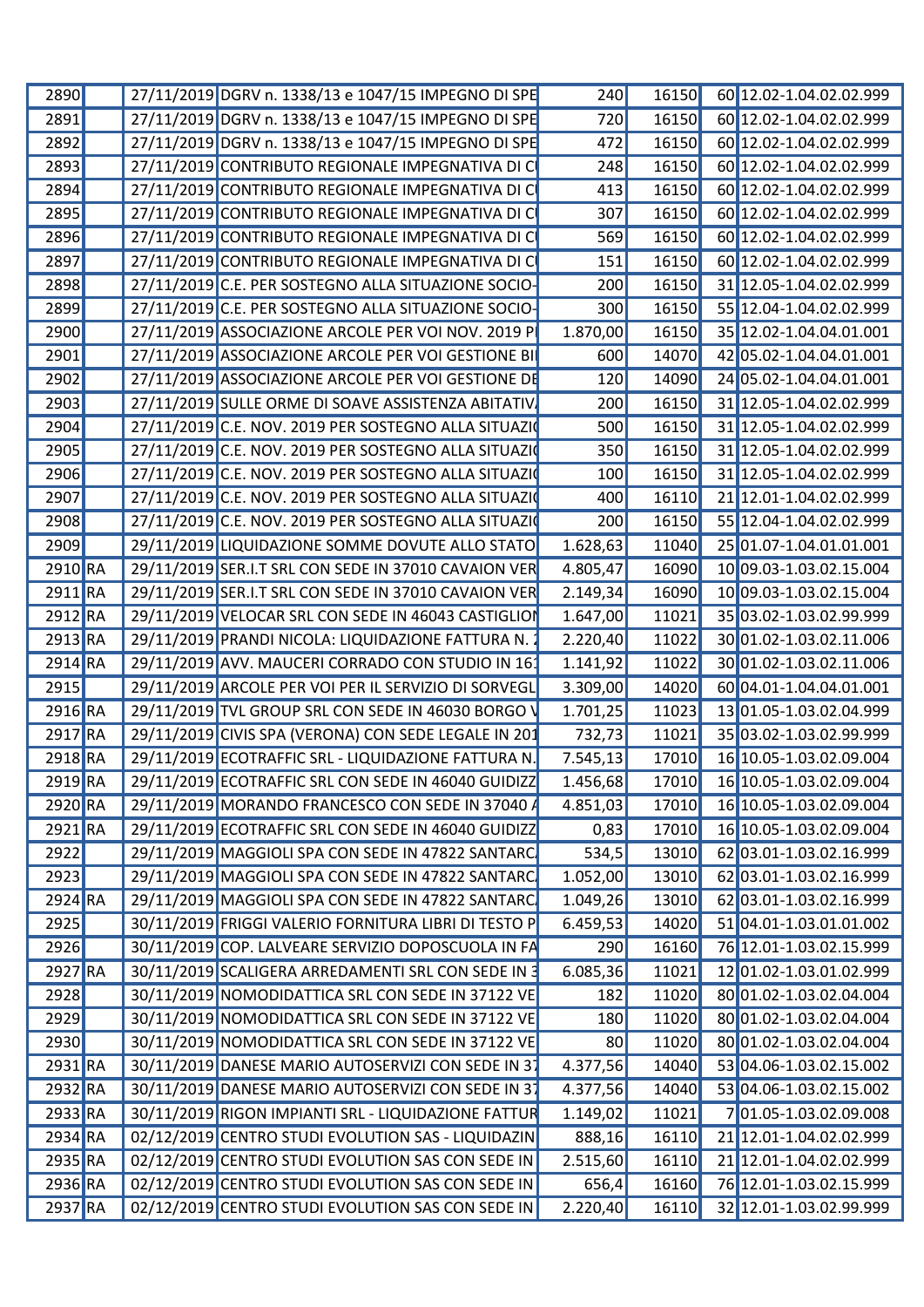| 2938 RA              | 02/12/2019 NOMODIDATTICA SRL CON SEDE IN 37122 VE          | 3.062,20        | 11022 | 30 01.02-1.03.02.11.006       |
|----------------------|------------------------------------------------------------|-----------------|-------|-------------------------------|
| 2939 RA              | 02/12/2019 CASA DEI DETERSIVI E PROFUMI SNC CON SED        | 181,73          | 11021 | 901.05-1.03.01.02.999         |
| 2940 RA              | 02/12/2019 RECA ITALIA SRL CON SEDE IN 37040 GAZZOL        | 146,4           | 16010 | 34 11.01-1.03.01.04.999       |
| 2941 RA              | 02/12/2019 CASA DEI DETERSIVI E PROFUMI SNC CON SEI        | 142,47          | 11021 | 901.05-1.03.01.02.999         |
| 2942 RA              | 02/12/2019 CASA DEI DETERSIVI E PROFUMI SNC CON SEI        | 136,23          | 11021 | 901.05-1.03.01.02.999         |
| $2943$ <sub>RA</sub> | 02/12/2019 MORANDO FRANCESCO CON SEDE IN 37040             | 4.699,60        | 16130 | 16 06.01-1.03.02.09.012       |
| $2944$ <sub>RA</sub> | 02/12/2019 MOBILFERRO SRL CON SEDE IN 45027 TRECEI         | 363,97          | 14020 | 40 04.01-1.03.01.02.999       |
| 2945 RA              | 02/12/2019 IMPTEC SNC CON SEDE IN 37047 SAN BONIFA         | 793             | 11030 | 50 01.06-1.03.02.10.001       |
| 2946 RA              | 02/12/2019 NEXT.ORG SRLS CON SEDE IN 36012 ASIAGO          | 1.464,00        | 11022 | 11 01.02-1.03.02.19.005       |
| 2947 RA              | 02/12/2019 SOLUZIONE SRL CON SEDE IN 25136 BRESCIA         | 207,14          | 11021 | 10 01.02-1.03.01.02.999       |
|                      |                                                            |                 |       |                               |
| 2948 RA              | 02/12/2019 SOLUZIONE SRL CON SEDE IN 25136 BRESCIA         | 256,46          | 11021 | 11 01.02-1.03.02.99.999       |
| $2949$ <sub>RA</sub> | 02/12/2019 ING. DE TONI GIOVANNI CON STUDIO IN 3604        | 3.806,40        | 11030 | 50 01.06-1.03.02.10.001       |
| 2950 RA              | 03/12/2019 ACQUE VERONESI S.C.A.R.L. ACQUA-FOGNAT          | 52,45           | 11021 | 57 01.02-1.03.02.05.005       |
| 2951 RA              | 03/12/2019 ACQUE VERONESI S.C.A.R.L. ACQUA-FOGNAT          | 3.704,14        | 14030 | 34 04.02-1.03.02.05.005       |
| 2952 RA              | 03/12/2019 ACQUE VERONESI S.C.A.R.L. FORNITURA DI A        | 35,5            | 14070 | 30 05.02-1.03.02.05.005       |
| 2953 RA              | 03/12/2019 ACQUE VERONESI S.C.A.R.L. ACQUA-FOGNAT          | 94,73           | 14090 | 18 05.02-1.03.02.05.005       |
| 2954 RA              | 03/12/2019 ACQUE VERONESI S.C.A.R.L. ACQUA-FOGNAT          | 0,89            | 16060 | 53 12.09-1.03.02.05.005       |
| 2955 RA              | 03/12/2019 ACQUE VERONESI S.C.A.R.L. ACQUA-FOGNAT          | 92,68           | 16090 | 32 09.03-1.03.02.05.005       |
| 2956 RA              | 03/12/2019 ACQUE VERONESI S.C.A.R.L. FORNITURA DI A        | 14,22           | 16120 | 909.05-1.03.02.05.005         |
| 2957 RA              | 03/12/2019 ACQUE VERONESI S.C.A.R.L. FORNITURA DI A        | 34,08           | 16120 | 909.05-1.03.02.05.005         |
| 2958                 | 03/12/2019 CHINA SNC FORNITURA DEI LIBRI DI TESTO PE       | 22,83           | 14020 | 5104.01-1.03.01.01.002        |
| 2959                 | 03/12/2019 LIBRERIA BONTURI DI PAOLO AMBROSINI COI         | 600             | 14030 | 504.02-1.03.01.01.002         |
| 2960                 | 03/12/2019 COMUNE DI CALDIERO - RIMBORSO DELLA SP          | 1.338,14        | 11022 | 68 11.01-1.04.01.02.003       |
| 2961                 | 03/12/2019 ADDIZIONALE PROVINCIALE ANNO 2018. ACC          | 26.349,55       | 16090 | 12 09.03-1.04.01.02.002       |
| 2962 RA              | 06/12/2019 AVV. PANASSIDI GIUSEPPE CON STUDIO IN 37        | 936             | 11022 | 30 01.02-1.03.02.11.006       |
| 2963 RA              | 06/12/2019 IL GIGLIO SRLS CON SEDE IN 37063 ISOLA DEL      | 4.428,60        | 16120 | 11 09.05-1.03.02.09.012       |
|                      |                                                            |                 |       |                               |
| 2964                 | 06/12/2019 TELEPASS SPA QUOTA ASSOCIATIVA SERVIZIC         | 1,03            | 16150 | 41 12.02-1.03.02.09.001       |
| 2965 RA              | 06/12/2019 TELEPASS SPA QUOTA ASSOCIATIVA SERVIZIO         | 0,23            | 16150 | 41 12.02-1.03.02.09.001       |
| 2966                 | 06/12/2019 SOCIETA AUTOSTRADE PER LITALIA SERVIZIO         | 140,41          | 16150 | 41 12.02-1.03.02.09.001       |
|                      | 2967 RA 06/12/2019 SOCIETA AUTOSTRADE PER LITALIA SERVIZIO | $\boxed{30,89}$ |       | 16150 41 12.02-1.03.02.09.001 |
| 2968                 | 06/12/2019 TESORERIA PROVINCIALE DELLO STATO DI VE         | 400             | 11021 | 16 01.05-1.03.02.04.004       |
| 2969                 | 06/12/2019 DGRV n. 1338/13 e 1047/15 IMPEGNO DI SPE        | 480             |       | 16150 60 12.02-1.04.02.02.999 |
| 2970                 | 06/12/2019 DGRV n. 1338/13 e 1047/15 IMPEGNO DI SPE        | 360             |       | 16150 60 12.02-1.04.02.02.999 |
| 2971                 | 06/12/2019 PARERE PROGETTO DEFINITIVO DEI LAVORI A         | 300             | 24030 | 45 04.02-2.02.01.09.003       |
| 2972                 | 07/12/2019 IRPEF 104/E MESE NOVEMBRE 2019                  | 2.106,00        | 40000 | 2099.01-7.01.02.01.001        |
| 2973                 | 07/12/2019 SPLIT PAYMENT ISTITUZIONALE 620/E MESE N        | 27.717,68       | 40000 | 80 99.01-7.01.01.02.001       |
| 2974                 | 07/12/2019 SLIT PAYMENT COMMERCIALE 621/E MESE N           | 816,09          | 19000 | 50 01.04-1.10.03.01.001       |
| 2975                 | 07/12/2019 ACQUE VERONESI S.C.A.R.L. ACQUA-FOGNAT          | 15,35           | 16130 | 40 06.01-1.03.02.05.005       |
| 2976 RA              | 07/12/2019 ACQUE VERONESI S.C.A.R.L. ACQUA-FOGNATI         | 1,54            |       | 16130 40 06.01-1.03.02.05.005 |
| 2977                 | 09/12/2019 ACQUE VERONESI S.C.A.R.L. FORNITURA DI AC       | 27,88           |       | 14020 50 04.01-1.03.02.05.005 |
| 2978 RA              | 09/12/2019 ACQUE VERONESI S.C.A.R.L. FORNITURA DI AQ       | 2,79            | 14020 | 50 04.01-1.03.02.05.005       |
|                      |                                                            |                 | 14020 |                               |
| 2979                 | 09/12/2019 ACQUE VERONESI S.C.A.R.L. ACQUA-FOGNATI         | 131,16          |       | 50 04.01-1.03.02.05.005       |
| 2980 RA              | 09/12/2019 ACQUE VERONESI S.C.A.R.L. ACQUA-FOGNAT          | 13,12           |       | 14020 50 04.01-1.03.02.05.005 |
| 2981                 | 09/12/2019 ACQUE VERONESI S.C.A.R.L. ACQUA-FOGNATI         | 13,74           |       | 14030 34 04.02-1.03.02.05.005 |
| 2982 RA              | 09/12/2019 ACQUE VERONESI S.C.A.R.L. ACQUA-FOGNAT          | 1,37            |       | 14030 34 04.02-1.03.02.05.005 |
| 2983                 | 09/12/2019 ACQUE VERONESI S.C.A.R.L. ACQUA-FOGNATI         | 95,4            |       | 16130 20 06.01-1.03.02.05.005 |
| 2984 RA              | 09/12/2019 ACQUE VERONESI S.C.A.R.L. ACQUA-FOGNAT          | 9,54            |       | 16130 20 06.01-1.03.02.05.005 |
| 2985                 | 09/12/2019 ACQUE VERONESI S.C.A.R.L. ACQUA-FOGNATI         | 239,82          | 16130 | 20 06.01-1.03.02.05.005       |
|                      |                                                            |                 |       |                               |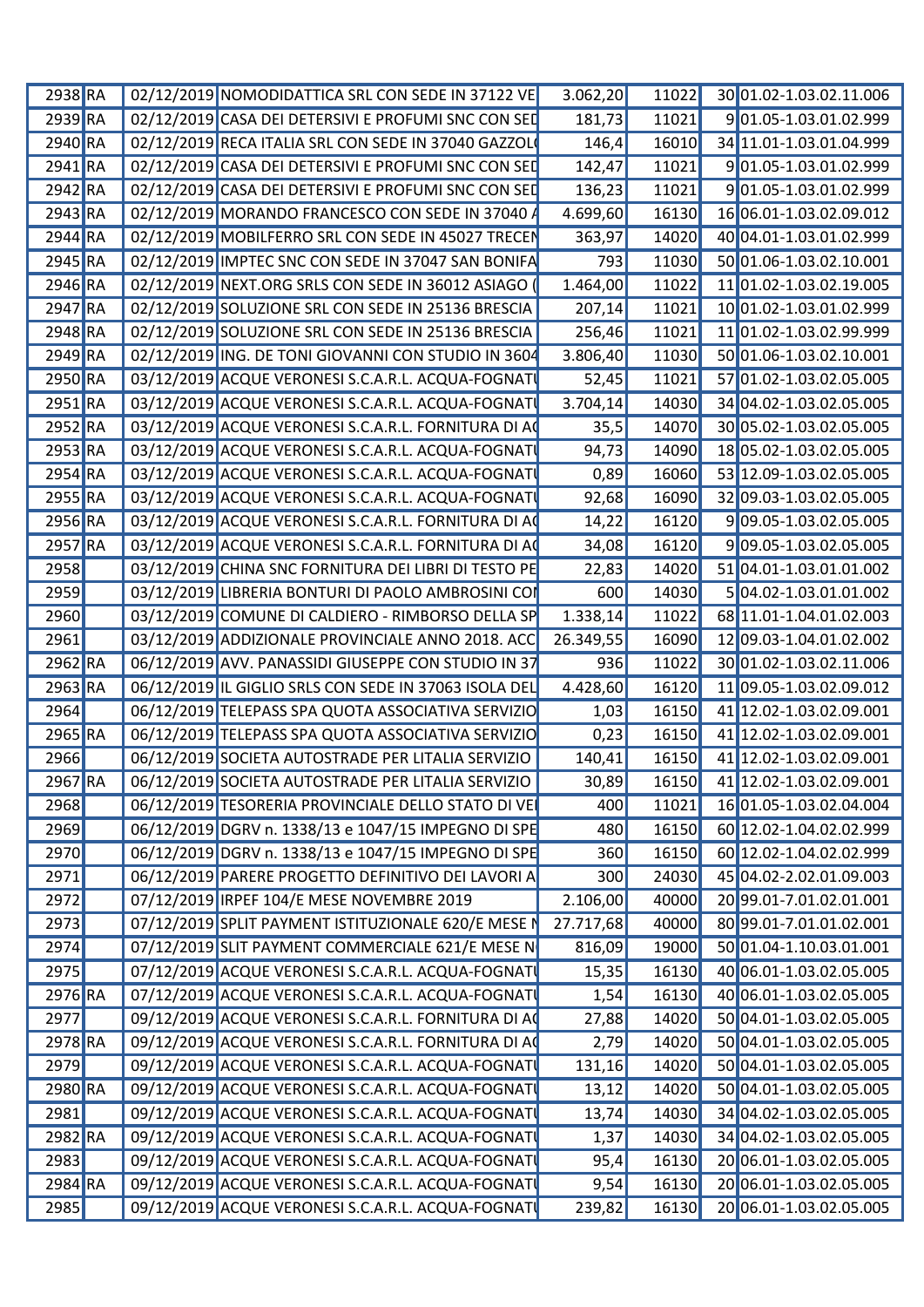| 2986 RA |  | 09/12/2019 ACQUE VERONESI S.C.A.R.L. ACQUA-FOGNAT    | 23,98  | 16130 | 20 06.01-1.03.02.05.005 |
|---------|--|------------------------------------------------------|--------|-------|-------------------------|
| 2987    |  | 09/12/2019 ACQUE VERONESI S.C.A.R.L. ACQUA-FOGNATI   | 12,12  | 16130 | 20 06.01-1.03.02.05.005 |
| 2988 RA |  | 09/12/2019 ACQUE VERONESI S.C.A.R.L. ACQUA-FOGNATI   | 1,21   | 16130 | 20 06.01-1.03.02.05.005 |
| 2989    |  | 09/12/2019 ACQUE VERONESI S.C.A.R.L. ACQUA-FOGNATI   | 8,08   | 11021 | 30 05.02-1.03.02.05.005 |
| 2990 RA |  | 09/12/2019 ACQUE VERONESI S.C.A.R.L. ACQUA-FOGNAT    | 0,81   | 11021 | 30 05.02-1.03.02.05.005 |
| 2991    |  | 09/12/2019 ACQUE VERONESI S.C.A.R.L. ACQUA-FOGNAT    | 15,9   | 16090 | 32 09.03-1.03.02.05.005 |
| 2992 RA |  | 09/12/2019 ACQUE VERONESI S.C.A.R.L. ACQUA-FOGNATI   | 1,59   | 16090 | 32 09.03-1.03.02.05.005 |
| 2993    |  | 09/12/2019 ACQUE VERONESI S.C.A.R.L. ACQUA-FOGNATI   | 1,21   | 16090 | 32 09.03-1.03.02.05.005 |
| 2994 RA |  | 09/12/2019 ACQUE VERONESI S.C.A.R.L. ACQUA-FOGNATI   | 0,12   | 16090 | 32 09.03-1.03.02.05.005 |
| 2995    |  | 09/12/2019 ACQUE VERONESI S.C.AR.L. FORNITURA ACQU   | 34,34  | 14070 | 21 05.02-1.03.02.05.005 |
| 2996 RA |  | 09/12/2019 ACQUE VERONESI S.C.AR.L. FORNITURA ACQU   | 3,43   | 14070 | 21 05.02-1.03.02.05.005 |
| 2997    |  | 09/12/2019 ACQUE VERONESI S.C.A.R.L. FORNITURA DI AC | 30,71  | 16120 | 909.05-1.03.02.05.005   |
| 2998 RA |  | 09/12/2019 ACQUE VERONESI S.C.A.R.L. FORNITURA DI AC | 3,07   | 16120 | 909.05-1.03.02.05.005   |
| 2999    |  | 09/12/2019 ACQUE VERONESI S.C.A.R.L. FORNITURA DI AC | 58,59  | 16120 | 909.05-1.03.02.05.005   |
| 3000 RA |  | 09/12/2019 ACQUE VERONESI S.C.A.R.L. FORNITURA DI AC | 5,86   | 16120 | 909.05-1.03.02.05.005   |
| 3001    |  | 09/12/2019 ACQUE VERONESI S.C.A.R.L. FORNITURA DI AC | 92,94  | 16120 | 909.05-1.03.02.05.005   |
| 3002 RA |  | 09/12/2019 ACQUE VERONESI S.C.A.R.L. FORNITURA DI AC | 9,29   | 16120 | 909.05-1.03.02.05.005   |
| 3003    |  | 09/12/2019 ACQUE VERONESI S.C.A.R.L. FORNITURA DI A  | 126,08 | 16120 | 909.05-1.03.02.05.005   |
| 3004 RA |  | 09/12/2019 ACQUE VERONESI S.C.A.R.L. FORNITURA DI AC | 12,61  | 16120 | 909.05-1.03.02.05.005   |
| 3005    |  | 09/12/2019 ACQUE VERONESI S.C.A.R.L. FORNITURA DI AC | 248,16 | 16120 | 909.05-1.03.02.05.005   |
| 3006 RA |  | 09/12/2019 ACQUE VERONESI S.C.A.R.L. FORNITURA DI AC | 24,82  | 16120 | 909.05-1.03.02.05.005   |
| 3007    |  | 09/12/2019 ACQUE VERONESI S.C.A.R.L. FORNITURA DI AC | 101,82 | 16120 | 909.05-1.03.02.05.005   |
| 3008 RA |  | 09/12/2019 ACQUE VERONESI S.C.A.R.L. FORNITURA DI AC | 10,18  | 16120 | 909.05-1.03.02.05.005   |
| 3009    |  | 09/12/2019 ACQUE VERONESI S.C.A.R.L. FORNITURA DI AC | 13,74  | 16120 | 909.05-1.03.02.05.005   |
| 3010 RA |  | 09/12/2019 ACQUE VERONESI S.C.A.R.L. FORNITURA DI AC | 1,37   | 16120 | 909.05-1.03.02.05.005   |
| 3011    |  | 09/12/2019 ACQUE VERONESI S.C.A.R.L. FORNITURA DI AC | 11,62  | 16120 | 909.05-1.03.02.05.005   |
| 3012 RA |  | 09/12/2019 ACQUE VERONESI S.C.A.R.L. FORNITURA DI AC | 1,16   | 16120 | 909.05-1.03.02.05.005   |
| 3013    |  | 09/12/2019 ACQUE VERONESI S.C.A.R.L. FORNITURA DI AC | 54,95  | 16120 | 909.05-1.03.02.05.005   |
| 3014 RA |  | 09/12/2019 ACQUE VERONESI S.C.A.R.L. FORNITURA DI A  | 5,5    | 16120 | 909.05-1.03.02.05.005   |
| 3015    |  | 09/12/2019 ACQUE VERONESI S.C.A.R.L. FORNITURA DI AC | 47,68  | 16120 | 909.05-1.03.02.05.005   |
| 3016 RA |  | 09/12/2019 ACQUE VERONESI S.C.A.R.L. FORNITURA DI AC | 4,77   | 16120 | 909.05-1.03.02.05.005   |
| 3017    |  | 09/12/2019 ACQUE VERONESI S.C.A.R.L. FORNITURA DI AC | 0,4    | 16120 | 909.05-1.03.02.05.005   |
| 3018 RA |  | 09/12/2019 ACQUE VERONESI S.C.A.R.L. FORNITURA DI AC | 0,04   | 16120 | 909.05-1.03.02.05.005   |
| 3019    |  | 09/12/2019 ACQUE VERONESI S.C.A.R.L. FORNITURA DI AC | 155,96 | 16120 | 909.05-1.03.02.05.005   |
| 3020 RA |  | 09/12/2019 ACQUE VERONESI S.C.A.R.L. FORNITURA DI AC | 15,6   | 16120 | 909.05-1.03.02.05.005   |
| 3021    |  | 09/12/2019 ACQUE VERONESI S.C.A.R.L. FORNITURA DI AC | 12,12  | 16120 | 909.05-1.03.02.05.005   |
| 3022 RA |  | 09/12/2019 ACQUE VERONESI S.C.A.R.L. FORNITURA DI AC | 1,21   | 16120 | 909.05-1.03.02.05.005   |
| 3023    |  | 09/12/2019 ACQUE VERONESI S.C.A.R.L. FORNITURA DI AC | 2,83   | 16120 | 909.05-1.03.02.05.005   |
| 3024 RA |  | 09/12/2019 ACQUE VERONESI S.C.A.R.L. FORNITURA DI AC | 0,28   | 16120 | 909.05-1.03.02.05.005   |
| 3025    |  | 09/12/2019 ACQUE VERONESI S.C.A.R.L. FORNITURA DI AC | 1,21   | 16120 | 909.05-1.03.02.05.005   |
| 3026 RA |  | 09/12/2019 ACQUE VERONESI S.C.A.R.L. FORNITURA DI AC | 0,12   | 16120 | 909.05-1.03.02.05.005   |
| 3027    |  | 09/12/2019 ACQUE VERONESI S.C.A.R.L. FORNITURA DI A  | 18,99  | 16120 | 909.05-1.03.02.05.005   |
| 3028 RA |  | 09/12/2019 ACQUE VERONESI S.C.A.R.L. FORNITURA DI AC | 1,9    | 16120 | 909.05-1.03.02.05.005   |
| 3029    |  | 09/12/2019 ACQUE VERONESI S.C.A.R.L. FORNITURA DI AC | 0,81   | 16120 | 909.05-1.03.02.05.005   |
| 3030 RA |  | 09/12/2019 ACQUE VERONESI S.C.A.R.L. FORNITURA DI AC | 0,08   | 16120 | 909.05-1.03.02.05.005   |
| 3031    |  | 09/12/2019 ACQUE VERONESI S.C.A.R.L. FORNITURA DI AC | 11,72  | 16120 | 909.05-1.03.02.05.005   |
| 3032 RA |  | 09/12/2019 ACQUE VERONESI S.C.A.R.L. FORNITURA DI AC | 1,17   | 16120 | 909.05-1.03.02.05.005   |
| 3033    |  | 09/12/2019 ACQUE VERONESI S.C.A.R.L. FORNITURA DI AC | 1,62   | 16120 | 909.05-1.03.02.05.005   |
|         |  |                                                      |        |       |                         |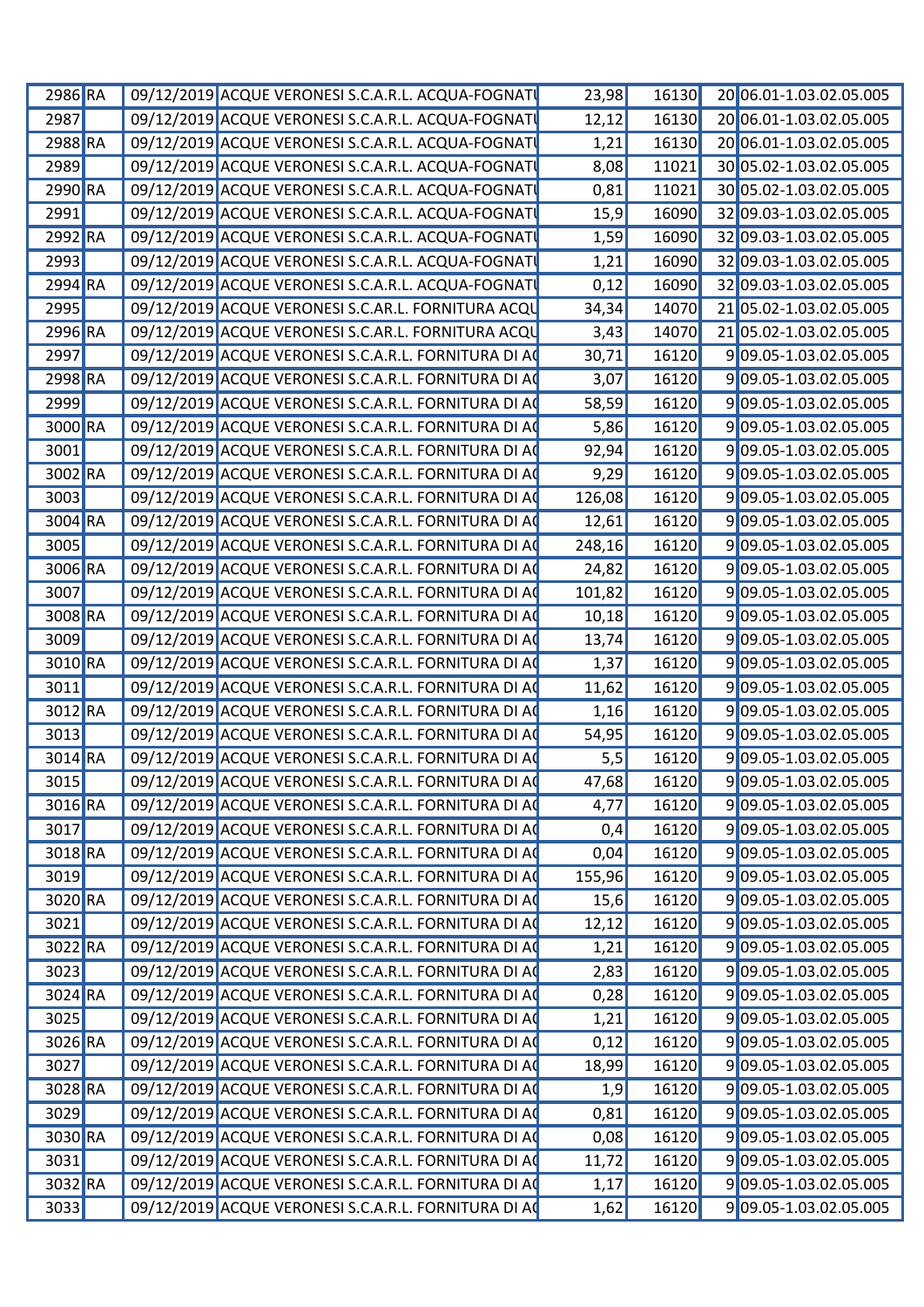| $3034$ RA            | 09/12/2019 ACQUE VERONESI S.C.A.R.L. FORNITURA DI AC            | 0,16      | 16120 | 909.05-1.03.02.05.005         |
|----------------------|-----------------------------------------------------------------|-----------|-------|-------------------------------|
| 3035                 | 10/12/2019 ACQUE VERONESI S.C.A.R.L. FORNITURA DI A             | 52,93     | 16120 | 909.05-1.03.02.05.005         |
| $3036$ <sup>RA</sup> | 10/12/2019 ACQUE VERONESI S.C.A.R.L. FORNITURA DI A             | 5,29      | 16120 | 909.05-1.03.02.05.005         |
| 3037 RA              | 16/12/2019 ECOTRAFFIC SRL CON SEDE IN 46040 GUIDIZZ             | 1.018,80  | 17010 | 16 10.05-1.03.02.09.004       |
| 3038 RA              | 16/12/2019 ECOTRAFFIC SRL - LIQUIDAZIONE FATTURA N.             | 1.708,00  | 17010 | 16 10.05-1.03.02.09.004       |
| $3039$ RA            | 16/12/2019 BOXXAPPS SRL CON SEDE IN 30020 MARCON                | 4.880,00  | 11022 | 11 01.02-1.03.02.19.005       |
| 3040 RA              | 16/12/2019 RECA ITALIA SRL CON SEDE IN 37040 GAZZOL             | 4,79      | 16010 | 34 11.01-1.03.01.04.999       |
| $3041$ <sub>RA</sub> | 16/12/2019 RECA ITALIA SRL CON SEDE IN 37040 GAZZOL             | 60,36     | 11021 | 16 01.05-1.03.02.04.004       |
| $3042$ RA            | 16/12/2019 LEGGERE SRL CON SEDE IN 24127 BERGAMO                | 64,43     | 14070 | 40 05.02-1.03.01.01.002       |
| 3043                 | 16/12/2019 LEGGERE SRL CON SEDE IN 24127 BERGAMO                | 909,34    | 14070 | 40 05.02-1.03.01.01.002       |
|                      |                                                                 |           |       |                               |
| $3044$ RA            | 16/12/2019 FERRAMENTA BERTOLAS BASILIO SRL CON SE               | 127/      | 11021 | 601.05-1.03.01.02.007         |
| 3045 RA              | 16/12/2019 PARICOP SRL CON SEDE IN 60024 FILOTTRAN              | 2.086,51  | 16010 | 34 11.01-1.03.01.04.999       |
| 3046                 | 17/12/2019 C.E. PER SOSTEGNO ALLA SITUAZIONE SOCIO-             | 300       | 16150 | 31 12.05-1.04.02.02.999       |
| 3047                 | 17/12/2019 IMPEGNO DI SPESA E LIQUIDAZIONE C.E. IN F.           | 400       | 16110 | 21 12.01-1.04.02.02.999       |
| 3048                 | 17/12/2019 ARCOLE PER VOI INTEGRAZIONE ATTIVITA SO              | 3.600,00  | 14090 | 10 05.02-1.04.04.01.001       |
| 3049                 | 17/12/2019 ARCOLE PER VOI PER IL SERVIZIO DI SORVEGL            | 1.103,00  | 14020 | 60 04.01-1.04.04.01.001       |
| 3050                 | 17/12/2019 COMUNE DI ALBAREDO DADIGE (VR) RIMBOR                | 15.150,62 | 13010 | 80 03.01-1.03.02.13.001       |
| 3051                 | 17/12/2019 FATTURA ACQUE VERONESI ERRONEAMENTE                  | 84,25     | 40000 | 50 99.01-7.02.99.99.999       |
| 3052 RA              | 17/12/2019 F.LLI BALDO SRL CON SEDE IN 37041 ALBAREI            | 38        | 17010 | 10 10.05-1.03.01.02.999       |
| $3053$ RA            | 17/12/2019 SICIT BITUMI CON SEDE IN 35042 ESTE (PD)             | 1.014,55  | 17010 | 10 10.05-1.03.01.02.999       |
| 3054 RA              | 17/12/2019 <mark>STUDIO LEGALE BdA BIGNOTTI E DACQUARO</mark> I | 1.094,34  | 11022 | 30 01.02-1.03.02.11.006       |
| 3055                 | 18/12/2019 STIPENDI MESE DI DICEMBRE                            | 3.576,70  | 11010 | 10 01.01-1.03.02.01.001       |
| 3056                 | 18/12/2019 Contributo IRAP - VERS.C/ENTE DICEMBRE               | 304,01    | 11010 | 15 01.01-1.02.01.01.001       |
|                      |                                                                 |           |       |                               |
| 3057                 | 18/12/2019 IRAP MESE DI DICEMBRE (OIV)                          | 29,38     | 11010 | 15 01.01-1.02.01.01.001       |
| 3058                 | 18/12/2019 Contributo IRAP - VERS.C/ENTE DICEMBRE               | 205,65    | 11010 | 15 01.01-1.02.01.01.001       |
| 3059                 | 18/12/2019 STIPENDI MESE DI DICEMBRE                            | 524,14    | 11020 | 501.02-1.01.02.02.001         |
| 3060                 | 18/12/2019 STIPENDI MESE DI DICEMBRE                            | 6,93      | 11020 | 10 01.02-1.01.01.01.002       |
| 3061                 | 18/12/2019 STIPENDI MESE DI DICEMBRE                            | 5.562,69  | 11020 | 10 01.02-1.01.01.01.002       |
| 3062                 | 18/12/2019 Contributo Cpdel - VERS.C/ENTE DICEMBRE              | 1.352,55  | 11020 | 20 01.02-1.01.02.01.001       |
| 3063                 | 18/12/2019 Contributo TFR - VERS.C/ENTE DICEMBRE                | 275,05    |       | 11020 20 01.02-1.01.02.01.001 |
| 3064                 | 18/12/2019 Contributo IRAP - VERS.C/ENTE DICEMBRE               | 292,55    | 11020 | 21 01.02-1.02.01.01.001       |
| 3065                 | 18/12/2019 STIPENDI MESE DI DICEMBRE                            | 1.251,79  | 11020 | 25 01.02-1.01.01.01.002       |
| 3066                 | 18/12/2019 Contributo Cpdel - VERS.C/ENTE DICEMBRE              | 297,93    | 11020 | 35 01.02-1.01.02.01.001       |
| 3067                 | 18/12/2019 Contributo IRAP - VERS.C/ENTE DICEMBRE               | 106/      | 11020 | 36 01.02-1.02.01.01.001       |
| 3068                 | 18/12/2019 STIPENDI MESE DI DICEMBRE                            | 345,63    | 11022 | 79 01.02-1.03.02.10.002       |
|                      |                                                                 |           |       |                               |
| 3069                 | 18/12/2019 STIPENDI DICEMBRE 2019 (OIV)                         | 2.419,34  | 11022 | 79 01.02-1.03.02.10.002       |
| 3070                 | 18/12/2019 STIPENDI MESE DI DICEMBRE                            | 12,54     |       | 11022 85 01.03-1.01.01.01.002 |
| 3071                 | 18/12/2019 STIPENDI MESE DI DICEMBRE                            | 9.360,66  |       | 11022 85 01.03-1.01.01.01.002 |
| 3072                 | 18/12/2019 Contributo Cpdel - VERS.C/ENTE DICEMBRE              | 2.242,83  |       | 11022 90 01.03-1.01.02.01.001 |
| 3073                 | 18/12/2019 Contributo Inadel Previdenza - VERS.C/ENTE           | 196,86    |       | 11022 90 01.03-1.01.02.01.001 |
| 3074                 | 18/12/2019 Contributo TFR - VERS.C/ENTE DICEMBRE                | 123,07    | 11022 | 90 01.03-1.01.02.01.001       |
| $\boxed{3075}$       | 18/12/2019 Contributo IRAP - VERS.C/ENTE DICEMBRE               | 801,01    | 11022 | $91 01.03 - 1.02.01.01.001$   |
| 3076                 | 18/12/2019 STIPENDI MESE DI DICEMBRE                            | 18,76     | 11030 | 10 01.06-1.01.01.01.002       |
| 3077                 | 18/12/2019 STIPENDI MESE DI DICEMBRE                            | 14.675,71 | 11030 | 10 01.06-1.01.01.01.002       |
| 3078                 | 18/12/2019 ASSEGNI FAMILIARI MESE DI DICEMBRE 2019              | 63,32     | 11030 | 10 01.06-1.01.01.01.002       |
|                      |                                                                 |           |       |                               |
| 3079                 | 18/12/2019 Contributo Cpdel - VERS.C/ENTE DICEMBRE              | 3.541,67  | 11030 | 20 01.06-1.01.02.01.001       |
| 3080                 | 18/12/2019 Contributo Inadel Previdenza - VERS.C/ENTE           | 200,67    | 11030 | 20 01.06-1.01.02.01.001       |
| 3081                 | 18/12/2019 Contributo TFR - VERS.C/ENTE DICEMBRE                | 452,96    | 11030 | 20 01.06-1.01.02.01.001       |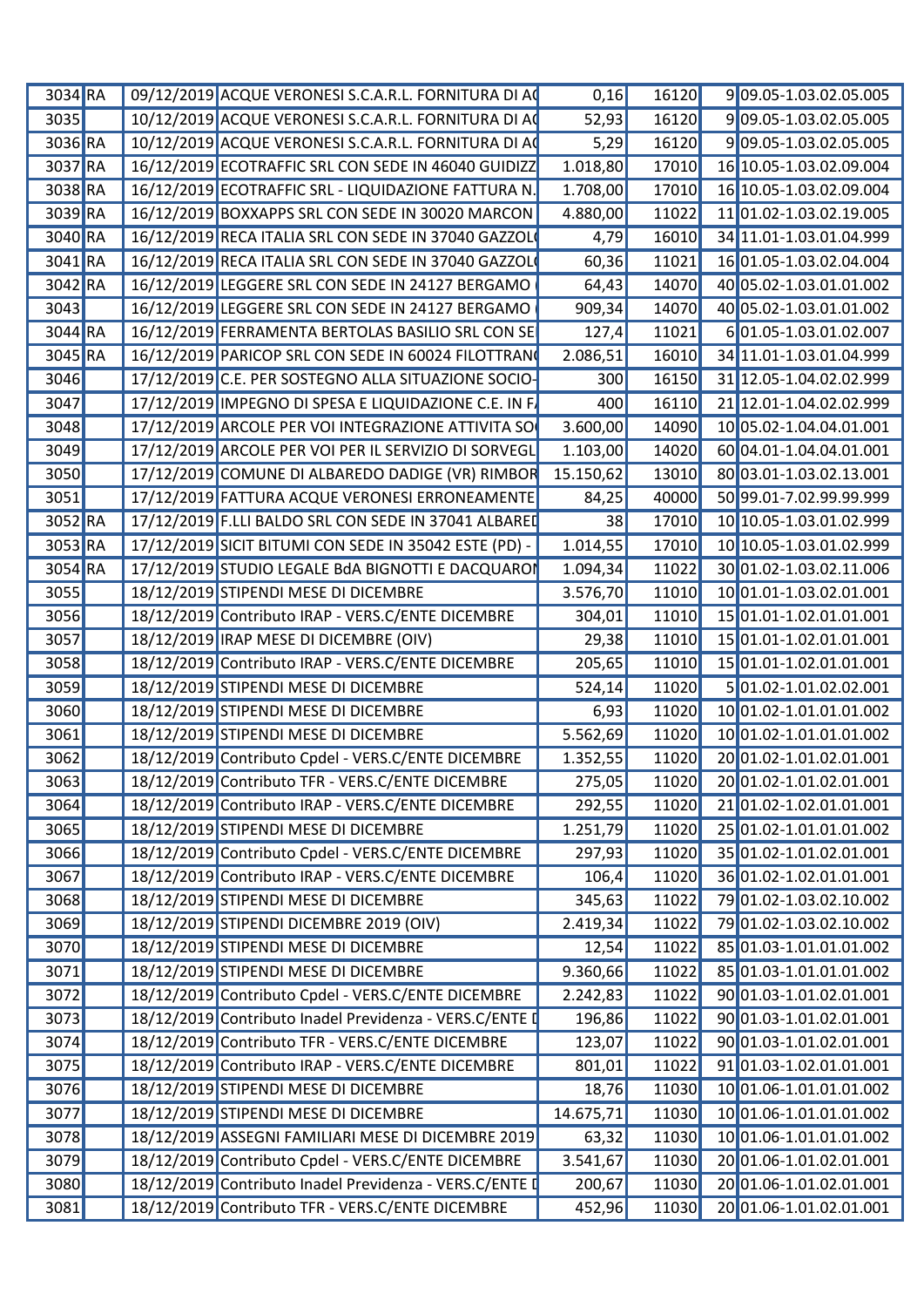| 3082 |  | 18/12/2019 Contributo IRAP - VERS.C/ENTE DICEMBRE        | 1.262,37 | 11030 | 25 01.06-1.02.01.01.001 |
|------|--|----------------------------------------------------------|----------|-------|-------------------------|
| 3083 |  | 18/12/2019 STIPENDI MESE DI DICEMBRE                     | 4,34     | 11040 | 5 01.07-1.01.01.01.002  |
| 3084 |  | 18/12/2019 STIPENDI MESE DI DICEMBRE                     | 3.434,40 | 11040 | 501.07-1.01.01.01.002   |
| 3085 |  | 18/12/2019 Contributo Cpdel - VERS.C/ENTE DICEMBRE       | 818,42   | 11040 | 10 01.07-1.01.02.01.001 |
| 3086 |  | 18/12/2019 Contributo Inadel Previdenza - VERS.C/ENTE I  | 98,43    | 11040 | 10 01.07-1.01.02.01.001 |
| 3087 |  | 18/12/2019 Contributo IRAP - VERS.C/ENTE DICEMBRE        | 292,29   | 11040 | 11 01.07-1.02.01.01.001 |
| 3088 |  | 18/12/2019 STIPENDI MESE DI DICEMBRE                     | 3,01     | 11070 | 20 01.04-1.01.01.01.002 |
| 3089 |  | 18/12/2019 STIPENDI MESE DI DICEMBRE                     | 2.338,09 | 11070 | 20 01.04-1.01.01.01.002 |
| 3090 |  | 18/12/2019 Contributo Cpdel - VERS.C/ENTE DICEMBRE       | 568,73   | 11070 | 30 01.04-1.01.02.01.001 |
| 3091 |  | 18/12/2019 Contributo TFR - VERS.C/ENTE DICEMBRE         | 115,72   | 11070 | 30 01.04-1.01.02.01.001 |
| 3092 |  | 18/12/2019 Contributo IRAP - VERS.C/ENTE DICEMBRE        | 203,12   | 11070 | 31 01.04-1.02.01.01.001 |
| 3093 |  | 18/12/2019 STIPENDI MESE DI DICEMBRE                     | 4,34     | 13010 | 10 03.01-1.01.01.01.002 |
| 3094 |  | 18/12/2019 STIPENDI MESE DI DICEMBRE                     | 3.457,78 | 13010 | 10 03.01-1.01.01.01.002 |
| 3095 |  | 18/12/2019 Contributo Cpdel - VERS.C/ENTE DICEMBRE       | 841,07   | 13010 | 20 03.01-1.01.02.01.001 |
| 3096 |  | 18/12/2019 Contributo TFR - VERS.C/ENTE DICEMBRE         | 171,16   | 13010 | 20 03.01-1.01.02.01.001 |
| 3097 |  | 18/12/2019 Contributo IRAP - VERS.C/ENTE DICEMBRE        | 300,38   | 13010 | 2103.01-1.02.01.01.001  |
| 3098 |  | 18/12/2019 STIPENDI MESE DI DICEMBRE                     | 3,73     | 14040 | 10 04.06-1.01.01.01.002 |
| 3099 |  | 18/12/2019 STIPENDI MESE DI DICEMBRE                     | 3.232,78 | 14040 | 10 04.06-1.01.01.01.002 |
| 3100 |  | 18/12/2019 Contributo Cpdel - VERS.C/ENTE DICEMBRE       | 770,29   | 14040 | 20 04.06-1.01.02.01.001 |
| 3101 |  | 18/12/2019 Contributo Inadel Previdenza - VERS.C/ENTE I  | 92,47    | 14040 | 20 04.06-1.01.02.01.001 |
| 3102 |  | 18/12/2019 Contributo IRAP - VERS.C/ENTE DICEMBRE        | 275,1    | 14040 | 35 04.06-1.02.01.01.001 |
| 3103 |  | 18/12/2019 STIPENDI MESE DI DICEMBRE                     | 2,48     | 16150 | 90 12.05-1.01.01.01.002 |
| 3104 |  | 18/12/2019 STIPENDI MESE DI DICEMBRE                     | 1.829,89 | 16150 | 90 12.05-1.01.01.01.002 |
| 3105 |  | 18/12/2019 Contributo Cpdel - VERS.C/ENTE DICEMBRE       | 444,94   | 16150 | 92 12.05-1.01.02.01.001 |
| 3106 |  | 18/12/2019 Contributo TFR - VERS.C/ENTE DICEMBRE         | 90,65    | 16150 | 92 12.05-1.01.02.01.001 |
| 3108 |  | 18/12/2019 STIPENDI MESE DI DICEMBRE                     | 535,47   | 19000 | 90 01.02-1.01.01.01.004 |
| 3109 |  | 18/12/2019 STIPENDI MESE DI DICEMBRE                     | 3.001,46 | 19000 | 90 01.02-1.01.01.01.004 |
| 3110 |  | 18/12/2019 STIPENDI MESE DI DICEMBRE                     | 929,52   | 19000 | 90 01.02-1.01.01.01.004 |
| 3111 |  | 18/12/2019 STIPENDI MESE DI DICEMBRE                     | 131,26   | 19000 | 90 01.02-1.01.01.01.004 |
| 3112 |  | 18/12/2019 STIPENDI MESE DI DICEMBRE                     | 296,65   | 19000 | 90 01.02-1.01.01.01.004 |
| 3113 |  | 18/12/2019 STIPENDI MESE DI DICEMBRE                     | 22,28    | 19000 | 91 01.02-1.01.01.01.003 |
| 3114 |  | 18/12/2019 Contributo Cpdel - VERS.C/ENTE DICEMBRE       | 1.173,98 | 19000 | 96 01.02-1.01.02.01.001 |
| 3115 |  | 18/12/2019 Contributo Inadel Previdenza - VERS.C/ENTE I  | 80,22    | 19000 | 96 01.02-1.01.02.01.001 |
| 3116 |  | 18/12/2019 Contributo TFR - VERS.C/ENTE DICEMBRE         | 11,38    | 19000 | 96 01.02-1.01.02.01.001 |
| 3117 |  | 18/12/2019 Contributo IRAP - VERS.C/ENTE DICEMBRE        | 1,9      | 19000 | 97 01.02-1.02.01.01.001 |
| 3118 |  | 18/12/2019 Contributo IRAP - VERS.C/ENTE DICEMBRE        | 411,18   | 19000 | 97 01.02-1.02.01.01.001 |
| 3119 |  | 18/12/2019 STIPENDI MESE DI DICEMBRE                     | 1.444,83 | 19002 | 11 01.02-1.01.01.01.004 |
| 3120 |  | 18/12/2019 Contributo Cpdel - VERS.C/ENTE DICEMBRE       | 379,61   | 19002 | 12 01.06-1.01.02.01.001 |
| 3121 |  | 18/12/2019 Contributo Inadel Previdenza - VERS.C/ENTE I  | 46,95    | 19002 | 12 01.06-1.01.02.01.001 |
| 3122 |  | 18/12/2019 Contributo IRAP - VERS.C/ENTE DICEMBRE        | 122,81   | 19002 | 13 01.06-1.02.01.01.001 |
| 3123 |  | 18/12/2019 Contributo Cpdel - VERS.C/DIP.TE DICEMBRE     | 4.597,12 | 40000 | 10 99.01-7.01.02.02.001 |
| 3124 |  | 18/12/2019 Contributo F.do Prev.za e Credito - VERS.C/DI | 188,21   | 40000 | 10 99.01-7.01.02.02.001 |
| 3125 |  | 18/12/2019 Contributo Inadel Previdenza - VERS.C/DIP.TE  | 492,52   | 40000 | 10 99.01-7.01.02.02.001 |
| 3126 |  | 18/12/2019 Add.Com. - VERS. DICEMBRE                     | 119,71   | 40000 | 20 99.01-7.01.02.01.001 |
| 3127 |  | 18/12/2019 IRPEF Codice 1001 - VERS. DICEMBRE            | 3.324,97 | 40000 | 20 99.01-7.01.02.01.001 |
| 3128 |  | 18/12/2019 Lombardia - Add.Reg. - VERS. DICEMBRE         | 34,01    | 40000 | 20 99.01-7.01.02.01.001 |
| 3129 |  | 18/12/2019 STIPENDI MESE DI DICEMBRE                     | 5.974,17 | 40000 | 20 99.01-7.01.02.01.001 |
| 3130 |  | 18/12/2019 Veneto - Add.Reg. - VERS. DICEMBRE            | 363,13   | 40000 | 20 99.01-7.01.02.01.001 |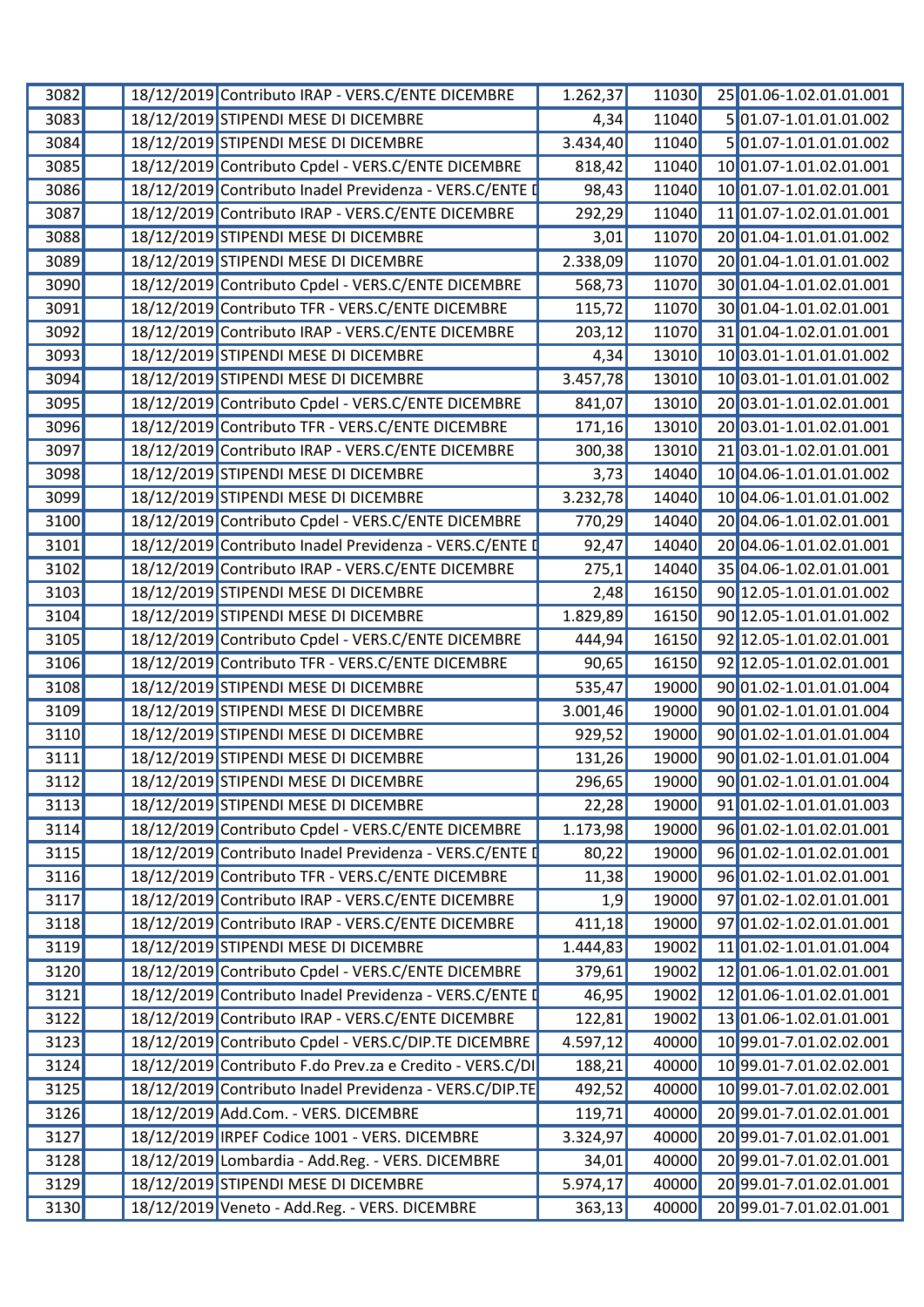| 3131      | 18/12/2019 947-Cessione V / Prestito - VERS. DICEMBRE  | 348      | 40000 | 30 99.01-7.01.02.99.999       |
|-----------|--------------------------------------------------------|----------|-------|-------------------------------|
| 3132      | 18/12/2019 D84-CESSIONE IBL - VERS. DICEMBRE           | 147      | 40000 | 30 99.01-7.01.02.99.999       |
| 3133      | 18/12/2019 M36-Cessione V / Prestito - VERS. DICEMBRE  | 254      | 40000 | 30 99.01-7.01.02.99.999       |
| 3134      | 18/12/2019 P08-Cessione EUROCQS - VERS. DICEMBRE       | 347      | 40000 | 3099.01-7.01.02.99.999        |
| 3135      | 18/12/2019 Sindacato CGIL - VERS. DICEMBRE             | 86,04    | 40000 | 30 99.01-7.01.02.99.999       |
| 3136      | 18/12/2019 Sindacato CISL - VERS. DICEMBRE             | 71,74    | 40000 | 30 99.01-7.01.02.99.999       |
| 3137      | 18/12/2019 Y10-Tratten. Cat. IO - VERS. DICEMBRE       | 53       | 40000 | 30 99.01-7.01.02.99.999       |
| 3138      | 18/12/2019 Mandato da economato per rimborso bolletto  | 22,6     | 11020 | 40 01.02-1.03.02.02.002       |
| 3139      | 18/12/2019 Mandato da economato per rimborso bolletto  | 300      | 11021 | 25 01.02-1.03.02.16.002       |
| 3140      | 18/12/2019 Mandato da economato per rimborso bolletto  | 300      | 11021 | 25 01.02-1.03.02.16.002       |
| 3141      | 18/12/2019 Mandato da economato per rimborso bolletto  | 400      | 11021 | 25 01.02-1.03.02.16.002       |
| 3142      | 18/12/2019 Mandato da economato per rimborso bolletto  | 400      | 11021 | 25 01.02-1.03.02.16.002       |
| 3143      | 18/12/2019 Mandato da economato per rimborso bolletto  | 600      | 11021 | 25 01.02-1.03.02.16.002       |
| 3144      | 18/12/2019 Mandato da economato per rimborso bolletto  | 393,92   | 11030 | 72 01.05-1.02.01.09.001       |
| 3145      | 18/12/2019 CIRCOLO NOI CENTRO GIOVANILE DON BOSC       | 2.550,00 | 16110 | 31 12.01-1.04.02.05.999       |
|           | 18/12/2019 CIRCOLO NOI SAN GIORGIO DI ARCOLE SALDO     | 2.750,00 | 16110 | 31 12.01-1.04.02.05.999       |
| 3146      |                                                        |          |       |                               |
| 3147      | 18/12/2019 C.E. IN FAVORE DEL CITTADINO ISCRITTO ALL   | 225      | 16150 | 54 12.04-1.04.02.02.999       |
| 3148      | 18/12/2019 ASSOCIAZIONE ARCOLE PER VOI DAL MESE DI     | 1.870,00 | 16150 | 35 12.02-1.04.04.01.001       |
| 3149      | 18/12/2019 ASSOCIAZIONE ARCOLE PER VOI GESTIONE BI     | 600      | 14070 | 42 05.02-1.04.04.01.001       |
| 3150      | 18/12/2019 ASSOCIAZIONE ARCOLE PER VOI GESTIONE DE     | 120      | 14090 | 24 05.02-1.04.04.01.001       |
| 3151      | 18/12/2019 ASSOCIAZIONE SULLE ORME DI SOAVE PER AS     | 200      | 16150 | 31 12.05-1.04.02.02.999       |
| 3152      | 18/12/2019 C.E. SOSTEGNO ALLA SITUAZIONE ECONOMIC      | 200      | 16150 | 31 12.05-1.04.02.02.999       |
| 3153      | 18/12/2019 C.E. SOSTEGNO ALLA SITUAZIONE ECONOMIC      | 350      | 16150 | 31 12.05-1.04.02.02.999       |
| 3154      | 18/12/2019 C.E. SOSTEGNO ALLA SITUAZIONE ECONOMIC      | 200      | 16150 | 31 12.05-1.04.02.02.999       |
| 3155      | 18/12/2019 C.E. SOSTEGNO ALLA SITUAZIONE ECONOMIC      | 300      | 16150 | 55 12.04-1.04.02.02.999       |
| 3156      | 18/12/2019 C.E. SOSTEGNO ALLA SITUAZIONE ECONOMIC      | 500      | 16150 | 31 12.05-1.04.02.02.999       |
| 3157      | 18/12/2019 C.E. SOSTEGNO ALLA SITUAZIONE ECONOMIC      | 350      | 16150 | 31 12.05-1.04.02.02.999       |
| 3158      | 18/12/2019 C.E. SOSTEGNO ALLA SITUAZIONE ECONOMIC      | 100      | 16150 | 31 12.05-1.04.02.02.999       |
| 3159      | 18/12/2019 C.E. DICEMBRE 2019 IN FAVORE DEL CITTADI    | 200      | 16110 | 21 12.01-1.04.02.02.999       |
| 3160      | 18/12/2019 C.E. IN FAVORE DEL CITTADINO ISCRITTO ALL   | 200      |       | 16150 55 12.04-1.04.02.02.999 |
| 3161      | 20/12/2019 IRAP mese di dicembre 2019                  | 158,9    |       | 16150 94 12.05-1.02.01.01.001 |
| 3162      | 23/12/2019 A.T.E.R. VERONA PREGRESSA MOROSITA DI C     | 197,46   |       | 16150 72 12.06-1.04.02.02.999 |
|           | 23/12/2019 A.T.E.R. VERONA PREGRESSA MOROSITA DI C     |          |       | 72 12.06-1.04.02.02.999       |
| 3163      |                                                        | 145,04   | 16150 |                               |
| 3164      | 23/12/2019 C.E. IN FAVORE DEL CITTADINO ISCRITTO ALL   | 500      |       | 16150 31 12.05-1.04.02.02.999 |
| $3165$ RA | 23/12/2019 LIQUIDAZIONE FATTURA n. VRP/51 DEL 14/11    | 1.090,68 | 16151 | 12 12.03-1.03.02.11.999       |
| 3166      | 23/12/2019 FONDAZIONE OO.RR. DON LUIGI ROSSI DI AR     | 600      | 16160 | 76 12.01-1.03.02.15.999       |
| 3167 RA   | 23/12/2019 MORANDO FRANCESCO CON SEDE IN 37040 A       | 2.610,25 | 16130 | 16 06.01-1.03.02.09.012       |
| 3168 RA   | 23/12/2019 CASA DEI DETERSIVI E PROFUMI SNC - LIQUID   | 214,56   | 11021 | 901.05-1.03.01.02.999         |
| 3169      | 23/12/2019 LIQUIDAZIONE FT. n. 767/60 DEL 13/12/19 IN  | 377      | 16110 | 33 12.05-1.03.02.15.008       |
| 3170      | 23/12/2019 LIQUIDAZIONE FT. n. 100/E DEL 16/12/19 IN F | 69,4     | 16150 | 50 12.03-1.03.02.15.009       |
| 3171      | 23/12/2019 LIQUIDAZIONE FT. N. 101/ E DEL 16/12/19 IN  | 119,25   | 16150 | 50 12.03-1.03.02.15.009       |
| 3172 RA   | 23/12/2019 RIGON IMPIANTI SRL CON SEDE IN 36054 MO     | 3.745,89 | 11021 | 701.05-1.03.02.09.008         |
| 3173 RA   | 23/12/2019 RIGON IMPIANTI SRL CON SEDE IN 36054 MO     | 89,74    | 11021 | 701.05-1.03.02.09.008         |
| 3174 RA   | 23/12/2019 NEXIVE SPA: LIQUIDAZIONE FATTURA N. 0551    | 4.328,32 | 11021 | 25 01.02-1.03.02.16.002       |
| $3175$ RA | 23/12/2019 PIZZEGHELLA E STEVAN SRL CON SEDE IN 370    | 206,17   | 11021 | 701.05-1.03.02.09.008         |
| 3176 RA   | 23/12/2019 VELOCAR SRL CON SEDE IN 46043 CASTIGLION    | 1.647,00 | 11021 | 35 03.02-1.03.02.99.999       |
| 3177      | 23/12/2019 AGENZIA DELLE DOGANE DI VERONA DIRITTO      | 23,24    | 14030 | 16 04.02-1.03.02.09.004       |
| 3178 RA   | 23/12/2019 SARBA SPA CON SEDE IN 41012 CARPI (MO) -    | 7.736,02 |       | 16120 12 09.05-1.03.01.02.008 |
|           |                                                        |          |       |                               |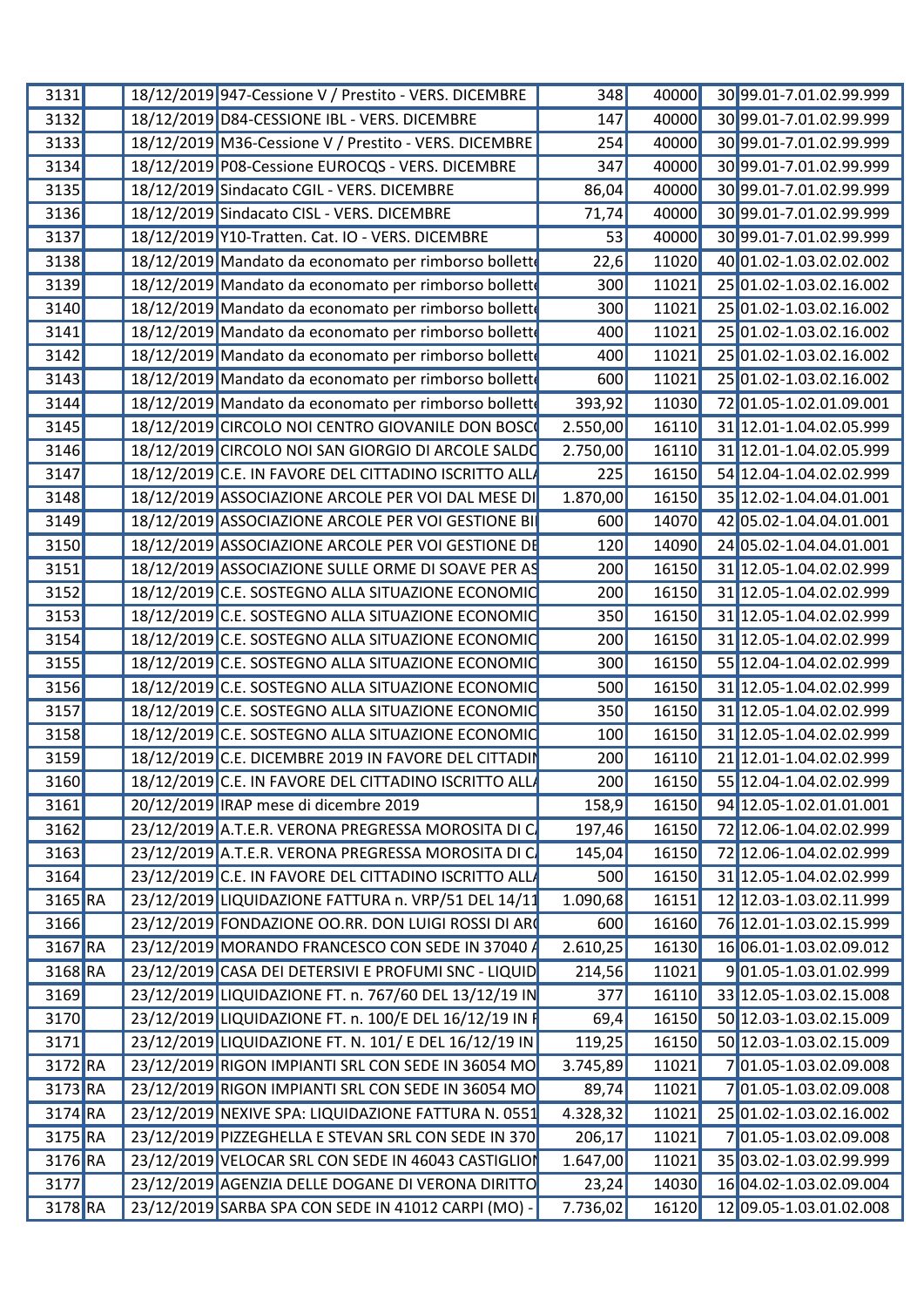| 3179 RA   |  | 23/12/2019 SER.I.T SRL CON SEDE IN 37010 CAVAION VER 19.160,53 |          | 16090 | 20 09.03-1.03.02.99.999                 |
|-----------|--|----------------------------------------------------------------|----------|-------|-----------------------------------------|
| 3180      |  | 23/12/2019 C.E. IN FAVORE DEL CITTADINO ISCRITTO ALLA          | 400      |       | 16150 31 12.05-1.04.02.02.999           |
| 3181      |  | 23/12/2019 C.E. IN FAVORE DEL CITTADINO ISCRITTO ALLA          | 400      |       | 16150 31 12.05-1.04.02.02.999           |
| 3182 RA   |  | 23/12/2019 WELCOME ITALIA SPA RETE TELEFONICA E INT            | 262,35   | 11021 | 55 01.02-1.03.02.05.001                 |
| 3183 RA   |  | 23/12/2019 WELCOME ITALIA SPA RETE TELEFONICA E IN             | 144,59   |       | 11021 55 01.02-1.03.02.05.001           |
| $3184$ RA |  | 23/12/2019 WELCOME ITALIA SPA RETE TELEFONICA E IN             | 142,2    | 14030 | 33 04.02-1.03.02.05.001                 |
| 3185 RA   |  | 23/12/2019 WELCOME ITALIA SPA RETE TELEFONICA E IN             | 67,61    | 14090 | 17 05.02-1.03.02.05.001                 |
| 3186 RA   |  | 23/12/2019 WELCOME ITALIA SPA RETE TELEFONICA E INT            | 262,32   | 11021 | 55 01.02-1.03.02.05.001                 |
| 3187 RA   |  | 23/12/2019 WELCOME ITALIA SPA RETE TELEFONICA E IN             | 138,14   | 11021 | 55 01.02-1.03.02.05.001                 |
|           |  |                                                                |          |       |                                         |
| 3188 RA   |  | 23/12/2019 WELCOME ITALIA SPA RETE TELEFONICA E IN             | 143,72   | 14030 | 33 04.02-1.03.02.05.001                 |
| 3189 RA   |  | 23/12/2019 WELCOME ITALIA SPA RETE TELEFONICA E INT            | 67,11    | 14090 | 17 05.02-1.03.02.05.001                 |
| 3190 RA   |  | 23/12/2019 GLOBAL POWER S.P.A GAS NATURALE SETT-O              | 44,93    | 16130 | 38 06.01-1.03.02.05.006                 |
| 3191 RA   |  | 23/12/2019 GLOBAL POWER S.P.A GAS NATURALE SETT-O              | 279,5    | 11021 | 53 01.02-1.03.02.05.006                 |
| 3192 RA   |  | 23/12/2019 GLOBAL POWER S.P.A GAS NATURALE SETT-O              | 105,46   | 14020 | 47 04.01-1.03.02.05.006                 |
| 3193 RA   |  | 23/12/2019 GLOBAL POWER S.P.A GAS NATURALE SETT-O              | 136,75   | 14030 | 31 04.02-1.03.02.05.006                 |
| 3194 RA   |  | 23/12/2019 GLOBAL POWER S.P.A GAS NATURALE CAMPO               | 200,8    | 16130 | 18 06.01-1.03.02.05.006                 |
| 3195 RA   |  | 23/12/2019 GLOBAL POWER S.P.A GAS NATURALE SETT-O              | 110,73   | 16130 | 18 06.01-1.03.02.05.006                 |
| 3196 RA   |  | 23/12/2019 GLOBAL POWER S.P.A GAS NATURALE GAZZO               | 34,67    | 16130 | 18 06.01-1.03.02.05.006                 |
| 3197 RA   |  | 23/12/2019 GLOBAL POWER S.P.A GAS NATURALE SETT-O              | 17,38    | 11021 | 28 05.02-1.03.02.05.006                 |
|           |  |                                                                |          |       |                                         |
| 3198 RA   |  | 23/12/2019 GLOBAL POWER S.P.A GAS NATURALE SETT-O              | 24,31    | 11021 | 28 05.02-1.03.02.05.006                 |
| 3199 RA   |  | 23/12/2019 GLOBAL POWER S.P.A GAS NATURALE SETT-O              | 121,68   | 14070 | 28 05.02-1.03.02.05.006                 |
| 3200 RA   |  | 24/12/2019 TIM SPA TELEFONIA FISSA UFFICI 6 BIM.2019           | 92,48    | 11021 | 55 01.02-1.03.02.05.001                 |
| 3201 RA   |  | 24/12/2019 TIM SPA 6 BIM.2019                                  | 30,8     | 14020 | 49 04.01-1.03.02.05.001                 |
| 3202 RA   |  | 24/12/2019 TIM SPA 6 BIM.2019                                  | 41,94    | 14020 | 49 04.01-1.03.02.05.001                 |
| 3203 RA   |  | 24/12/2019 C.V.E. CENTRO VERIFICHE EUROPEE SRL CON             | 530,7    | 11021 | 16 01.05-1.03.02.04.004                 |
| 3204 RA   |  | 24/12/2019 LUFFICIO SRL CO NSEDE IN 37138 VERONA (V            | 146,4    | 11021 | 11 01.02-1.03.02.99.999                 |
| 3205      |  | 24/12/2019 LIQUIDAZIONE SOMME DOVUTE ALLO STATO                | 772,34   | 11040 | 25 01.07-1.04.01.01.001                 |
| 3206 RA   |  | 24/12/2019 NEXIVE SPA: LIQUIDAZIONE FATTURA N. 0356            | 1.028,31 | 11021 | 25 01.02-1.03.02.16.002                 |
|           |  |                                                                |          |       |                                         |
| 3207      |  | 24/12/2019 MAGGIOLI SPA CON SEDE IN 47822 SANTARC              | 204,53   | 13010 | 62 03.01-1.03.02.16.999                 |
| 3208      |  | $\vert$ 24/12/2019 MAGGIOLI SPA CON SEDE IN 47822 SANTARC      |          |       | 498,47 11021 35 03.02-1.03.02.99.999    |
| 3209 RA   |  | 24/12/2019 MAGGIOLI SPA CON SEDE IN 47822 SANTARC              | 464,94   |       | 11021 35 03.02-1.03.02.99.999           |
| 3210 RA   |  | 24/12/2019 DANESE MARIO CON SEDE IN 37047 SAN BON              | 4.377,56 |       | 14040 53 04.06-1.03.02.15.002           |
| 3211      |  | 24/12/2019 LIQUIDAZIONE FT. n. 91/E DEL 27/11/19 IN FA         | 142,7    |       | 16150  50  12.03-1.03.02.15.009         |
| 3212 RA   |  | 24/12/2019 LIQUIDAZIONE FATTURA N. 322/02 DEL 30/11            | 83,55    |       | 16060 51 12.09-1.03.02.18.014           |
| 3213      |  | 24/12/2019 COMMERCIALE CASTELLANA FORNITURA DEI                | 49,11    |       | 14020 51 04.01-1.03.01.01.002           |
| 3214      |  | 24/12/2019 GNESIN PAOLA FORNITURA DEI LIBRI DI TESTO           | 31,05    |       | 14020 51 04.01-1.03.01.01.002           |
| 3215      |  | 24/12/2019 IGEAMED SRL FATTURA N. 2816/2019 DEL 05             | 213,72   |       | 11030 80 01.02-1.03.02.13.005           |
| 3216 RA   |  | 24/12/2019 GEM DI GROSSI GALEAZZO E C. - LIQUIDAZION           | 206,07   |       | 11021 20 01.02-1.03.01.02.001           |
|           |  |                                                                |          |       |                                         |
| 3217 RA   |  | 24/12/2019 GEM DI GROSSI GALEAZZO E C. CON SEDE IN 4           | 245,7    |       | 11021 20 01.02-1.03.01.02.001           |
| 3218 RA   |  | 24/12/2019 GEM DI GROSSI GALEAZZO E C. CON SEDE IN             | 791,77   |       | $\boxed{11021}$ 20 01.02-1.03.01.02.001 |
| 3219 RA   |  | 24/12/2019 LIQUIDAZIONE FATTURA N. 906/PA EMESSA D             | 262,57   |       | 16060 51 12.09-1.03.02.18.014           |
| 3220      |  | 24/12/2019 LIQUIDAZIONE FT. n. 90/E DEL 27/11/19 IN FA         | 69,4     |       | 16150  50  12.03-1.03.02.15.009         |
| 3221 RA   |  | 24/12/2019 KORA SISTEMI INFORMATICI SRL CON SEDE IN            | 479,46   |       | 13010 60 03.01-1.03.01.02.004           |
| 3222      |  | 27/12/2019 TIM SPA 6 BIM.2019                                  | 150      | 14020 | 49 04.01-1.03.02.05.001                 |
| 3223      |  | 27/12/2019 TIM SPA 6 BIM.2019                                  | 200,62   | 14020 | 49 04.01-1.03.02.05.001                 |
| 3224      |  | 27/12/2019 Cartolibreria TASSONI BRUNO di TASSONI AN           | 84,94    |       | 14020 51 04.01-1.03.01.01.002           |
|           |  | 27/12/2019 LUFFICIO SRL CON SEDE IN 37138 VERONA (V            |          |       |                                         |
| 3225 RA   |  |                                                                | 655,71   |       | 11021 11 01.02-1.03.02.99.999           |
| 3226 RA   |  | 27/12/2019 LUFFICIO SRL CON SEDE IN 37138 VERONA (V            | 373,97   |       | 14020 41 04.01-1.03.02.09.004           |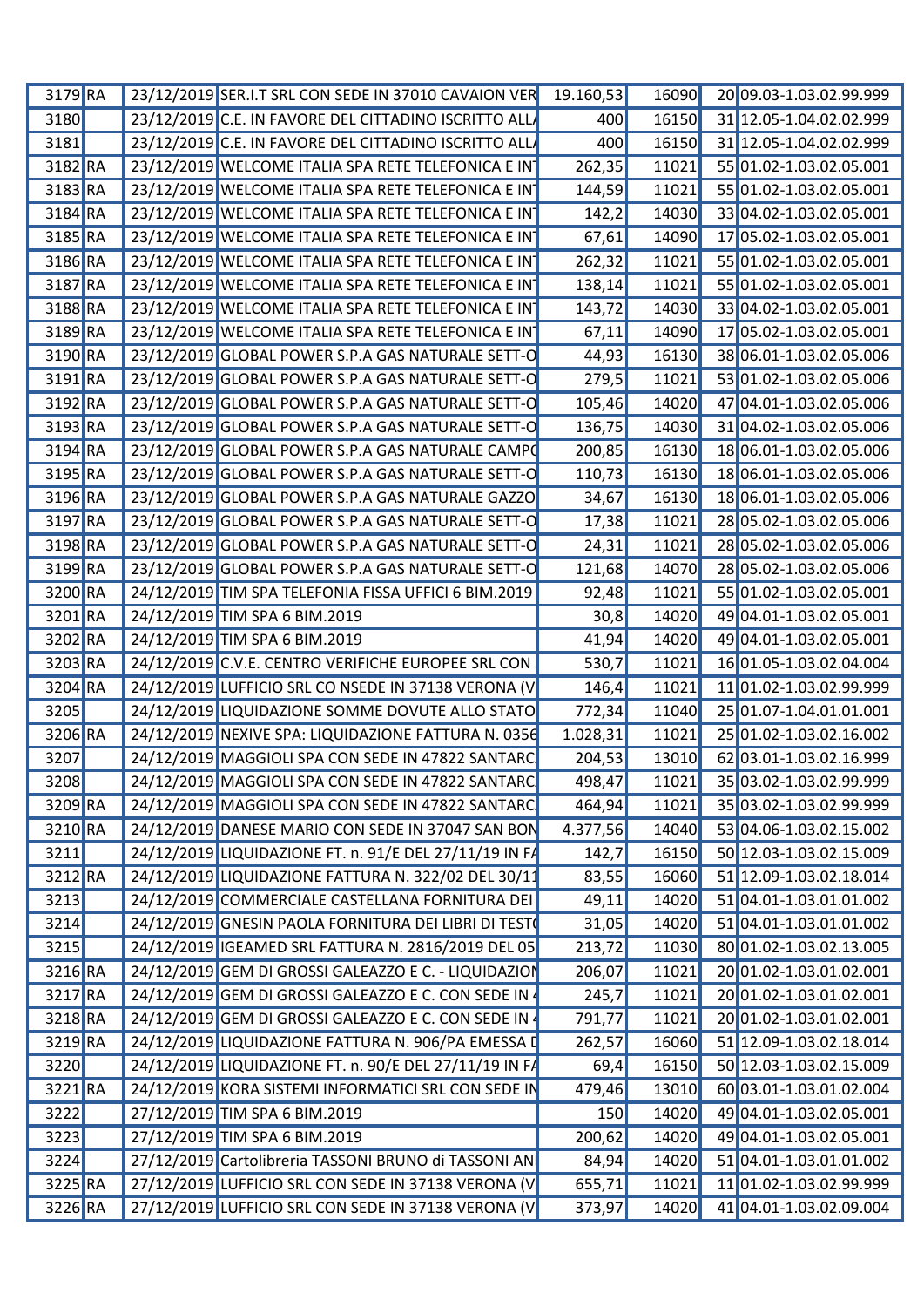| 3227 RA              | 27/12/2019 LIQUIDAZIONE FATTURA N. 2153026 DEL 13/       | 388,57    |       | 11040 20 01.07-1.03.01.02.001 |
|----------------------|----------------------------------------------------------|-----------|-------|-------------------------------|
| 3228 RA              | 27/12/2019 ACCATRE SRL PROGETTO DI REVISIONE STRAC       | 2.440,00  |       | 11022 11 01.02-1.03.02.19.005 |
| 3229 RA              | 27/12/2019 CASA DEI DETERSIVI E PROFUMI SNC CON SEI      | 46,42     | 11021 | 901.05-1.03.01.02.999         |
| 3230 RA              | 27/12/2019 SER.I.T SRL CON SEDE IN 37010 CAVAION VER     | 200,64    | 16090 | 10 09.03-1.03.02.15.004       |
| $3231$ <sub>RA</sub> | 27/12/2019 SOLUZIONE SRL CON SEDE IN 25136 BRESCIA       | 451,4     | 11021 | 11 01.02-1.03.02.99.999       |
| 3232 RA              | 27/12/2019 ACCATRE SRL CON SEDE IN 30020 MARCON          | 1.220,00  | 11022 | 11 01.02-1.03.02.19.005       |
| 3233 RA              | 27/12/2019 SERVIZIO DI BONIFICA BANCA DATI IMMOBIL       | 9.455,00  | 11022 | 11 01.02-1.03.02.19.005       |
| 3234 RA              | 27/12/2019 ATTIVITA DI SUPPORTO NELLA GESTIONE DEL       | 1.464,00  | 11022 | 11 01.02-1.03.02.19.005       |
| 3235 RA              | 27/12/2019 SER.I.T. SRL CON SEDE IN 37010 CAVAION VER    | 20.168,01 | 16090 | 10 09.03-1.03.02.15.004       |
| 3236 RA              | 27/12/2019 SER.I.T. SRL CON SEDE IN 37010 CAVAION VER    | 23.274,96 | 16090 | 10 09.03-1.03.02.15.004       |
| 3237                 | 27/12/2019 U.L.S.S 9 SCALIGERA ICDM 3 TRIM.2019          | 800       | 16150 | 60 12.02-1.04.02.02.999       |
| 3238                 | 27/12/2019 U.L.S.S 9 SCALIGERA ICDM 3 TRIM.2019          | 1.200,00  | 16150 | 60 12.02-1.04.02.02.999       |
| 3239                 | 27/12/2019 U.L.S.S 9 SCALIGERA ICDM 3 TRIM.2019          | 800       | 16150 | 60 12.02-1.04.02.02.999       |
| 3240 RA              | 27/12/2019 PASINI FRANCO CON SEDE IN 37040 ARCOLE        | 1.451,80  | 11021 | 701.05-1.03.02.09.008         |
| 3241 RA              | 27/12/2019 MONTEBELLO GOMME SRL CON SEDE IN 360          | 610       | 16150 | 41 12.02-1.03.02.09.001       |
| 3242 RA              | 27/12/2019 AFFIDAMENTO DIRETTO ALLA DITTA RIGON          | 363,07    | 11021 | 701.05-1.03.02.09.008         |
| 3243 RA              | 27/12/2019 RIGON IMPIANTI SRL SERVIZIO DI MANUTEN.       |           | 11021 | 701.05-1.03.02.09.008         |
|                      |                                                          | 18,39     |       |                               |
| 3244 RA              | 27/12/2019 DOTT. GEOL. SCALZOTTO MATTEO CON STUI         | 2.190,14  | 11030 | 50 01.06-1.03.02.10.001       |
| 3245 RA              | 27/12/2019 CRESTANI GILBERTO & C. SNC - LIQUIDAZION      | 639,79    | 11021 | 701.05-1.03.02.09.008         |
| 3246 RA              | 27/12/2019 CRESTANI GILBERTO & C. SNC - LIQUIDAZIONI     | 4.324,61  | 17010 | 16 10.05-1.03.02.09.004       |
| 3247 RA              | 27/12/2019 CRESTANI GILBERTO & C. SNC - LIQUIDAZION      | 1.194,83  | 17010 | 10 10.05-1.03.01.02.999       |
| 3248 RA              | 27/12/2019 MORANDO FRANCESCO CON SEDE IN 37040           | 4.851,03  | 16120 | 11 09.05-1.03.02.09.012       |
| 3249 RA              | 27/12/2019 CRESTANI GILBERTO & C. SNC CON SEDE IN 3      | 1.468,21  | 27010 | 27 10.05-2.02.01.09.012       |
| 3250 RA              | 27/12/2019 RINA SERVICES SPA CON SEDE IN 16128 GEN       | 402,6     | 11021 | 701.05-1.03.02.09.008         |
| 3251 RA              | 27/12/2019 ARCH. NORI MARCO PROGETTAZIONE DIREZI         | 3.514,12  | 11030 | 50 01.06-1.03.02.10.001       |
| 3252                 | 27/12/2019 PIANO ASFALTATURE STRADE COMUNALI AN          |           | 11060 | 20 01.05-1.02.01.05.001       |
| 3253 RA              | 28/12/2019 GLOBAL POWER SPA PALESTRA GAZZOLO EN          | 468,35    | 14030 | 32 04.02-1.03.02.05.004       |
| 3254 RA              | 28/12/2019 GLOBAL POWER SPA ENERGIA ELETTRICA NO         | 147,32    | 11021 | 54 01.02-1.03.02.05.004       |
| 3255 RA              | 28/12/2019 GLOBAL POWER SPA ENERGIA ELETTRICA NO         | 701,68    | 14020 | 48 04.01-1.03.02.05.004       |
|                      | 3256 RA 28/12/2019 GLOBAL POWER SPA FORNITURA DI ENERGIA | 445,08    |       | 14030 32 04.02-1.03.02.05.004 |
| 3257 RA              | 28/12/2019 GLOBAL POWER SPA ENERGIA ELETTRICA NO         | 570,95    |       | 14030 32 04.02-1.03.02.05.004 |
| 3258 RA              | 28/12/2019 GLOBAL POWER SPA ENERGIA ELETTRICA NO         | 309,18    |       | 14030 32 04.02-1.03.02.05.004 |
| $3259$ RA            | 28/12/2019 GLOBAL POWER SPA ENERGIA ELETTRICA MU         | 106,53    |       | 14090 21 05.02-1.03.02.05.004 |
| 3260 RA              | 28/12/2019 GLOBAL POWER SPA ENERGIA ELETTRICA CAN        | 637,01    | 11021 | 4 08.01-1.03.02.05.004        |
| $3261$ <sub>RA</sub> | 28/12/2019 GLOBAL POWER SPA ENERGIA ELETTRICA NO         | 63,34     |       | 16130 19 06.01-1.03.02.05.004 |
| 3262 RA              | 28/12/2019 GLOBAL POWER SPA ENERGIA ELETTRICA NO         | 217,49    |       | 16130 19 06.01-1.03.02.05.004 |
|                      | 28/12/2019 GLOBAL POWER SPA ENERGIA ELETTRICA NO         |           |       |                               |
| 3263 RA              |                                                          | 229,84    |       | 16130 19 06.01-1.03.02.05.004 |
| $3264$ RA            | 28/12/2019 GLOBAL POWER SPA ENERGIA ELETTRICA NO         | 285,39    |       | 11021 29 05.02-1.03.02.05.004 |
| 3265 RA              | 28/12/2019 GLOBAL POWER SPA ENERGIA ELETTRICA NO         | 139,1     |       | 14070 29 05.02-1.03.02.05.004 |
| 3266 RA              | 28/12/2019 GLOBAL POWER SPA ENERGIA ELETTRICA NO         | 37,84     |       | 16090 33 09.03-1.03.02.05.004 |
| $3267$ RA            | 28/12/2019 GLOBAL POWER SPA ENERGIA ELETTRICA NO         | 564,58    |       | 14070 20 05.02-1.03.02.05.004 |
| $3268$ RA            | 28/12/2019 GLOBAL POWER SPA ENERGIA ELETTRICA NO         | 25,45     |       | 16060 52 12.09-1.03.02.05.004 |
| $3269$ RA            | 28/12/2019 GLOBAL POWER SPA ENERGIA ELETTRICA NO         | 29,74     |       | 16060 52 12.09-1.03.02.05.004 |
| 3270 RA              | 28/12/2019 GLOBAL POWER SPA ENERGIA ELETTRICA NO         | 115,49    | 11021 | 4 08.01-1.03.02.05.004        |
| $3271$ <sub>RA</sub> | 28/12/2019 GLOBAL POWER SPA ENERGIA ELETTRICA NO         | 50,42     | 11021 | 4 08.01-1.03.02.05.004        |
| 3272                 | 28/12/2019 GLOBAL POWER S.P.A GAS NATURALE SETT. O       | 30,77     |       | 16130 38 06.01-1.03.02.05.006 |
| 3273                 | 28/12/2019 GLOBAL POWER S.P.A GAS NATURALE SETT.         | 30,77     |       | 11021 53 01.02-1.03.02.05.006 |
| 3274                 | 28/12/2019 GLOBAL POWER S.P.A GAS NATURALE SETT. O       | 30,77     |       | 14020 47 04.01-1.03.02.05.006 |
|                      |                                                          |           |       |                               |